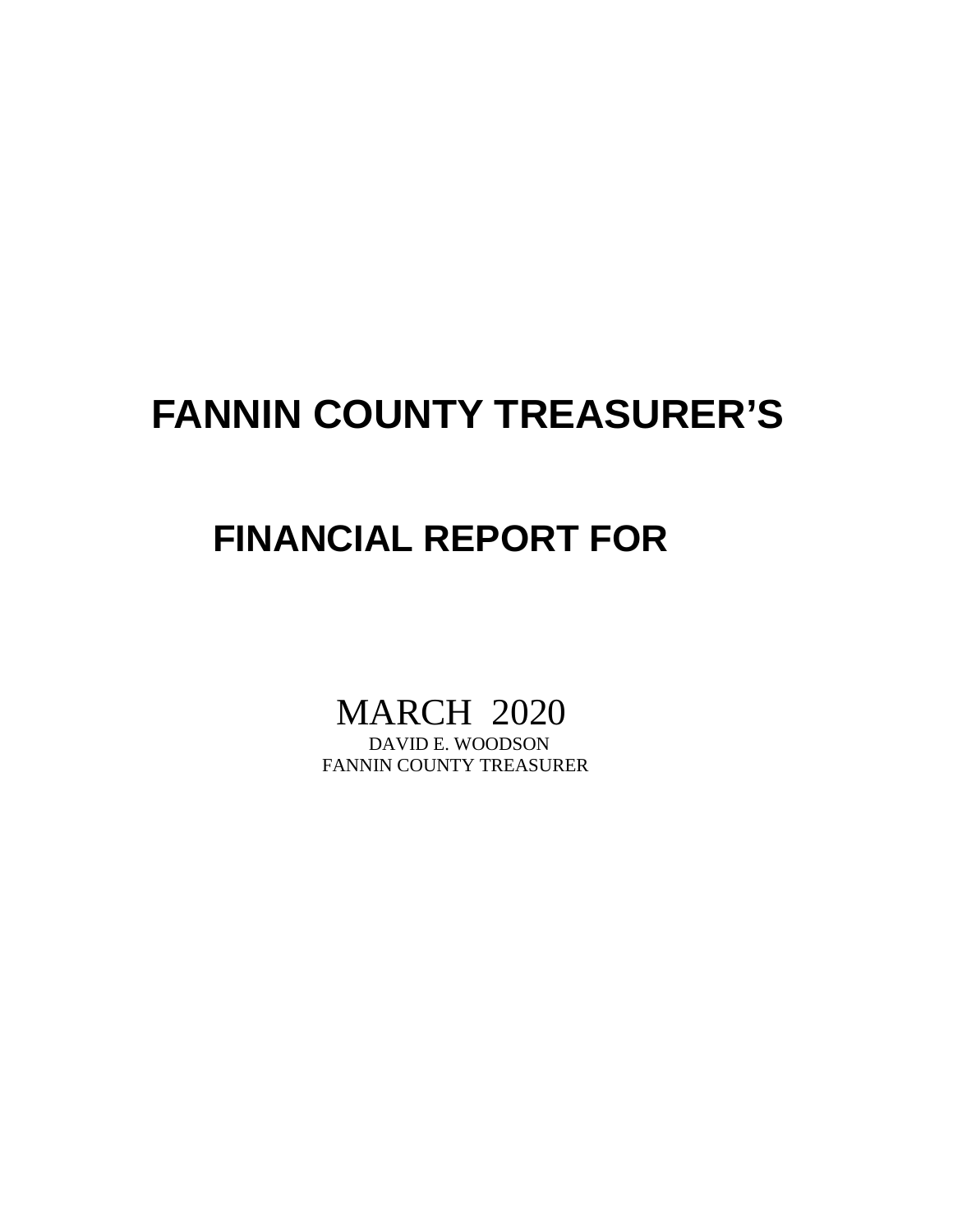04/02/2020 FUND DEPOSIT LISTING PAGE 1

| RECEIPT | RECEIVED    | DATE     | DATE    | DESCRIPTION               | BANK | INCOME  | REPORT | <b>AMOUNT</b> |
|---------|-------------|----------|---------|---------------------------|------|---------|--------|---------------|
| NUMBER  | <b>FROM</b> | RECEIVED | DEPOSIT | OF MONEY RECEIVED ACCOUNT |      | ACCOUNT | CODES  | RECEIVED      |
|         |             |          |         |                           |      |         |        |               |

GENERAL FUND

| =====================================                                                        |                                 |                                                      |                  |                  |                 |
|----------------------------------------------------------------------------------------------|---------------------------------|------------------------------------------------------|------------------|------------------|-----------------|
| 0000200449-01 SECURUS                                                                        |                                 | 03-03-2020 03-03-2020 JAN. 2020 - JAIL PA 10-103-100 |                  | $10 - 319 - 420$ | 20,590.69       |
| 0000200450-01 NTTA                                                                           |                                 | 03-03-2020 03-03-2020 VEHICLE REGISTRATIO 10-103-100 |                  | $10 - 321 - 252$ | 141.48          |
| 0000200451-01 AFLAC                                                                          |                                 | 03-03-2020 03-03-2020 TINA MCKENZIE DEPEN 10-103-100 |                  | $10 - 499 - 103$ | 27.30           |
| 0000200451-02 AFLAC                                                                          |                                 | 03-03-2020 03-03-2020 TINA MCKENZIE DEPEN 10-103-100 |                  | $10 - 499 - 103$ | 394.35          |
| 0000200452-01 DISTRICT ATTORNEY TRUST                                                        |                                 | 03-03-2020 03-03-2020 DISTRICT ATTORNEY F 10-103-100 |                  | $10 - 340 - 475$ | 10.00           |
| 0000200453-01 COMPTROLLER - JUDICIARY                                                        |                                 | 03-03-2020 03-03-2020 CCL JUDGE SUPPLEMEN 10-103-100 |                  | $10 - 370 - 410$ | 21,000.00       |
| 0000200454-01 COMPTROLLER - JUDICIARY                                                        |                                 | 03-03-2020 03-03-2020 JURY REIMBURSEMENT 10-103-100  |                  | $10 - 370 - 139$ | 4,352.00        |
| 0000200457-01 TEXAS DIVISION OF EMERGEN 03-03-2020 03-03-2020 DIRECT ADMIN COSTS 10-103-100  |                                 |                                                      |                  | $10 - 330 - 201$ | 3,119.14        |
| 0000200458-01 COMPTROLLER                                                                    |                                 | 03-03-2020 03-03-2020 TEXAS VINE PROGRAM 10-103-100  |                  | $10 - 330 - 559$ | 4,654.72        |
| 0000200460-01 TEXPOOL                                                                        |                                 | 03-04-2020 03-04-2020 FEB. 2020 INTEREST             | 10-103-175       | $10 - 360 - 100$ | 3,173.35        |
| 0000200464-01 LEGEND BANK                                                                    |                                 | 03-05-2020 03-05-2020 FEB. 2020 INTEREST             | 10-103-100       | $10 - 360 - 100$ | 1,561.57        |
| 0000200464-30 LEGEND BANK                                                                    |                                 | 03-05-2020 03-05-2020 FEB. 2020 INTEREST             | $10 - 100 - 100$ | $10 - 360 - 100$ | 16.25           |
| 0000200464-32 LEGEND BANK                                                                    |                                 | 03-05-2020 03-05-2020 FEB. 2020 INTEREST             | 10-103-110       | $10 - 360 - 110$ | 11.02           |
| 0000200469-01 COUNTY CLERK                                                                   |                                 | 03-06-2020 03-06-2020 ADMIN. FEES                    | $10 - 103 - 100$ | $10 - 340 - 403$ | 1.28            |
| 0000200470-01 APPRAISAL DISTRICT                                                             | 03-06-2020 03-06-2020 TAXES     |                                                      | $10 - 103 - 100$ | $10 - 310 - 110$ | 114,647.77      |
| 0000200470-07 APPRAISAL DISTRICT                                                             | 03-06-2020 03-06-2020 TAXES     |                                                      | $10 - 103 - 100$ | $10 - 310 - 120$ | 6,488.13        |
| 0000200476-01 TAC A/C                                                                        |                                 | 03-06-2020 03-06-2020 WEEK OF 02/28/2020 10-103-100  |                  | $10 - 321 - 200$ | 3,035.70        |
| 0000200477-01 TAX A/C                                                                        |                                 | 03-06-2020 03-06-2020 WEEK OF 02/28/2020             | 10-103-100       | $10 - 321 - 250$ | 915.00          |
| 0000200479-01 TEXAS DEPARTMENT OF                                                            |                                 | 03-09-2020 03-09-2020 STATE REIMB.OFFENDE 10-103-100 |                  | $10 - 370 - 562$ | 2,331.60        |
| 0000200480-01 TAC                                                                            |                                 | 03-09-2020 03-09-2020 TRAVEL REIMBURSEMEN 10-103-100 |                  | $10 - 400 - 427$ | 639.89          |
| 0000200482-01 FANNIN COUNTY HEALTH INSP 03-10-2020 03-10-2020 FEB. 2020 PERMITS              |                                 |                                                      | $10 - 103 - 100$ | $10 - 320 - 300$ | 5,720.00        |
| 0000200482-02 FANNIN COUNTY HEALTH INSP 03-10-2020 03-10-2020 SEWAGE PERMITS/INSP 10-360-100 |                                 |                                                      |                  | $10 - 320 - 300$ | 0.19            |
| 0000200483-01 DAVID J. SIMMONS                                                               |                                 | 03-10-2020 03-10-2020 BUILDING PERMITS               | $10 - 103 - 100$ | $10 - 340 - 655$ | 150.00          |
| 0000200485-01 CONSTABLE PCT. # 3                                                             |                                 | 03-11-2020 03-11-2020 SERVE PAPERS                   | $10 - 103 - 100$ | $10 - 340 - 553$ | 70.00           |
| 0000200486-01 JP PCT. # 3                                                                    | 03-11-2020 03-11-2020 NOV. 2019 |                                                      | $10 - 103 - 100$ | $10 - 318 - 130$ | 2,478.64        |
| 0000200486-02 JP PCT. # 3                                                                    | 03-11-2020 03-11-2020 NOV. 2019 |                                                      | $10 - 103 - 100$ | $10 - 340 - 560$ | 53.94           |
| 0000200486-03 JP PCT. # 3                                                                    | 03-11-2020 03-11-2020 NOV. 2019 |                                                      | $10 - 103 - 100$ | $10 - 370 - 166$ | 13.93           |
| 0000200486-04 JP PCT. # 3                                                                    | 03-11-2020 03-11-2020 NOV. 2019 |                                                      | $10 - 103 - 100$ | $10 - 370 - 167$ | 92.78           |
| 0000200486-05 JP PCT. # 3                                                                    | 03-11-2020 03-11-2020 NOV. 2019 |                                                      | $10 - 103 - 100$ | $10 - 340 - 457$ | 589.27          |
| 0000200486-06 JP PCT. # 3                                                                    | 03-11-2020 03-11-2020 NOV. 2019 |                                                      | $10 - 103 - 100$ | $10 - 340 - 553$ | 153.28          |
| 0000200487-01 JP PCT. # 3                                                                    | 03-11-2020 03-11-2020 DEC. 2019 |                                                      | $10 - 103 - 100$ | $10 - 318 - 130$ | 1,758.66        |
| 0000200487-02 JP PCT. # 3                                                                    | 03-11-2020 03-11-2020 DEC. 2019 |                                                      | $10 - 103 - 100$ | $10 - 340 - 560$ | 31.53           |
| 0000200487-03 JP PCT. # 3                                                                    | 03-11-2020 03-11-2020 DEC. 2019 |                                                      | $10 - 103 - 100$ | $10 - 370 - 166$ | 8.75            |
| 0000200487-04 JP PCT. # 3                                                                    | 03-11-2020 03-11-2020 DEC. 2019 |                                                      | $10 - 103 - 100$ | $10 - 370 - 167$ | 58.23           |
| 0000200487-05 JP PCT. # 3                                                                    | 03-11-2020 03-11-2020 DEC. 2019 |                                                      | $10 - 103 - 100$ | $10 - 340 - 457$ | 969.45          |
| 0000200487-06 JP PCT. # 3                                                                    | 03-11-2020 03-11-2020 DEC. 2019 |                                                      | $10 - 103 - 100$ | $10 - 340 - 553$ | 153.28          |
| 0000200490-01 JP PCT. # 3                                                                    | 03-11-2020 03-11-2020 JAN. 2020 |                                                      | $10 - 103 - 100$ | $10 - 318 - 128$ | 3.00            |
| 0000200490-02 JP PCT. # 3                                                                    | 03-11-2020 03-11-2020 JAN. 2020 |                                                      | $10 - 103 - 100$ | $10 - 318 - 129$ | 891.27          |
| 0000200490-03 JP PCT. # 3                                                                    | 03-11-2020 03-11-2020 JAN. 2020 |                                                      | $10 - 103 - 100$ | $10 - 318 - 130$ | 1,547.77        |
| 0000200490-04 JP PCT. # 3                                                                    | 03-11-2020 03-11-2020 JAN. 2020 |                                                      | $10 - 103 - 100$ | $10 - 340 - 560$ | 24.36           |
| 0000200490-05 JP PCT. # 3                                                                    | 03-11-2020 03-11-2020 JAN. 2020 |                                                      | $10 - 103 - 100$ | $10 - 350 - 457$ | 254.90          |
| 0000200490-06 JP PCT. # 3                                                                    | 03-11-2020 03-11-2020 JAN. 2020 |                                                      | $10 - 103 - 100$ | $10 - 370 - 166$ | 14.07           |
|                                                                                              | 03-11-2020 03-11-2020 JAN. 2020 |                                                      |                  |                  | 93.64           |
| 0000200490-07 JP PCT. # 3<br>0000200490-08 JP PCT. # 3                                       | 03-11-2020 03-11-2020 JAN. 2020 |                                                      | $10 - 103 - 100$ | $10 - 370 - 167$ |                 |
| 0000200490-09 JP PCT. # 3                                                                    | 03-11-2020 03-11-2020 JAN. 2020 |                                                      | $10 - 103 - 100$ | $10 - 340 - 457$ | 987.54<br>97.76 |
| 0000200492-01 JP PCT. # 3                                                                    |                                 |                                                      | $10 - 103 - 100$ | $10 - 340 - 553$ |                 |
|                                                                                              | 03-12-2020 03-12-2020 FEB. 2020 |                                                      | $10 - 103 - 100$ | $10 - 318 - 128$ | 14.78<br>906.27 |
| 0000200492-02 JP PCT. # 3                                                                    | 03-12-2020 03-12-2020 FEB. 2020 |                                                      | $10 - 103 - 100$ | $10 - 318 - 129$ |                 |
| 0000200492-03 JP PCT. # 3                                                                    | 03-12-2020 03-12-2020 FEB. 2020 |                                                      | $10 - 103 - 100$ | $10 - 318 - 130$ | 527.98          |
| 0000200492-04 JP PCT. # 3                                                                    | 03-12-2020 03-12-2020 FEB. 2020 |                                                      | $10 - 103 - 100$ | $10 - 340 - 560$ | 10.60           |
| 0000200492-05 JP PCT. # 3                                                                    | 03-12-2020 03-12-2020 FEB. 2020 |                                                      | $10 - 103 - 100$ | $10 - 350 - 457$ | 260.00          |
| 0000200492-06 JP PCT. # 3                                                                    | 03-12-2020 03-12-2020 FEB. 2020 |                                                      | $10 - 103 - 100$ | $10 - 370 - 166$ | 3.72            |
| 0000200492-07 JP PCT. # 3                                                                    | 03-12-2020 03-12-2020 FEB. 2020 |                                                      | $10 - 103 - 100$ | $10 - 370 - 167$ | 25.05           |
| 0000200492-08 JP PCT. # 3                                                                    | 03-12-2020 03-12-2020 FEB. 2020 |                                                      | $10 - 103 - 100$ | $10 - 340 - 457$ | 698.68          |
| 0000200492-09 JP PCT. # 3                                                                    | 03-12-2020 03-12-2020 FEB. 2020 |                                                      | $10 - 103 - 100$ | $10 - 340 - 553$ | 307.76          |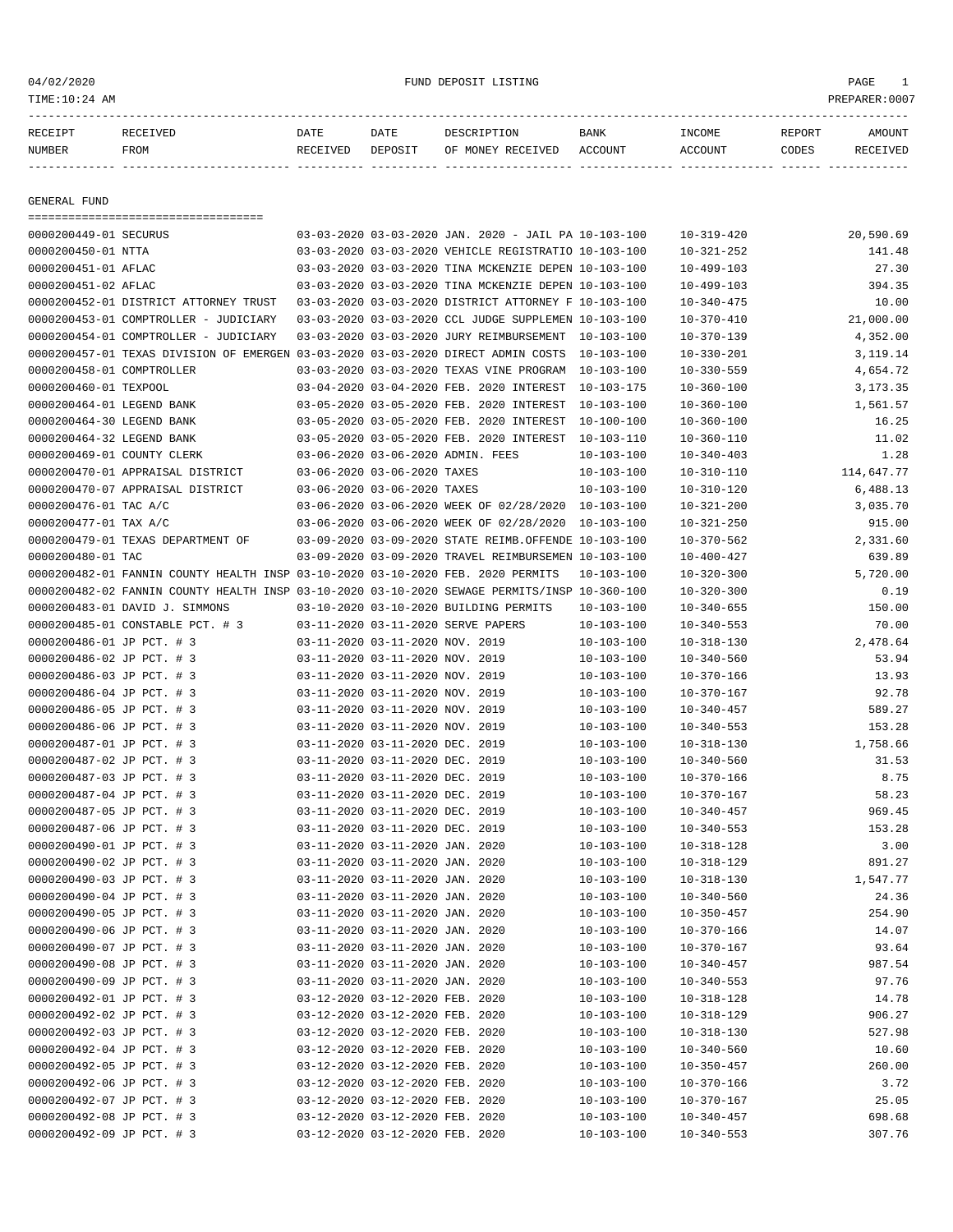04/02/2020 FUND DEPOSIT LISTING PAGE 2

| RECEIPT       | <b>RECEIVED</b> | DATE     | DATE    | DESCRIPTION       | <b>BANK</b> | <b>TNCOME</b> | REPORT | AMOUNT          |
|---------------|-----------------|----------|---------|-------------------|-------------|---------------|--------|-----------------|
| <b>NUMBER</b> | <b>FROM</b>     | RECEIVED | DEPOSIT | OF MONEY RECEIVED | ACCOUNT     | ACCOUNT       | CODES  | <b>RECEIVED</b> |
|               |                 |          |         |                   |             |               |        |                 |

GENERAL FUND

|                           | =====================================                                                        |                                 |                                                      |                  |                  |             |
|---------------------------|----------------------------------------------------------------------------------------------|---------------------------------|------------------------------------------------------|------------------|------------------|-------------|
|                           | 0000200493-01 APPRAISAL DISTRICT                                                             | 03-13-2020 03-13-2020 TAXES     |                                                      | $10 - 103 - 100$ | $10 - 321 - 901$ | 624.81      |
|                           | 0000200493-02 APPRAISAL DISTRICT                                                             | 03-13-2020 03-13-2020 TAXES     |                                                      | $10 - 103 - 100$ | $10 - 310 - 110$ | 63, 338.55  |
|                           | 0000200493-08 APPRAISAL DISTRICT                                                             | 03-13-2020 03-13-2020 TAXES     |                                                      | $10 - 103 - 100$ | $10 - 310 - 120$ | 3,492.16    |
| 0000200494-01 COMPTROLLER |                                                                                              |                                 | 03-13-2020 03-13-2020 JAN. 2020 LOCAL SAL 10-103-100 |                  | $10 - 318 - 160$ | 80,661.61   |
|                           | 0000200497-01 FANNIN COUNTY SHERIFF'S                                                        |                                 | 03-13-2020 03-13-2020 MEAL REIMBURSEMENT             | 10-103-100       | $10 - 560 - 428$ | 8.03        |
| 0000200499-01 TAC         |                                                                                              |                                 | 03-13-2020 03-13-2020 RADIO REPAIRS - 201 10-103-100 |                  | $10 - 560 - 454$ | 294.07      |
| 0000200500-01 TAC         |                                                                                              |                                 | 03-13-2020 03-13-2020 2019 FORD EXPLORER 10-103-100  |                  | $10 - 370 - 131$ | 32,090.00   |
| 0000200500-02 TAC         |                                                                                              | 03-13-2020 03-13-2020 TOWING    |                                                      | $10 - 103 - 100$ | $10 - 560 - 454$ | 650.00      |
|                           | 0000200501-01 CONSTABLE PCT. # 1                                                             |                                 | 03-13-2020 03-13-2020 SERVE PAPERS                   | $10 - 103 - 100$ | $10 - 340 - 551$ | 70.00       |
| 0000200502-01 TAX A/C     |                                                                                              |                                 | 03-16-2020 03-16-2020 WEEK OF 02/21/2020 10-103-100  |                  | $10 - 321 - 200$ | 9.20        |
| 0000200503-01 TAX A/C     |                                                                                              |                                 | 03-16-2020 03-16-2020 WEEK OF 03/06/2020 10-103-100  |                  | $10 - 321 - 200$ | 3,154.65    |
| 0000200504-01 TAX A/C     |                                                                                              |                                 | 03-16-2020 03-16-2020 WEEK OF 03/06/2020 10-103-100  |                  | $10 - 321 - 250$ | 960.00      |
| 0000200505-01 TAC         |                                                                                              |                                 | 03-16-2020 03-16-2020 2019 EMPLOYER REWAR 10-103-100 |                  | $10 - 370 - 408$ | 840.00      |
|                           | 0000200506-01 TEXAS STATE UNVERSITY                                                          |                                 | 03-16-2020 03-16-2020 TRAVEL REIMBURSEMEN 10-103-100 |                  | $10 - 455 - 427$ | 260.00      |
| 0000200507-01 TCOG        |                                                                                              |                                 | 03-16-2020 03-16-2020 REIMBURSEMENT FOR D 10-103-100 |                  | $10 - 330 - 565$ | 45, 362. 25 |
|                           | 0000200508-01 VISION MEDIA GROUP, INC. 03-16-2020 03-16-2020 MAR. 2020 TOWER LEA 10-103-100  |                                 |                                                      |                  | $10 - 370 - 100$ | 100.00      |
| 0000200509-01 TAC         |                                                                                              |                                 | 03-16-2020 03-16-2020 2019 FORD EXPLORER 10-103-100  |                  | $10 - 370 - 131$ | 10,910.00   |
| 0000200511-01 TAX A/C     |                                                                                              |                                 | 03-19-2020 03-19-2020 WEEK OF 03/13/2020 10-103-100  |                  | $10 - 321 - 200$ | 2,638.35    |
| 0000200512-01 TAX A/C     |                                                                                              |                                 | 03-19-2020 03-19-2020 WEEK OF 03/13/2020 10-103-100  |                  | $10 - 321 - 250$ | 985.00      |
|                           | 0000200514-01 DS WATERS OF AMERICA, INC 03-19-2020 03-19-2020 COUNTY WELLNESS PRO 10-103-100 |                                 |                                                      |                  | $10 - 409 - 408$ | 94.85       |
|                           | 0000200515-01 APPRAISAL DISTRICT                                                             | 03-19-2020 03-19-2020 TAXES     |                                                      | $10 - 103 - 100$ | $10 - 310 - 110$ | 34, 303. 37 |
|                           | 0000200515-07 APPRAISAL DISTRICT                                                             | 03-19-2020 03-19-2020 TAXES     |                                                      | $10 - 103 - 100$ | $10 - 310 - 120$ | 2,387.43    |
|                           | 0000200516-01 VISION MEDIA GROUP, INC. 03-20-2020 03-20-2020 BALANCE OF MAR. 202 10-103-100  |                                 |                                                      |                  | $10 - 370 - 100$ | 100.00      |
|                           | 0000200522-01 DISTRICT CLERK                                                                 |                                 | 03-23-2020 03-23-2020 FEB. 1-29, 2020                | $10 - 103 - 100$ | $10 - 318 - 129$ | 35.00       |
|                           | 0000200522-02 DISTRICT CLERK                                                                 |                                 | 03-23-2020 03-23-2020 FEB. 1-29, 2020                | $10 - 103 - 100$ | $10 - 318 - 130$ | 8,409.24    |
|                           | 0000200522-03 DISTRICT CLERK                                                                 |                                 | 03-23-2020 03-23-2020 FEB. 1-29, 2020                | $10 - 103 - 100$ | $10 - 340 - 135$ | 195.00      |
|                           | 0000200522-04 DISTRICT CLERK                                                                 |                                 | 03-23-2020 03-23-2020 FEB. 1-29, 2020                | $10 - 103 - 100$ | $10 - 340 - 450$ | 3,764.53    |
|                           | 0000200522-05 DISTRICT CLERK                                                                 |                                 | 03-23-2020 03-23-2020 FEB. 1-29, 2020                | $10 - 103 - 100$ | $10 - 340 - 600$ | 175.00      |
|                           | 0000200522-06 DISTRICT CLERK                                                                 |                                 | 03-23-2020 03-23-2020 FEB. 1-29, 2020                | $10 - 103 - 100$ | $10 - 370 - 162$ | 525.00      |
|                           | 0000200522-07 DISTRICT CLERK                                                                 |                                 | 03-23-2020 03-23-2020 FEB. 1-29, 2020                | $10 - 103 - 100$ | $10 - 370 - 163$ | 29.67       |
|                           | 0000200522-08 DISTRICT CLERK                                                                 |                                 | 03-23-2020 03-23-2020 FEB. 1-29, 2020                | $10 - 103 - 100$ | $10 - 370 - 164$ | 118.68      |
|                           | 0000200522-09 DISTRICT CLERK                                                                 |                                 | 03-23-2020 03-23-2020 FEB. 1-29, 2020                | $10 - 103 - 100$ | $10 - 370 - 166$ | 6.13        |
|                           | 0000200522-10 DISTRICT CLERK                                                                 |                                 | 03-23-2020 03-23-2020 FEB. 1-29, 2020                | $10 - 103 - 100$ | $10 - 370 - 167$ | 40.95       |
|                           | 0000200522-11 DISTRICT CLERK                                                                 |                                 | 03-23-2020 03-23-2020 FEB. 1-29, 2020                | $10 - 103 - 100$ | $10 - 370 - 450$ | 80.00       |
|                           | 0000200522-24 DISTRICT CLERK                                                                 |                                 | 03-23-2020 03-23-2020 FEB. 1-29, 2020                | $10 - 103 - 100$ | $10 - 340 - 560$ | 1,588.42    |
|                           | 0000200523-01 LASALLE CORRECTIONS VI, L 03-24-2020 03-24-2020 REIMB.CEC ODYSSEY S 10-103-100 |                                 |                                                      |                  | $10 - 370 - 453$ | 5,398.25    |
|                           | 0000200525-01 HEALTH & HUMAN SERVICES                                                        |                                 | 03-25-2020 03-25-2020 UTILITIES REIMBURSE 10-103-100 |                  | $10 - 370 - 147$ | 1,166.08    |
|                           | 0000200526-01 BOND SUPERVISION                                                               |                                 | 03-25-2020 03-25-2020 WEEK OF 02/09/20 TH 10-103-100 |                  | $10 - 340 - 573$ | 3,735.00    |
|                           | 0000200527-01 BOND SUPERVISION                                                               |                                 | 03-25-2020 03-25-2020 WEEK OF 02/16/2020 10-103-100  |                  | $10 - 340 - 573$ | 900.00      |
|                           | 0000200528-01 BOND SUPERVISION                                                               |                                 | 03-25-2020 03-25-2020 WEEK OF 02/23/2020 10-103-100  |                  | $10 - 340 - 573$ | 420.00      |
|                           | 0000200529-01 BOND SUPERVISION                                                               |                                 | 03-25-2020 03-25-2020 WEEK OF 03/01/2020 10-103-100  |                  | $10 - 340 - 573$ | 1,938.00    |
|                           | 0000200530-01 BOND SUPERVISION                                                               |                                 | 03-25-2020 03-25-2020 WEEK OF 03/08/2020 10-103-100  |                  | $10 - 340 - 573$ | 1,735.00    |
|                           | 0000200531-01 BOND SUPERVISION                                                               |                                 | 03-25-2020 03-25-2020 WEEK OF 03/15/2020 10-103-100  |                  | $10 - 340 - 573$ | 2,850.00    |
| 0000200532-01 NTTA        |                                                                                              |                                 | 03-26-2020 03-26-2020 TOLL COLLECTIONS               | $10 - 103 - 100$ | $10 - 321 - 252$ | 136.24      |
| 0000200533-01 TAX A/C     |                                                                                              |                                 | 03-26-2020 03-26-2020 WEEK OF 03/20/2020 10-103-100  |                  | $10 - 321 - 250$ | 960.00      |
| 0000200534-01 TAX A/C     |                                                                                              |                                 | 03-26-2020 03-26-2020 WEEK OF 03/06/2020 10-103-100  |                  | $10 - 321 - 200$ | 32.20       |
| 0000200535-01 TAX A/C     |                                                                                              |                                 | 03-26-2020 03-26-2020 WEEK OF 03/13/2020 10-103-100  |                  | $10 - 321 - 200$ | 6.90        |
| 0000200536-01 TAX A/C     |                                                                                              |                                 | 03-26-2020 03-26-2020 WEEK OF 03/20/2020 10-103-100  |                  | $10 - 321 - 200$ | 1,292.20    |
|                           | 0000200537-01 AMERICAN TOWER                                                                 |                                 | 03-26-2020 03-26-2020 APRIL 2020 TOWER RE 10-103-100 |                  | $10 - 370 - 115$ | 1,064.61    |
|                           | 0000200538-01 APPRAISAL DISTRICT                                                             | 03-27-2020 03-27-2020 TAXES     |                                                      | $10 - 103 - 100$ | $10 - 310 - 110$ | 28,629.79   |
|                           | 0000200538-02 APPRAISAL DISTRICT                                                             | 03-27-2020 03-27-2020 TAXES     |                                                      | $10 - 103 - 100$ | $10 - 321 - 901$ | 69.99       |
|                           | 0000200538-08 APPRAISAL DISTRICT                                                             | 03-27-2020 03-27-2020 TAXES     |                                                      | 10-103-100       | $10 - 310 - 120$ | 1,951.31    |
|                           | 0000200539-01 FANNIN COUNTY CLERK TRUST 03-30-2020 03-30-2020 COUNTY CLERK FEES              |                                 |                                                      | $10 - 103 - 100$ | $10 - 340 - 403$ | 50.00       |
| 0000200540-01 JP PCT. # 1 |                                                                                              | 03-30-2020 03-30-2020 NOV. 2019 |                                                      | $10 - 103 - 100$ | $10 - 318 - 130$ | 2,431.46    |
|                           |                                                                                              |                                 |                                                      |                  |                  |             |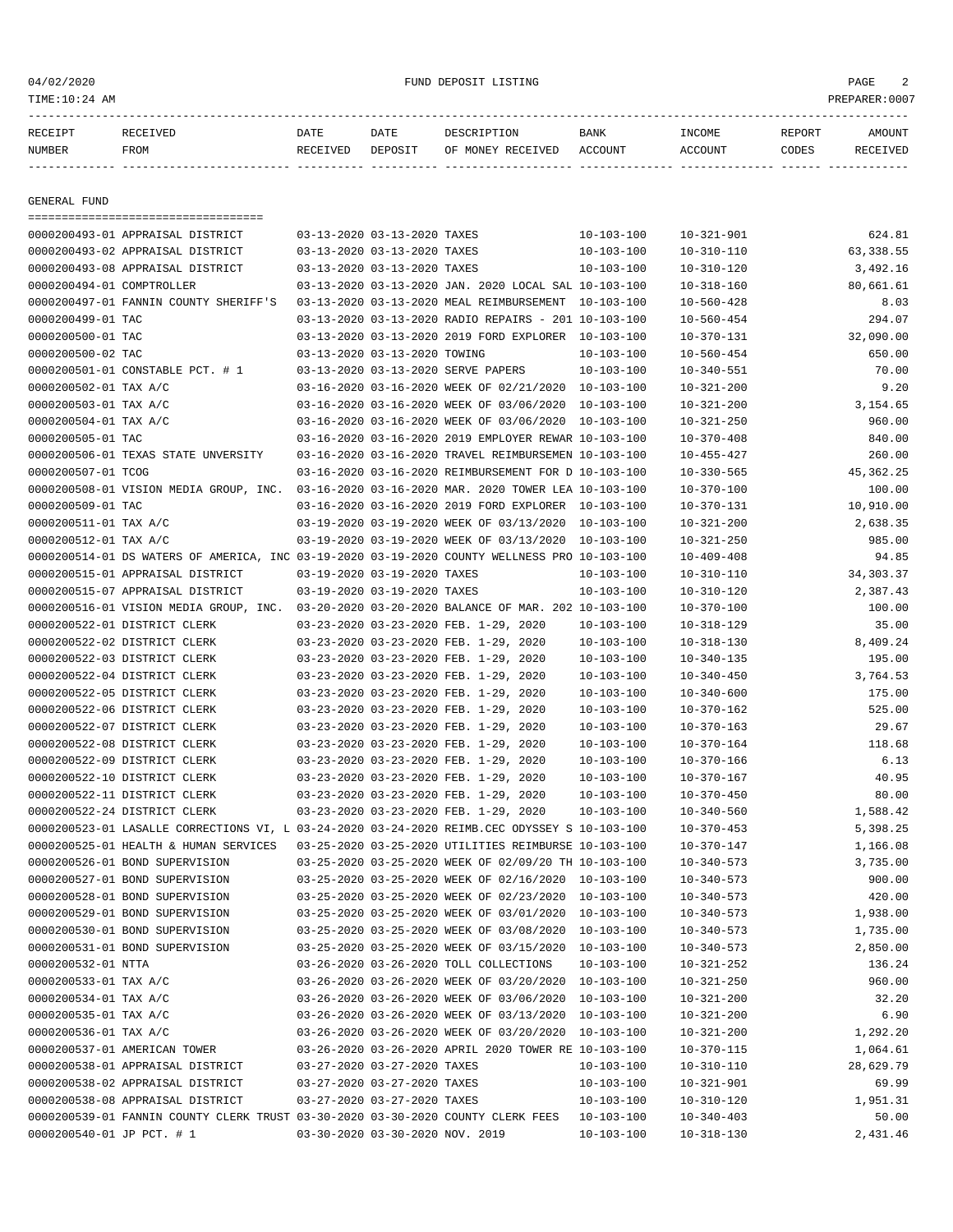| 04/02/2020<br>TIME:10:24 AM |                                       |          |                                 | FUND DEPOSIT LISTING |                  |                  |        | PAGE<br>3<br>PREPARER: 0007 |
|-----------------------------|---------------------------------------|----------|---------------------------------|----------------------|------------------|------------------|--------|-----------------------------|
| RECEIPT                     | RECEIVED                              | DATE     | DATE                            | DESCRIPTION          | <b>BANK</b>      | INCOME           | REPORT | AMOUNT                      |
| NUMBER                      | FROM                                  | RECEIVED | DEPOSIT                         | OF MONEY RECEIVED    | ACCOUNT          | <b>ACCOUNT</b>   | CODES  | RECEIVED                    |
| GENERAL FUND                |                                       |          |                                 |                      |                  |                  |        |                             |
| 0000200540-02 JP PCT. # 1   | ------------------------------------- |          | 03-30-2020 03-30-2020 NOV. 2019 |                      | $10 - 103 - 100$ | $10 - 340 - 560$ |        | 324.37                      |
| 0000200540-03 JP PCT. # 1   |                                       |          | 03-30-2020 03-30-2020 NOV. 2019 |                      | $10 - 103 - 100$ | $10 - 350 - 455$ |        | 616.48                      |
| 0000200540-04 JP PCT. # 1   |                                       |          | 03-30-2020 03-30-2020 NOV. 2019 |                      | $10 - 103 - 100$ | $10 - 370 - 163$ |        | 1.00                        |
| 0000200540-05 JP PCT. # 1   |                                       |          | 03-30-2020 03-30-2020 NOV. 2019 |                      | $10 - 103 - 100$ | $10 - 370 - 164$ |        | 4.01                        |
| 0000200540-06 JP PCT. # 1   |                                       |          | 03-30-2020 03-30-2020 NOV. 2019 |                      | $10 - 103 - 100$ | $10 - 370 - 166$ |        | 14.45                       |
| 0000200540-07 JP PCT. # 1   |                                       |          | 03-30-2020 03-30-2020 NOV. 2019 |                      | $10 - 103 - 100$ | $10 - 370 - 167$ |        | 96.33                       |
| 0000200540-08 JP PCT. # 1   |                                       |          | 03-30-2020 03-30-2020 NOV. 2019 |                      | $10 - 103 - 100$ | $10 - 340 - 455$ |        | 1,104.76                    |
| 0000200540-09 JP PCT. # 1   |                                       |          | 03-30-2020 03-30-2020 NOV. 2019 |                      | $10 - 103 - 100$ | $10 - 340 - 551$ |        | 210.00                      |
| 0000200541-01 JP PCT. # 1   |                                       |          | 03-30-2020 03-30-2020 DEC. 2019 |                      | $10 - 103 - 100$ | $10 - 318 - 130$ |        | 3,976.12                    |
| 0000200541-02 JP PCT. # 1   |                                       |          | 03-30-2020 03-30-2020 DEC. 2019 |                      | $10 - 103 - 100$ | $10 - 340 - 560$ |        | 21.44                       |
| 0000200541-03 JP PCT. # 1   |                                       |          | 03-30-2020 03-30-2020 DEC. 2019 |                      | $10 - 103 - 100$ | $10 - 350 - 455$ |        | 615.00                      |
| 0000200541-04 JP PCT. # 1   |                                       |          | 03-30-2020 03-30-2020 DEC. 2019 |                      | $10 - 103 - 100$ | $10 - 370 - 163$ |        | 0.93                        |
| 0000200541-05 JP PCT. # 1   |                                       |          | 03-30-2020 03-30-2020 DEC. 2019 |                      | $10 - 103 - 100$ | $10 - 370 - 164$ |        | 3.73                        |
| 0000200541-06 JP PCT. # 1   |                                       |          | 03-30-2020 03-30-2020 DEC. 2019 |                      | $10 - 103 - 100$ | $10 - 370 - 166$ |        | 20.32                       |
| 0000200541-07 JP PCT. # 1   |                                       |          | 03-30-2020 03-30-2020 DEC. 2019 |                      | $10 - 103 - 100$ | $10 - 370 - 167$ |        | 135.09                      |
| 0000200541-08 JP PCT. # 1   |                                       |          | 03-30-2020 03-30-2020 DEC. 2019 |                      | $10 - 103 - 100$ | $10 - 340 - 455$ |        | 1,846.20                    |
| 0000200541-09 JP PCT. # 1   |                                       |          | 03-30-2020 03-30-2020 DEC. 2019 |                      | $10 - 103 - 100$ | $10 - 340 - 551$ |        | 280.00                      |
| 0000200541-10 JP PCT. # 1   |                                       |          | 03-30-2020 03-30-2020 DEC. 2019 |                      | $10 - 103 - 100$ | $10 - 340 - 552$ |        | 70.00                       |
| 0000200541-11 JP PCT. # 1   |                                       |          | 03-30-2020 03-30-2020 DEC. 2019 |                      | $10 - 103 - 100$ | $10 - 340 - 553$ |        | 70.00                       |
| 0000200544-01 JP PCT. # 1   |                                       |          | 03-30-2020 03-30-2020 JAN. 2020 |                      | $10 - 103 - 100$ | $10 - 318 - 128$ |        | 98.55                       |
| 0000200544-02 JP PCT. # 1   |                                       |          | 03-30-2020 03-30-2020 JAN. 2020 |                      | $10 - 103 - 100$ | $10 - 318 - 129$ |        | 1,592.08                    |
| 0000200544-03 JP PCT. # 1   |                                       |          | 03-30-2020 03-30-2020 JAN. 2020 |                      | $10 - 103 - 100$ | $10 - 318 - 130$ |        | 2,035.53                    |
| 0000200544-04 JP PCT. # 1   |                                       |          | 03-30-2020 03-30-2020 JAN. 2020 |                      | $10 - 103 - 100$ | $10 - 340 - 560$ |        | 13.00                       |
| 0000200544-05 JP PCT. # 1   |                                       |          | 03-30-2020 03-30-2020 JAN. 2020 |                      | $10 - 103 - 100$ | $10 - 350 - 455$ |        | 262.50                      |
| 0000200544-06 JP PCT. # 1   |                                       |          | 03-30-2020 03-30-2020 JAN. 2020 |                      | $10 - 103 - 100$ | $10 - 370 - 163$ |        | 4.97                        |
| 0000200544-07 JP PCT. # 1   |                                       |          | 03-30-2020 03-30-2020 JAN. 2020 |                      | $10 - 103 - 100$ | $10 - 370 - 164$ |        | 19.87                       |
| 0000200544-08 JP PCT. # 1   |                                       |          | 03-30-2020 03-30-2020 JAN. 2020 |                      | $10 - 103 - 100$ | $10 - 370 - 166$ |        | 14.97                       |
| 0000200544-09 JP PCT. # 1   |                                       |          | 03-30-2020 03-30-2020 JAN. 2020 |                      | $10 - 103 - 100$ | $10 - 370 - 167$ |        | 95.90                       |
| 0000200544-10 JP PCT. # 1   |                                       |          | 03-30-2020 03-30-2020 JAN. 2020 |                      | 10-103-100       | $10 - 340 - 455$ |        | 1,560.54                    |
| 0000200544-11 JP PCT. # 1   |                                       |          | 03-30-2020 03-30-2020 JAN. 2020 |                      | $10 - 103 - 100$ | $10 - 340 - 551$ |        | 850.00                      |
| 0000200545-01 JP PCT. # 1   |                                       |          | 03-30-2020 03-30-2020 FEB. 2020 |                      | $10 - 103 - 100$ | $10 - 318 - 128$ |        | 98.35                       |
| 0000200545-02 JP PCT. # 1   |                                       |          | 03-30-2020 03-30-2020 FEB. 2020 |                      | $10 - 103 - 100$ | $10 - 318 - 129$ |        | 1,328.50                    |
| 0000200545-03 JP PCT. # 1   |                                       |          | 03-30-2020 03-30-2020 FEB. 2020 |                      | $10 - 103 - 100$ | $10 - 318 - 130$ |        | 1,586.73                    |
| 0000200545-04 JP PCT. # 1   |                                       |          | 03-30-2020 03-30-2020 FEB. 2020 |                      | $10 - 103 - 100$ | $10 - 340 - 560$ |        | 72.19                       |

0000200545-05 JP PCT. # 1 03-30-2020 03-30-2020 FEB. 2020 10-103-100 10-350-455 272.95 0000200545-06 JP PCT. # 1 03-30-2020 03-30-2020 FEB. 2020 10-103-100 10-370-163 0.74 0000200545-07 JP PCT. # 1 03-30-2020 03-30-2020 FEB. 2020 10-103-100 10-370-164 2.97 0000200545-08 JP PCT. # 1 03-30-2020 03-30-2020 FEB. 2020 10-103-100 10-370-166 8.13 0000200545-09 JP PCT. # 1 03-30-2020 03-30-2020 FEB. 2020 10-103-100 10-370-167 54.19<br>0000200545-10 JP PCT. # 1 03-30-2020 03-30-2020 FEB. 2020 10-103-100 10-340-455 1,334.25

0000200545-11 JP PCT. # 1 03-30-2020 03-30-2020 FEB. 2020 10-103-100 10-340-551 985.00 0000200549-01 SECURUS 03-30-2020 03-30-2020 FEB. 2020 - JAIL PA 10-103-100 10-319-420 23,459.79 0000200550-01 NICHOLAS MARTIN 03-31-2020 03-31-2020 BUILDING PERMITS 10-103-100 10-340-655 150.00

03-30-2020 03-30-2020 FEB. 2020 10-103-100 10-340-455 1,334.25

FUND TOTAL 604,463.23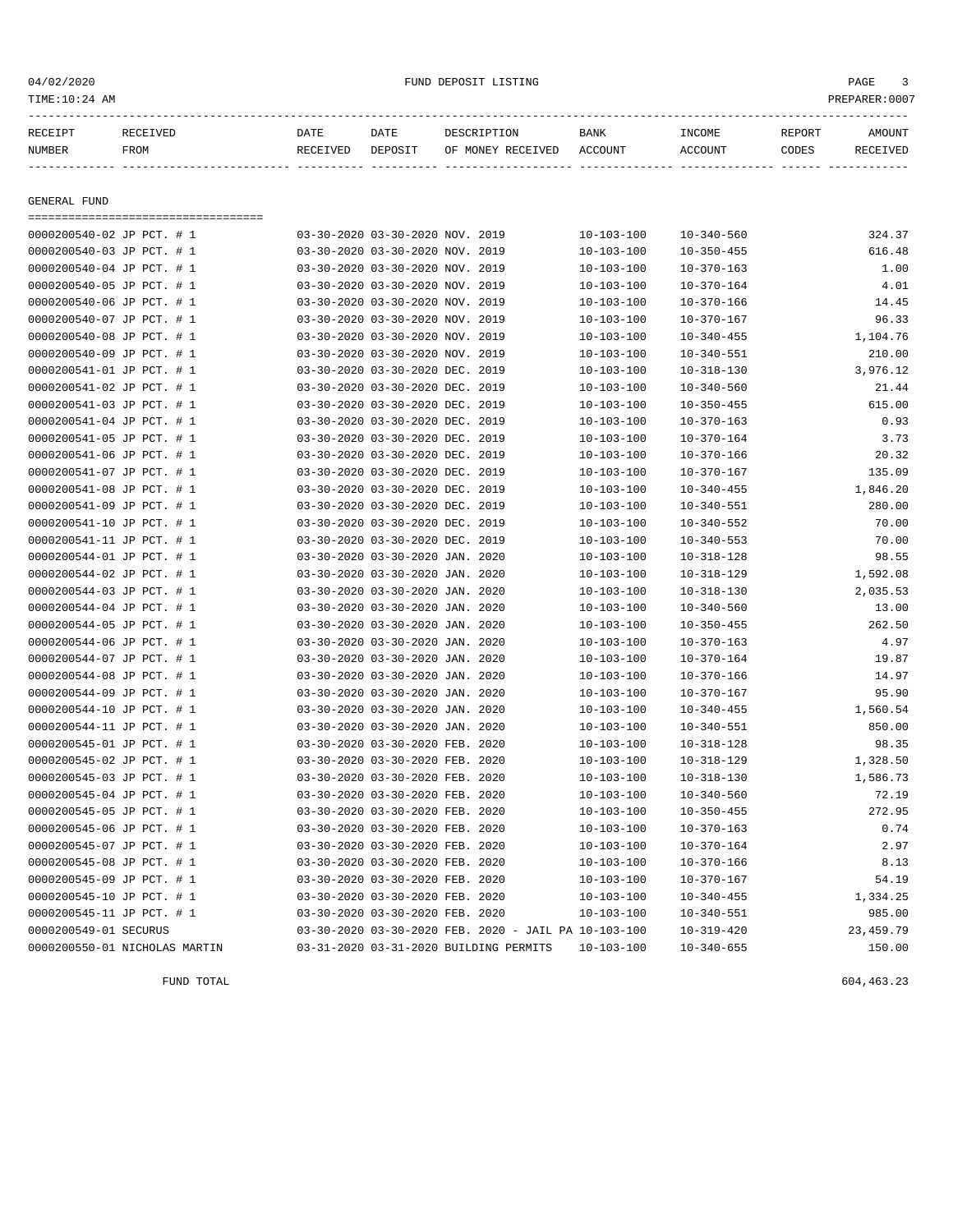| TIME:10:24 AM<br>PREPARER: 0007 |          |          |         |                   |             |         |        |          |  |  |
|---------------------------------|----------|----------|---------|-------------------|-------------|---------|--------|----------|--|--|
| RECEIPT                         | RECEIVED | DATE     | DATE    | DESCRIPTION       | <b>BANK</b> | INCOME  | REPORT | AMOUNT   |  |  |
| NUMBER                          | FROM     | RECEIVED | DEPOSIT | OF MONEY RECEIVED | ACCOUNT     | ACCOUNT | CODES  | RECEIVED |  |  |
|                                 |          |          |         |                   |             |         |        |          |  |  |
| COURTHOUSE SECURITY             |          |          |         |                   |             |         |        |          |  |  |
|                                 |          |          |         |                   |             |         |        |          |  |  |

| 0000200464-02 LEGEND BANK    | 03-05-2020 03-05-2020 FEB. 2020 INTEREST | $11 - 360 - 100$<br>$11 - 103 - 100$ | 23.84  |
|------------------------------|------------------------------------------|--------------------------------------|--------|
| 0000200486-07 JP PCT. # 3    | 03-11-2020 03-11-2020 NOV. 2019          | $11 - 340 - 651$<br>11-103-100       | 69.60  |
| 0000200487-07 JP PCT. # 3    | 03-11-2020 03-11-2020 DEC. 2019          | $11 - 340 - 651$<br>$11 - 103 - 100$ | 43.67  |
| 0000200490-10 JP PCT. # 3    | 03-11-2020 03-11-2020 JAN. 2020          | $11 - 340 - 651$<br>$11 - 103 - 100$ | 70.26  |
| 0000200492-10 JP PCT. # 3    | 03-12-2020 03-12-2020 FEB. 2020          | $11 - 340 - 651$<br>$11 - 103 - 100$ | 18.80  |
| 0000200522-12 DISTRICT CLERK | 03-23-2020 03-23-2020 FEB. 1-29, 2020    | $11 - 340 - 650$<br>$11 - 103 - 100$ | 277.73 |
| 0000200540-10 JP PCT. # 1    | 03-30-2020 03-30-2020 NOV. 2019          | $11 - 340 - 651$<br>$11 - 103 - 100$ | 72.26  |
| 0000200541-12 JP PCT. # 1    | 03-30-2020 03-30-2020 DEC. 2019          | $11 - 103 - 100$<br>$11 - 340 - 651$ | 101.33 |
| 0000200544-12 JP PCT. # 1    | 03-30-2020 03-30-2020 JAN. 2020          | $11 - 340 - 651$<br>$11 - 103 - 100$ | 74.97  |
| 0000200545-12 JP PCT. # 1    | 03-30-2020 03-30-2020 FEB. 2020          | $11 - 340 - 651$<br>$11 - 103 - 100$ | 43.62  |

FUND TOTAL 796.08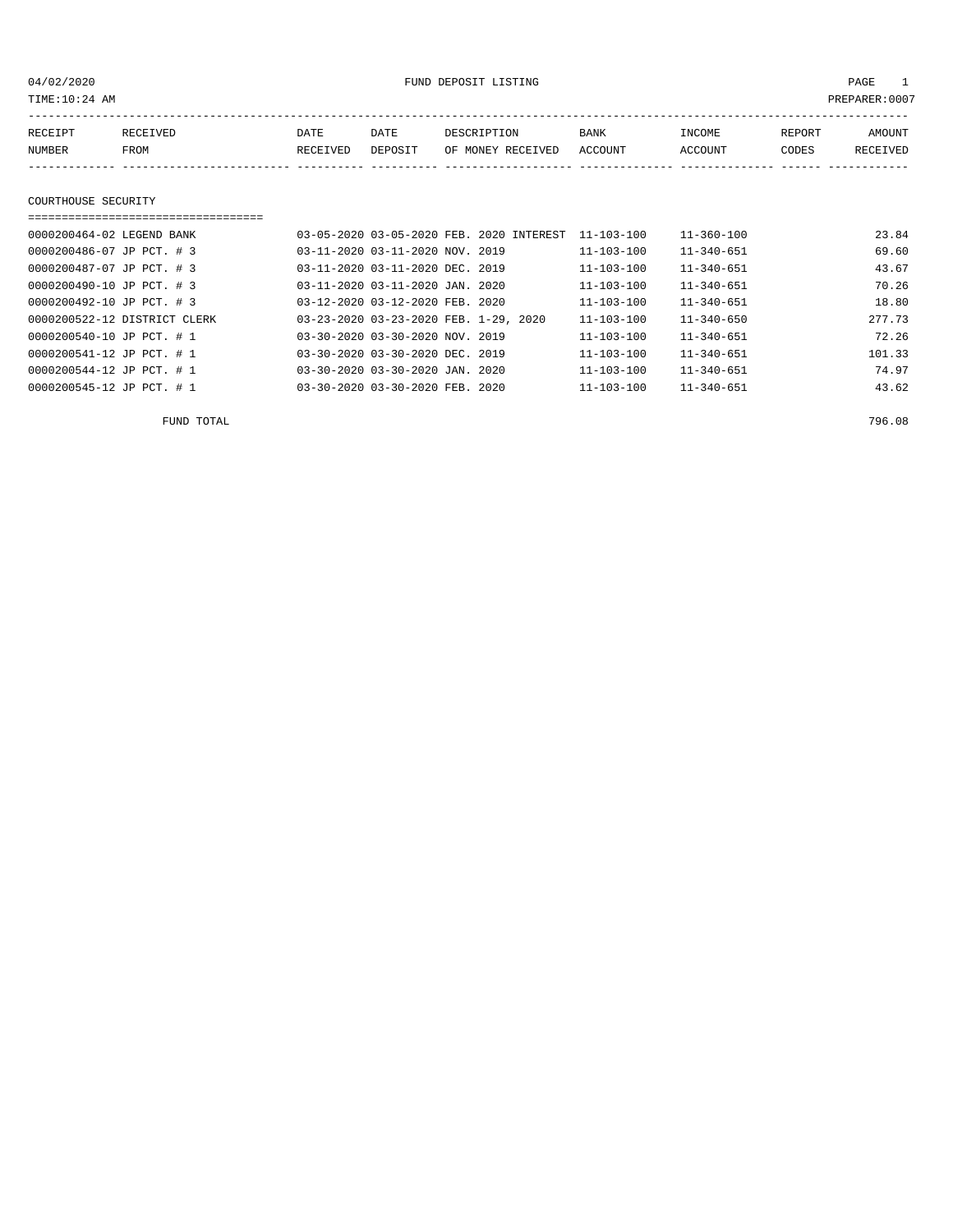TIME:10:24 AM PREPARER:0007

| RECEIPT | RECEIVED | DATE     | DATE    | DESCRIPTION       | <b>BANK</b> | INCOME  | REPORT | AMOUNT   |
|---------|----------|----------|---------|-------------------|-------------|---------|--------|----------|
| NUMBER  | FROM     | RECEIVED | DEPOSIT | OF MONEY RECEIVED | ACCOUNT     | ACCOUNT | CODES  | RECEIVED |
|         |          |          |         |                   |             |         |        |          |
|         |          |          |         |                   |             |         |        |          |

CO.CLK.VITAL STAT.FEE

===================================

| 0000200464-03 LEGEND BANK |  |  | 03-05-2020 03-05-2020 FEB. 2020 INTEREST 12-103-100 12-360-100 | 0.66 |
|---------------------------|--|--|----------------------------------------------------------------|------|
|                           |  |  |                                                                |      |

FUND TOTAL  $0.66$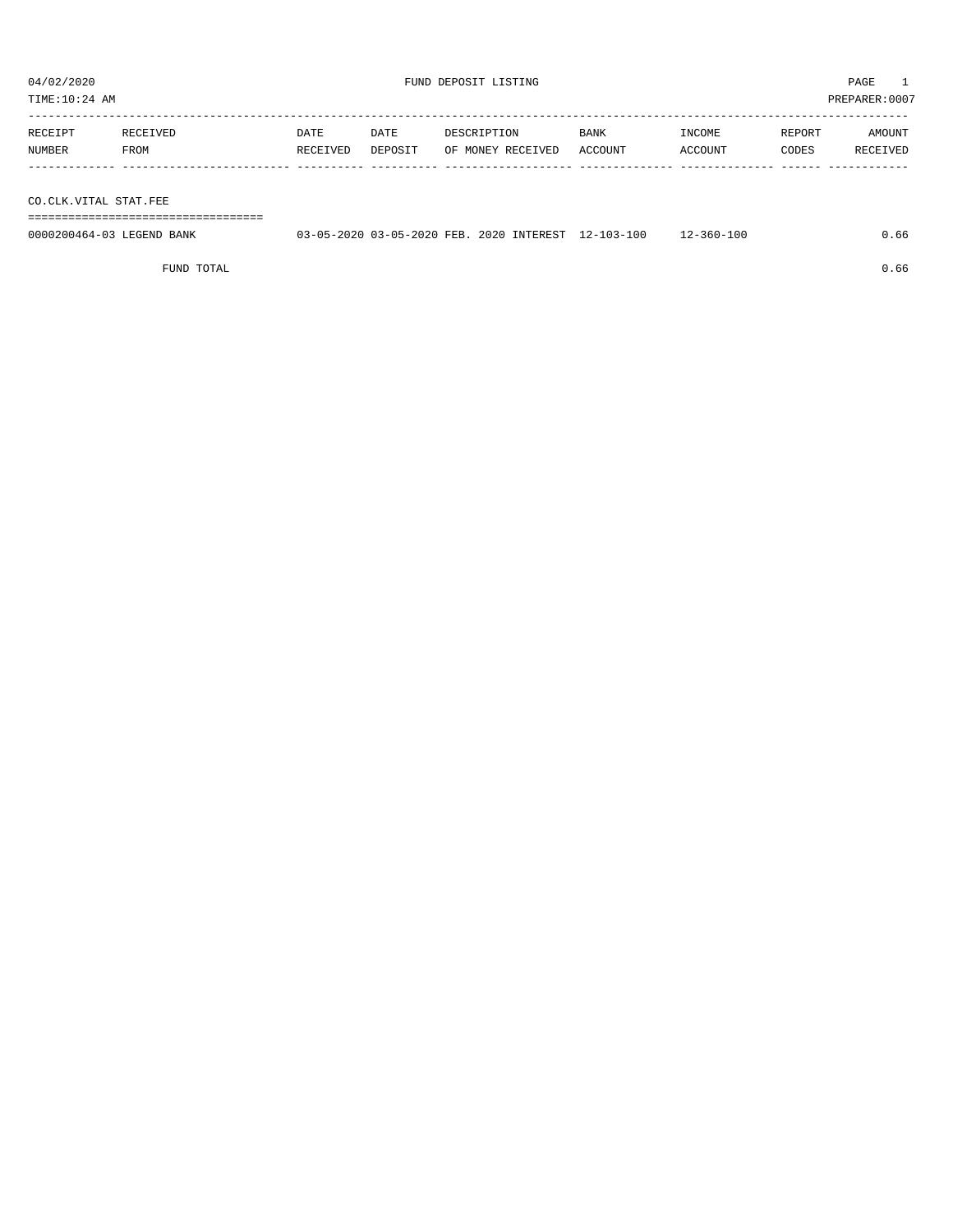|        | TIME:10:24 AM |          |          |         |                   |             |                |        | PREPARER:0007 |
|--------|---------------|----------|----------|---------|-------------------|-------------|----------------|--------|---------------|
|        | RECEIPT       | RECEIVED | DATE     | DATE    | DESCRIPTION       | <b>BANK</b> | INCOME         | REPORT | AMOUNT        |
| NUMBER |               | FROM     | RECEIVED | DEPOSIT | OF MONEY RECEIVED | ACCOUNT     | <b>ACCOUNT</b> | CODES  | RECEIVED      |
|        |               |          |          |         |                   |             |                |        |               |

### BAIL BONDS TRUST FUND

| ==================================     |                                 |                  |                  |        |  |  |  |  |  |  |
|----------------------------------------|---------------------------------|------------------|------------------|--------|--|--|--|--|--|--|
| 0000200465-01 J. STEPHEN WALKER        | 03-05-2020 03-05-2020 BOND FEES | $13 - 103 - 113$ | $13 - 345 - 113$ | 45.00  |  |  |  |  |  |  |
| 0000200466-01 DOC'S BAIL BONDS         | 03-05-2020 03-05-2020 BOND FEES | $13 - 103 - 113$ | $13 - 345 - 113$ | 195.00 |  |  |  |  |  |  |
| 0000200467-01 CARPENTER'S BAIL BONDS   | 03-05-2020 03-05-2020 BOND FEES | $13 - 103 - 113$ | $13 - 345 - 113$ | 105.00 |  |  |  |  |  |  |
| 0000200468-01 FANNIN COUNTY BAIL BONDS | 03-05-2020 03-05-2020 BOND FEES | $13 - 103 - 113$ | $13 - 345 - 113$ | 60.00  |  |  |  |  |  |  |
| 0000200519-01 FANNIN COUNTY BAIL BONDS | 03-23-2020 03-23-2020 BOND FEES | $13 - 103 - 113$ | $13 - 345 - 113$ | 195.00 |  |  |  |  |  |  |
| 0000200520-01 DOC'S BAIL BONDS         | 03-23-2020 03-23-2020 BOND FEES | $13 - 103 - 113$ | $13 - 345 - 113$ | 90.00  |  |  |  |  |  |  |
| 0000200521-01 CARPENTER'S BAIL BONDS   | 03-23-2020 03-23-2020 BOND FEES | $13 - 103 - 113$ | $13 - 345 - 113$ | 195.00 |  |  |  |  |  |  |
|                                        |                                 |                  |                  |        |  |  |  |  |  |  |

FUND TOTAL 885.00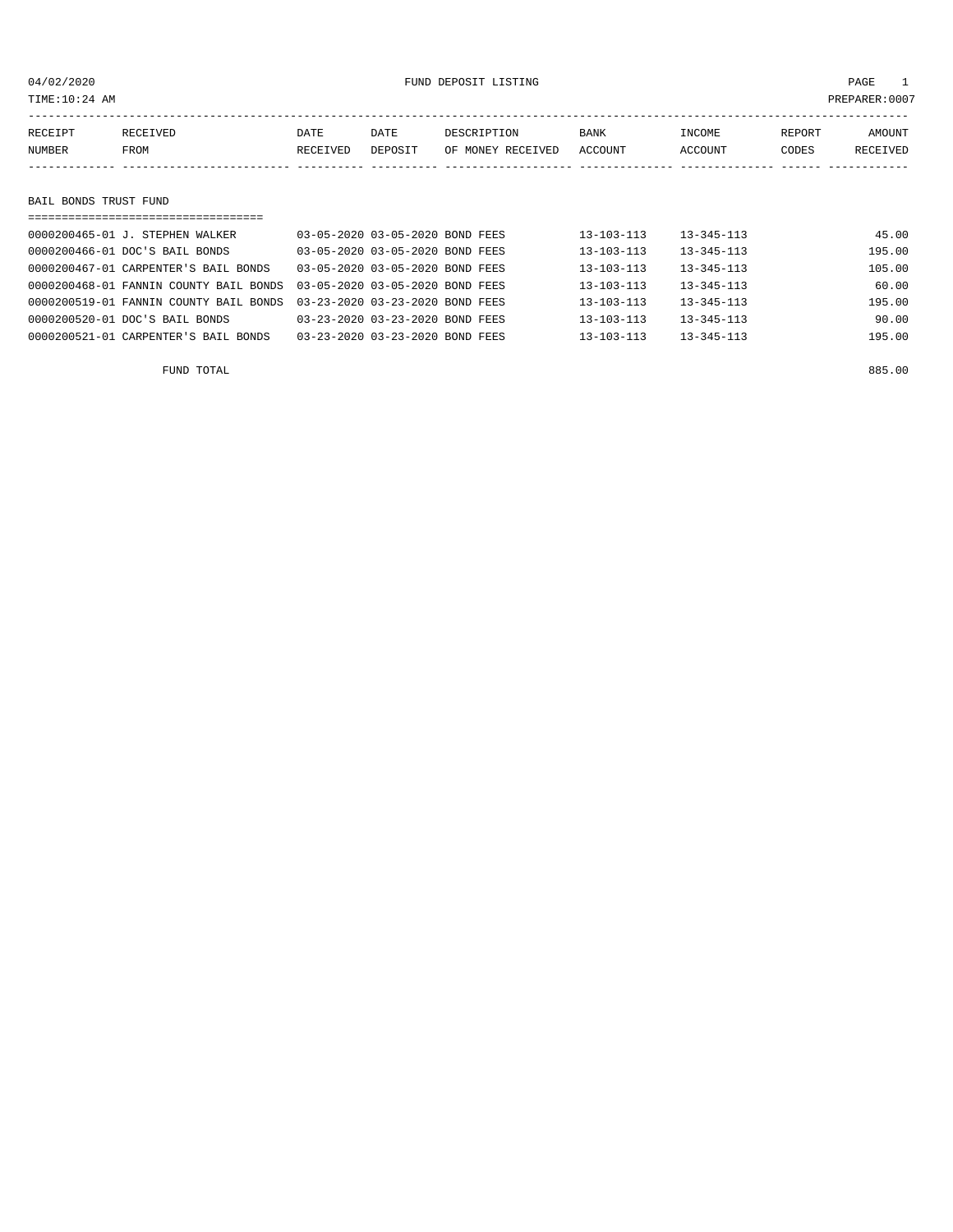04/02/2020 PAGE 1 PAGE 1

| TIME:10:24 AM             |                                  |          |                                 |                   |                  |                  |        | PREPARER:0007 |
|---------------------------|----------------------------------|----------|---------------------------------|-------------------|------------------|------------------|--------|---------------|
| RECEIPT                   | RECEIVED                         | DATE     | DATE                            | DESCRIPTION       | BANK             | INCOME           | REPORT | AMOUNT        |
| NUMBER                    | FROM                             | RECEIVED | DEPOSIT                         | OF MONEY RECEIVED | <b>ACCOUNT</b>   | ACCOUNT          | CODES  | RECEIVED      |
|                           |                                  |          |                                 |                   |                  |                  |        |               |
|                           |                                  |          |                                 |                   |                  |                  |        |               |
| JUSTICE CT.BLDG.SECURITY  |                                  |          |                                 |                   |                  |                  |        |               |
|                           | ================================ |          |                                 |                   |                  |                  |        |               |
| 0000200486-08 JP PCT. # 3 |                                  |          | 03-11-2020 03-11-2020 NOV. 2019 |                   | 14-103-100       | $14 - 370 - 457$ |        | 23.22         |
| 0000200487-08 JP PCT. # 3 |                                  |          | 03-11-2020 03-11-2020 DEC. 2019 |                   | $14 - 103 - 100$ | $14 - 370 - 457$ |        | 14.57         |
| 0000200490-11 JP PCT. # 3 |                                  |          | 03-11-2020 03-11-2020 JAN. 2020 |                   | $14 - 103 - 100$ | $14 - 370 - 457$ |        | 28.32         |
| 0000200492-11 JP PCT. # 3 |                                  |          | 03-12-2020 03-12-2020 FEB. 2020 |                   | $14 - 103 - 100$ | $14 - 370 - 457$ |        | 35.31         |
| 0000200540-11 JP PCT. # 1 |                                  |          | 03-30-2020 03-30-2020 NOV. 2019 |                   | $14 - 103 - 100$ | $14 - 370 - 455$ |        | 24.09         |
| 0000200541-13 JP PCT. # 1 |                                  |          | 03-30-2020 03-30-2020 DEC. 2019 |                   | $14 - 103 - 100$ | $14 - 370 - 455$ |        | 33.80         |
| 0000200544-13 JP PCT. # 1 |                                  |          | 03-30-2020 03-30-2020 JAN. 2020 |                   | $14 - 103 - 100$ | $14 - 370 - 455$ |        | 54.42         |
| 0000200545-13 JP PCT. # 1 |                                  |          | 03-30-2020 03-30-2020 FEB. 2020 |                   | 14-103-100       | $14 - 370 - 455$ |        | 56.66         |
|                           |                                  |          |                                 |                   |                  |                  |        |               |

FUND TOTAL 270.39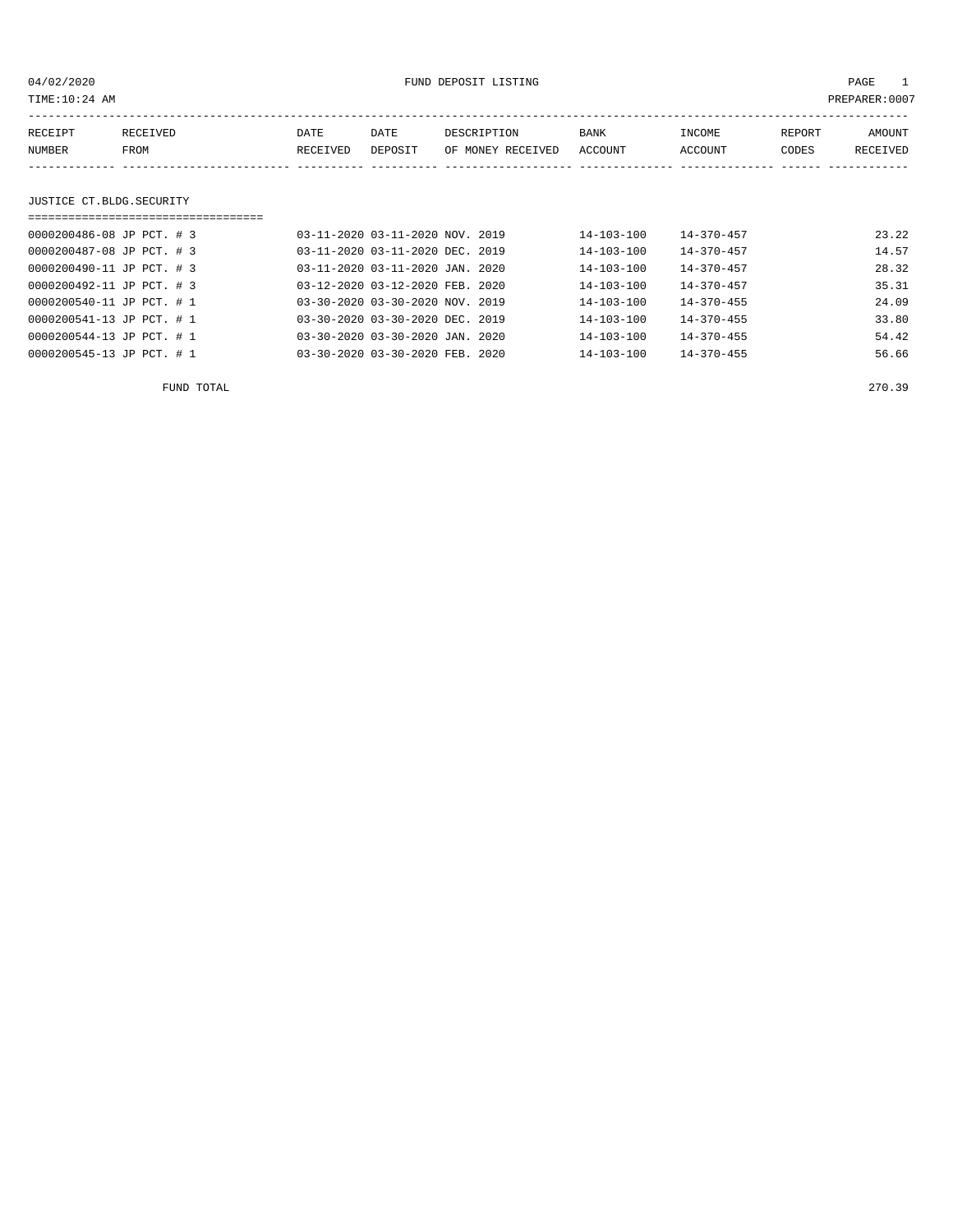TIME:10:24 AM PREPARER:0007

| RECEIPT | RECEIVED    | DATE     | DATE    | DESCRIPTION               | BANK | INCOME  | REPORT | AMOUNT   |
|---------|-------------|----------|---------|---------------------------|------|---------|--------|----------|
| NUMBER  | <b>FROM</b> | RECEIVED | DEPOSIT | OF MONEY RECEIVED ACCOUNT |      | ACCOUNT | CODES  | RECEIVED |
|         |             |          |         |                           |      |         |        |          |
|         |             |          |         |                           |      |         |        |          |

CO.CLERK RECORD MNGMT.

| 0000200464-04 LEGEND BANK       | 03-05-2020 03-05-2020 FEB. 2020 INTEREST 18-103-100  | $18 - 360 - 100$ | 9.58   |
|---------------------------------|------------------------------------------------------|------------------|--------|
| 0000200473-01 DATA PRESERVATION | 03-06-2020 03-06-2020 SUBSCRIPTION/IMAGES 18-103-100 | $18 - 370 - 131$ | 437.50 |
| 0000200510-01 DATA PRESERVATION | 03-19-2020 03-19-2020 SUBSCRIPTION/IMAGES 18-103-100 | $18 - 370 - 131$ | 437.50 |

FUND TOTAL 884.58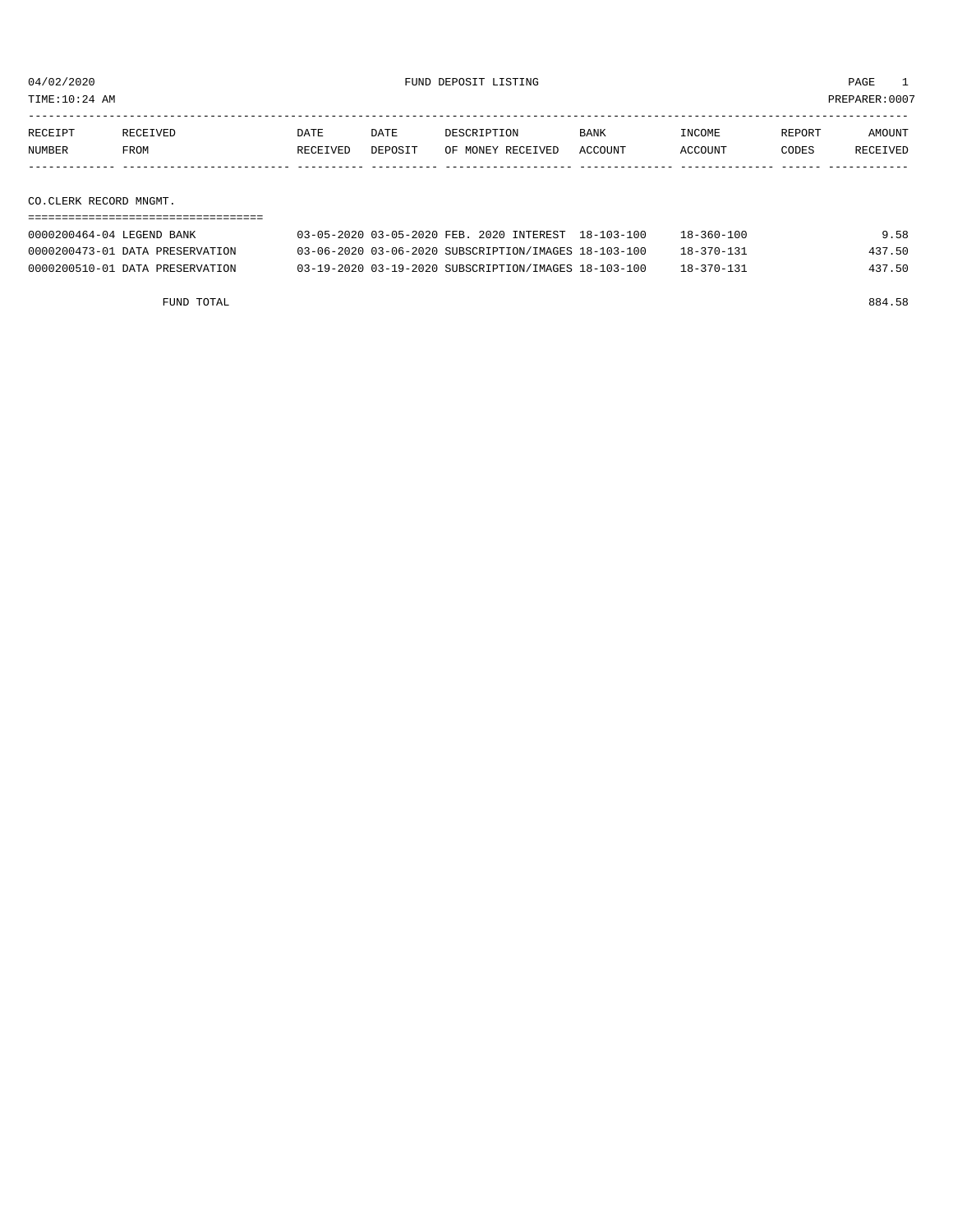| TIME:10:24 AM |         |                         |          |         |                   |         |         |        | PREPARER: 0007 |  |  |  |
|---------------|---------|-------------------------|----------|---------|-------------------|---------|---------|--------|----------------|--|--|--|
|               |         |                         |          |         |                   |         |         |        |                |  |  |  |
|               | RECEIPT | RECEIVED                | DATE     | DATE    | DESCRIPTION       | BANK    | INCOME  | REPORT | AMOUNT         |  |  |  |
|               | NUMBER  | FROM                    | RECEIVED | DEPOSIT | OF MONEY RECEIVED | ACCOUNT | ACCOUNT | CODES  | RECEIVED       |  |  |  |
|               |         |                         |          |         |                   |         |         |        |                |  |  |  |
|               |         |                         |          |         |                   |         |         |        |                |  |  |  |
|               |         | DIST.CLK.RECORDS MNGMT. |          |         |                   |         |         |        |                |  |  |  |
|               |         |                         |          |         |                   |         |         |        |                |  |  |  |

| 0000200464-05 LEGEND BANK    | 03-05-2020 03-05-2020 FEB. 2020 INTEREST 19-103-100 |                  | $19 - 360 - 100$ | 2.00   |
|------------------------------|-----------------------------------------------------|------------------|------------------|--------|
| 0000200522-13 DISTRICT CLERK | 03-23-2020 03-23-2020 FEB. 1-29, 2020               | $19 - 103 - 100$ | $19 - 370 - 136$ | 283.09 |

FUND TOTAL 285.09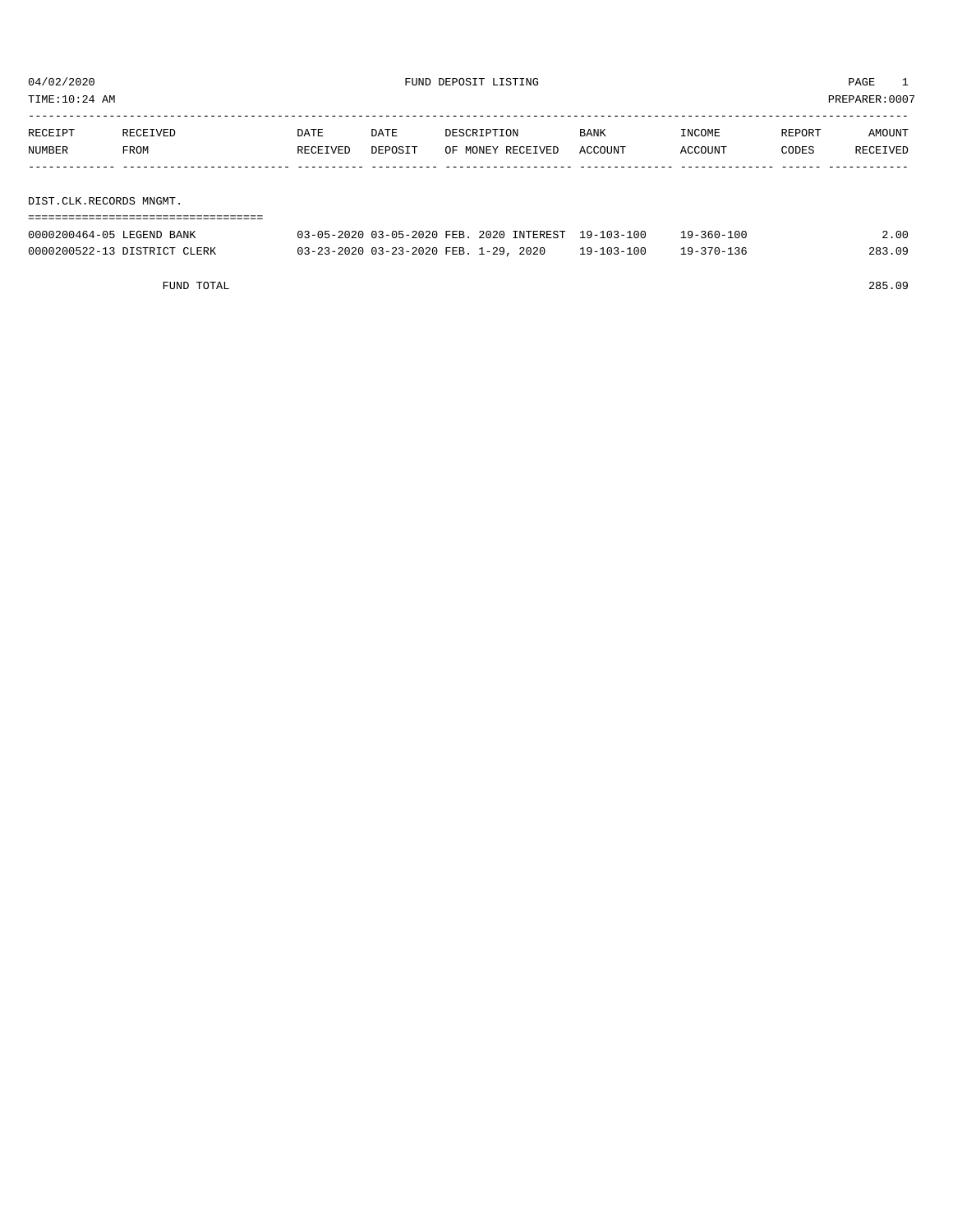| TIME:10:24 AM             |                           |          |         |                                          |                  |                  |        | PREPARER:0007 |
|---------------------------|---------------------------|----------|---------|------------------------------------------|------------------|------------------|--------|---------------|
|                           |                           |          |         |                                          |                  |                  |        |               |
| RECEIPT                   | RECEIVED                  | DATE     | DATE    | DESCRIPTION                              | BANK             | INCOME           | REPORT | AMOUNT        |
| NUMBER                    | FROM                      | RECEIVED | DEPOSIT | OF MONEY RECEIVED                        | ACCOUNT          | ACCOUNT          | CODES  | RECEIVED      |
|                           |                           |          |         |                                          |                  |                  |        |               |
|                           |                           |          |         |                                          |                  |                  |        |               |
| COUNTY OFFICES REC.MNGMT. |                           |          |         |                                          |                  |                  |        |               |
|                           |                           |          |         |                                          |                  |                  |        |               |
|                           | 0000200464-06 LEGEND BANK |          |         | 03-05-2020 03-05-2020 FEB. 2020 INTEREST | $20 - 103 - 100$ | $20 - 360 - 100$ |        | 12.03         |

0000200522-14 DISTRICT CLERK 03-23-2020 03-23-2020 FEB. 1-29, 2020 20-103-100 20-370-135 430.00

FUND TOTAL 442.03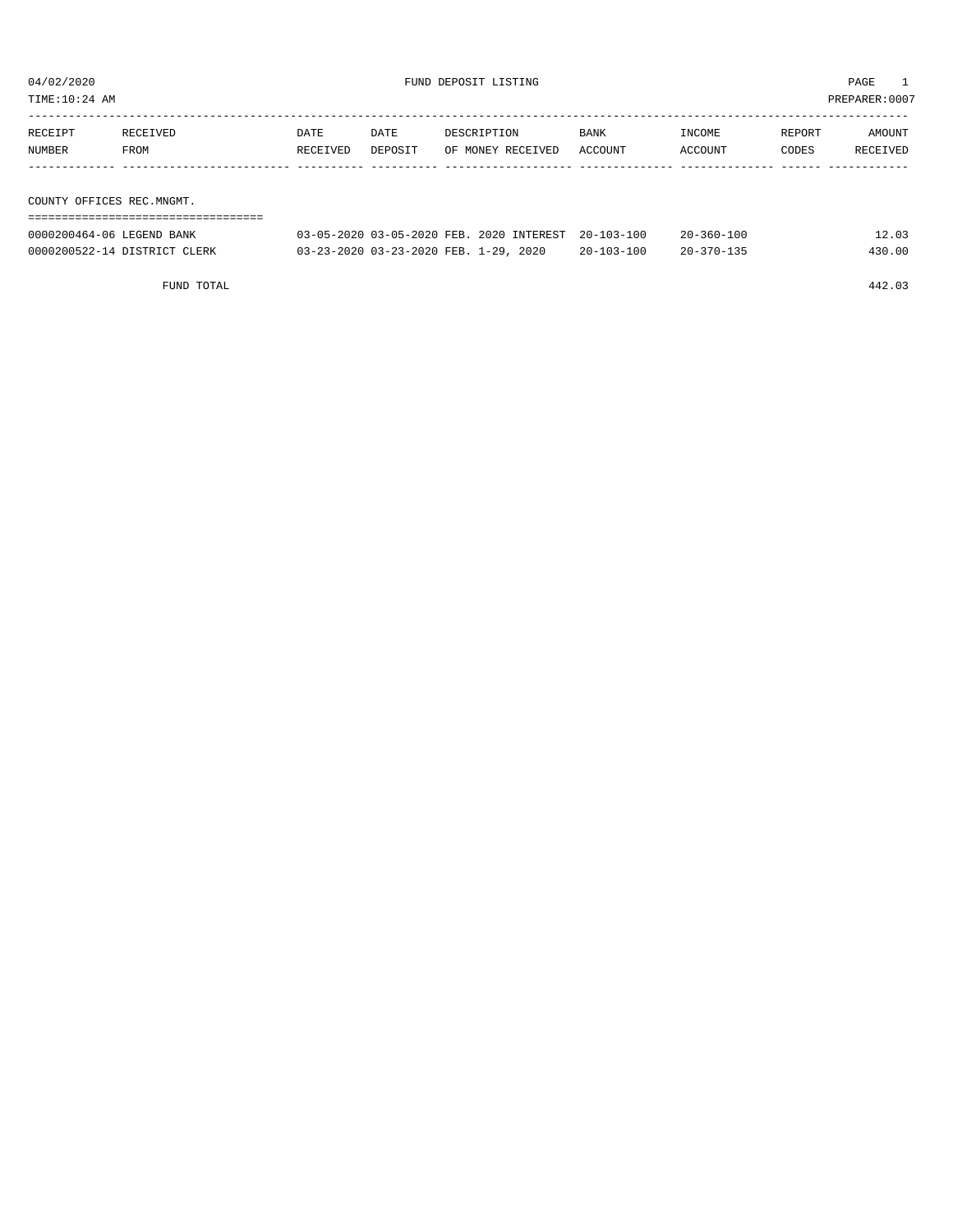04/02/2020 FUND DEPOSIT LISTING PAGE 1

| RECEIPT | <b>RECEIVED</b> | DATE     | DATE    | DESCRIPTION          | <b>BANK</b>    | INCOME  | <b>REPORT</b> | AMOUNT          |
|---------|-----------------|----------|---------|----------------------|----------------|---------|---------------|-----------------|
| NUMBER  | FROM            | RECEIVED | DEPOSIT | RECEIVED<br>OF MONEY | <b>ACCOUNT</b> | ACCOUNT | CODES         | <b>RECEIVED</b> |
|         |                 |          |         |                      |                |         |               |                 |

FANNIN CO. R & B #1 FUND

| ===================================== |                                 |                                                      |                  |                  |          |
|---------------------------------------|---------------------------------|------------------------------------------------------|------------------|------------------|----------|
| 0000200460-02 TEXPOOL                 |                                 | 03-04-2020 03-04-2020 FEB. 2020 INTEREST 21-103-175  |                  | $21 - 360 - 100$ | 23.15    |
| 0000200464-07 LEGEND BANK             |                                 | 03-05-2020 03-05-2020 FEB. 2020 INTEREST             | 21-103-100       | $21 - 360 - 100$ | 104.28   |
| 0000200470-03 APPRAISAL DISTRICT      | 03-06-2020 03-06-2020 TAXES     |                                                      | $21 - 103 - 100$ | $21 - 310 - 110$ | 7,253.80 |
| 0000200470-09 APPRAISAL DISTRICT      | 03-06-2020 03-06-2020 TAXES     |                                                      | $21 - 103 - 100$ | $21 - 310 - 120$ | 410.51   |
| 0000200475-01 TAC                     |                                 | 03-06-2020 03-06-2020 REFUNDS & MISCELLAN 21-103-100 |                  | $21 - 370 - 130$ | 422.40   |
| 0000200476-02 TAC A/C                 |                                 | 03-06-2020 03-06-2020 WEEK OF 02/28/2020             | 21-103-100       | $21 - 321 - 300$ | 1,799.56 |
| 0000200476-06 TAC A/C                 |                                 | 03-06-2020 03-06-2020 WEEK OF 02/28/2020             | $21 - 103 - 100$ | $21 - 321 - 200$ | 4,815.09 |
| 0000200486-10 JP PCT. # 3             | 03-11-2020 03-11-2020 NOV. 2019 |                                                      | $21 - 103 - 100$ | $21 - 350 - 457$ | 276.13   |
| 0000200487-10 JP PCT. # 3             | 03-11-2020 03-11-2020 DEC. 2019 |                                                      | $21 - 103 - 100$ | $21 - 350 - 457$ | 228.59   |
| 0000200490-13 JP PCT. # 3             | 03-11-2020 03-11-2020 JAN. 2020 |                                                      | $21 - 103 - 100$ | $21 - 350 - 457$ | 276.24   |
| 0000200492-13 JP PCT. # 3             | 03-12-2020 03-12-2020 FEB. 2020 |                                                      | $21 - 103 - 100$ | $21 - 350 - 457$ | 159.23   |
| 0000200493-04 APPRAISAL DISTRICT      | 03-13-2020 03-13-2020 TAXES     |                                                      | $21 - 103 - 100$ | $21 - 310 - 110$ | 4,007.45 |
| 0000200493-10 APPRAISAL DISTRICT      | 03-13-2020 03-13-2020 TAXES     |                                                      | $21 - 103 - 100$ | $21 - 310 - 120$ | 220.95   |
| 0000200494-02 COMPTROLLER             |                                 | 03-13-2020 03-13-2020 JAN. 2020 LOCAL SAL 21-103-100 |                  | $21 - 318 - 160$ | 4,636.60 |
| 0000200502-02 TAX A/C                 |                                 | 03-16-2020 03-16-2020 WEEK OF 02/21/2020             | 21-103-100       | $21 - 321 - 300$ | 8.15     |
| 0000200502-06 TAX A/C                 |                                 | 03-16-2020 03-16-2020 WEEK OF 02/21/2020             | $21 - 103 - 100$ | $21 - 321 - 200$ | 323.95   |
| 0000200503-02 TAX A/C                 |                                 | 03-16-2020 03-16-2020 WEEK OF 03/06/2020             | $21 - 103 - 100$ | $21 - 321 - 300$ | 1,846.43 |
| 0000200503-06 TAX A/C                 |                                 | 03-16-2020 03-16-2020 WEEK OF 03/06/2020             | $21 - 103 - 100$ | $21 - 321 - 200$ | 5,212.55 |
| 0000200511-02 TAX A/C                 |                                 | 03-19-2020 03-19-2020 WEEK OF 03/13/2020             | $21 - 103 - 100$ | $21 - 321 - 300$ | 1,363.42 |
| 0000200511-06 TAX A/C                 |                                 | 03-19-2020 03-19-2020 WEEK OF 03/13/2020             | $21 - 103 - 100$ | $21 - 321 - 200$ | 3,747.76 |
| 0000200515-03 APPRAISAL DISTRICT      | 03-19-2020 03-19-2020 TAXES     |                                                      | $21 - 103 - 100$ | $21 - 310 - 110$ | 2,170.38 |
| 0000200515-09 APPRAISAL DISTRICT      | 03-19-2020 03-19-2020 TAXES     |                                                      | $21 - 103 - 100$ | $21 - 310 - 120$ | 151.05   |
| 0000200522-17 DISTRICT CLERK          |                                 | 03-23-2020 03-23-2020 FEB. 1-29, 2020                | 21-103-100       | $21 - 350 - 450$ | 1,297.79 |
| 0000200534-02 TAX A/C                 |                                 | 03-26-2020 03-26-2020 WEEK OF 03/06/2020             | $21 - 103 - 100$ | $21 - 321 - 300$ | 28.53    |
| 0000200534-06 TAX A/C                 |                                 | 03-26-2020 03-26-2020 WEEK OF 03/06/2020             | $21 - 103 - 100$ | $21 - 321 - 200$ | 865.67   |
| 0000200535-02 TAX A/C                 |                                 | 03-26-2020 03-26-2020 WEEK OF 03/13/2020             | $21 - 103 - 100$ | $21 - 321 - 300$ | 6.12     |
| 0000200535-06 TAX A/C                 |                                 | 03-26-2020 03-26-2020 WEEK OF 03/13/2020             | $21 - 103 - 100$ | $21 - 321 - 200$ | 135.08   |
| 0000200536-02 TAX A/C                 |                                 | 03-26-2020 03-26-2020 WEEK OF 03/20/2020             | $21 - 103 - 100$ | $21 - 321 - 300$ | 988.43   |
| 0000200536-06 TAX A/C                 |                                 | 03-26-2020 03-26-2020 WEEK OF 03/20/2020             | $21 - 103 - 100$ | $21 - 321 - 200$ | 1,348.73 |
| 0000200538-04 APPRAISAL DISTRICT      | 03-27-2020 03-27-2020 TAXES     |                                                      | 21-103-100       | $21 - 310 - 110$ | 1,811.42 |
| 0000200538-10 APPRAISAL DISTRICT      | 03-27-2020 03-27-2020 TAXES     |                                                      | $21 - 103 - 100$ | $21 - 310 - 120$ | 123.46   |
| 0000200540-13 JP PCT. # 1             | 03-30-2020 03-30-2020 NOV. 2019 |                                                      | $21 - 103 - 100$ | $21 - 350 - 455$ | 349.60   |
| 0000200541-15 JP PCT. # 1             | 03-30-2020 03-30-2020 DEC. 2019 |                                                      | $21 - 103 - 100$ | $21 - 350 - 455$ | 375.80   |
| 0000200544-15 JP PCT. # 1             | 03-30-2020 03-30-2020 JAN. 2020 |                                                      | $21 - 103 - 100$ | $21 - 350 - 455$ | 287.83   |
| 0000200545-15 JP PCT. # 1             | 03-30-2020 03-30-2020 FEB. 2020 |                                                      | $21 - 103 - 100$ | $21 - 350 - 455$ | 321.15   |

FUND TOTAL 47,397.28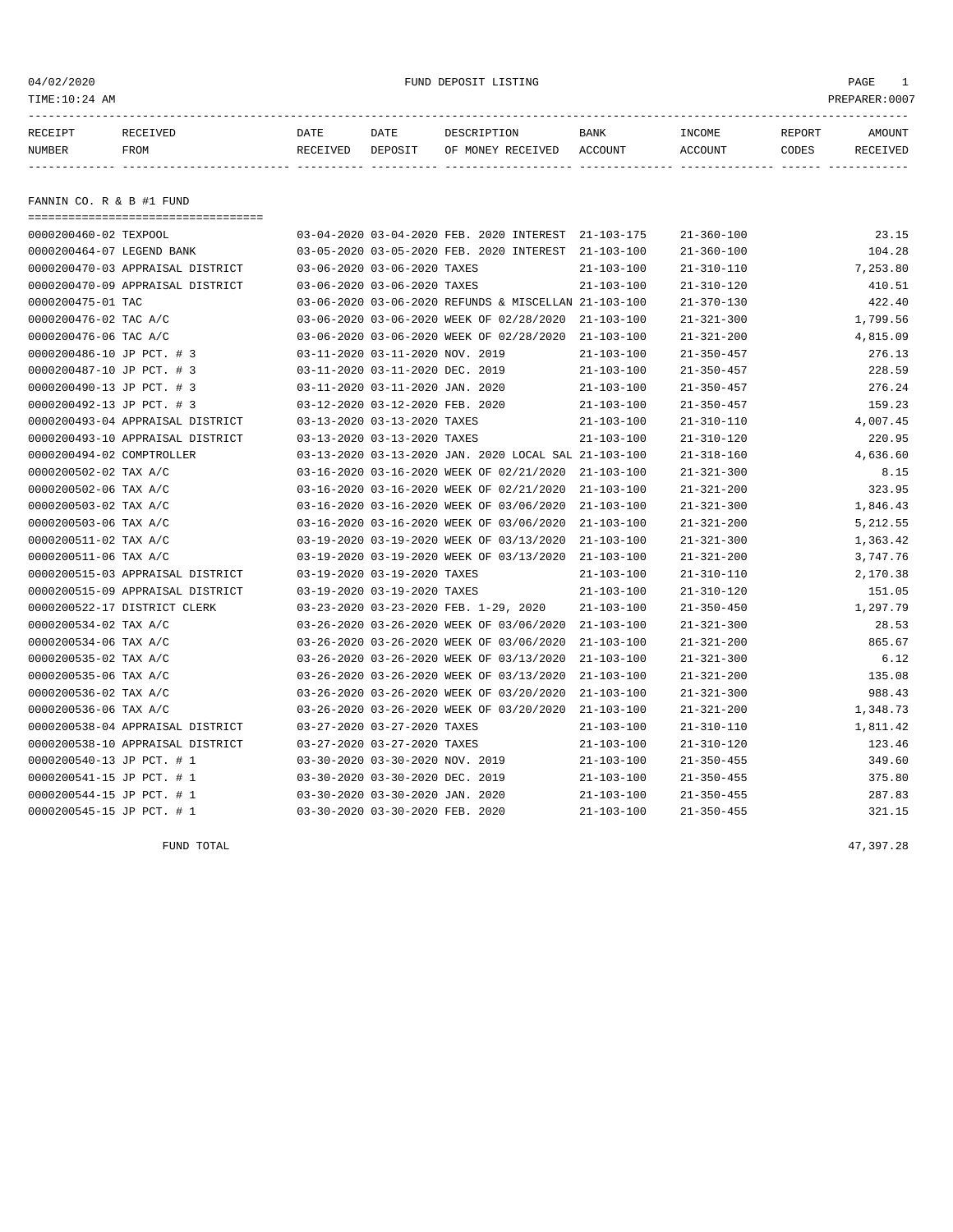### 04/02/2020 FUND DEPOSIT LISTING PAGE 1

| RECEIPT | <b>RECEIVED</b> | DATE            | DATE    | DESCRIPTION       | <b>BANK</b> | <b>INCOME</b> | REPORT | AMOUNT          |
|---------|-----------------|-----------------|---------|-------------------|-------------|---------------|--------|-----------------|
| NUMBER  | FROM            | <b>RECEIVED</b> | DEPOSIT | OF MONEY RECEIVED | ACCOUNT     | ACCOUNT       | CODES  | <b>RECEIVED</b> |
|         |                 |                 |         |                   |             |               |        |                 |

FANNIN CO. R & B #2 FUND

| ------------------------------------ |                                                      |                  |                  |          |
|--------------------------------------|------------------------------------------------------|------------------|------------------|----------|
| 0000200446-01 RANDY D. POLLAN        | 03-03-2020 03-03-2020 CULVERT                        | $22 - 103 - 100$ | $22 - 370 - 145$ | 896.40   |
| 0000200447-01 BRANDON C. HOWELL      | 03-03-2020 03-03-2020 CULVERT                        | $22 - 103 - 100$ | $22 - 370 - 145$ | 373.20   |
| 0000200448-01 JASON HOGAN            | 03-03-2020 03-03-2020 CULVERT                        | $22 - 103 - 100$ | $22 - 370 - 145$ | 179.28   |
| 0000200460-03 TEXPOOL                | 03-04-2020 03-04-2020 FEB. 2020 INTEREST             | $22 - 103 - 175$ | $22 - 360 - 100$ | 330.26   |
| 0000200464-08 LEGEND BANK            | 03-05-2020 03-05-2020 FEB. 2020 INTEREST             | $22 - 103 - 100$ | $22 - 360 - 100$ | 120.77   |
| 0000200470-04 APPRAISAL DISTRICT     | 03-06-2020 03-06-2020 TAXES                          | $22 - 103 - 100$ | $22 - 310 - 110$ | 8,449.71 |
| 0000200470-10 APPRAISAL DISTRICT     | 03-06-2020 03-06-2020 TAXES                          | $22 - 103 - 100$ | $22 - 310 - 120$ | 478.19   |
| 0000200474-01 THE LEONARD LAND       | 03-06-2020 03-06-2020 CULVERT                        | $22 - 103 - 100$ | $22 - 370 - 145$ | 224.10   |
| 0000200475-02 TAC                    | 03-06-2020 03-06-2020 REFUNDS & MISCELLAN 22-103-100 |                  | $22 - 370 - 130$ | 696.96   |
| 0000200476-03 TAC A/C                | 03-06-2020 03-06-2020 WEEK OF 02/28/2020             | $22 - 103 - 100$ | $22 - 321 - 300$ | 2,096.24 |
| 0000200476-07 TAC A/C                | 03-06-2020 03-06-2020 WEEK OF 02/28/2020             | $22 - 103 - 100$ | $22 - 321 - 200$ | 5,608.95 |
| 0000200481-01 BOX W LAND & CATTLE    | 03-10-2020 03-10-2020 CULVERT                        | $22 - 103 - 100$ | $22 - 370 - 145$ | 224.10   |
| 0000200486-11 JP PCT. # 3            | 03-11-2020 03-11-2020 NOV. 2019                      | $22 - 103 - 100$ | $22 - 350 - 457$ | 321.65   |
| 0000200487-11 JP PCT. # 3            | 03-11-2020 03-11-2020 DEC. 2019                      | $22 - 103 - 100$ | $22 - 350 - 457$ | 266.27   |
| 0000200490-14 JP PCT. # 3            | 03-11-2020 03-11-2020 JAN. 2020                      | $22 - 103 - 100$ | $22 - 350 - 457$ | 321.79   |
| 0000200492-14 JP PCT. # 3            | 03-12-2020 03-12-2020 FEB. 2020                      | $22 - 103 - 100$ | $22 - 350 - 457$ | 185.48   |
| 0000200493-05 APPRAISAL DISTRICT     | 03-13-2020 03-13-2020 TAXES                          | $22 - 103 - 100$ | $22 - 310 - 110$ | 4,668.15 |
| 0000200493-11 APPRAISAL DISTRICT     | 03-13-2020 03-13-2020 TAXES                          | $22 - 103 - 100$ | $22 - 310 - 120$ | 257.38   |
| 0000200494-03 COMPTROLLER            | 03-13-2020 03-13-2020 JAN. 2020 LOCAL SAL 22-103-100 |                  | $22 - 318 - 160$ | 5,401.02 |
| 0000200502-03 TAX A/C                | 03-16-2020 03-16-2020 WEEK OF 02/21/2020             | $22 - 103 - 100$ | $22 - 321 - 300$ | 9.50     |
| 0000200502-07 TAX A/C                | 03-16-2020 03-16-2020 WEEK OF 02/21/2020             | $22 - 103 - 100$ | $22 - 321 - 200$ | 377.36   |
| 0000200503-03 TAX A/C                | 03-16-2020 03-16-2020 WEEK OF 03/06/2020             | $22 - 103 - 100$ | $22 - 321 - 300$ | 2,150.84 |
| 0000200503-07 TAX A/C                | 03-16-2020 03-16-2020 WEEK OF 03/06/2020             | $22 - 103 - 100$ | $22 - 321 - 200$ | 6,071.93 |
| 0000200511-03 TAX A/C                | 03-19-2020 03-19-2020 WEEK OF 03/13/2020             | $22 - 103 - 100$ | $22 - 321 - 300$ | 1,588.21 |
| 0000200511-07 TAX A/C                | 03-19-2020 03-19-2020 WEEK OF 03/13/2020             | $22 - 103 - 100$ | $22 - 321 - 200$ | 4,365.64 |
| 0000200513-01 STEVEN P. BELIES       | 03-19-2020 03-19-2020 CULVERT                        | $22 - 103 - 100$ | $22 - 370 - 145$ | 298.80   |
| 0000200515-04 APPRAISAL DISTRICT     | 03-19-2020 03-19-2020 TAXES                          | $22 - 103 - 100$ | $22 - 310 - 110$ | 2,528.21 |
| 0000200515-10 APPRAISAL DISTRICT     | 03-19-2020 03-19-2020 TAXES                          | $22 - 103 - 100$ | $22 - 310 - 120$ | 175.96   |
| 0000200518-01 BRIAN RODRIGUEZ        | 03-23-2020 03-23-2020 CULVERT                        | $22 - 103 - 100$ | $22 - 370 - 145$ | 298.80   |
| 0000200522-18 DISTRICT CLERK         | 03-23-2020 03-23-2020 FEB. 1-29, 2020                | $22 - 103 - 100$ | $22 - 350 - 450$ | 1,511.76 |
| 0000200534-03 TAX A/C                | 03-26-2020 03-26-2020 WEEK OF 03/06/2020             | $22 - 103 - 100$ | $22 - 321 - 300$ | 33.24    |
| 0000200534-07 TAX A/C                | 03-26-2020 03-26-2020 WEEK OF 03/06/2020             | $22 - 103 - 100$ | $22 - 321 - 200$ | 1,008.38 |
| 0000200535-03 TAX A/C                | 03-26-2020 03-26-2020 WEEK OF 03/13/2020             | $22 - 103 - 100$ | $22 - 321 - 300$ | 7.12     |
| 0000200535-07 TAX A/C                | 03-26-2020 03-26-2020 WEEK OF 03/13/2020             | $22 - 103 - 100$ | $22 - 321 - 200$ | 157.36   |
| 0000200536-03 TAX A/C                | 03-26-2020 03-26-2020 WEEK OF 03/20/2020             | $22 - 103 - 100$ | $22 - 321 - 300$ | 1,151.39 |
| 0000200536-07 TAX A/C                | 03-26-2020 03-26-2020 WEEK OF 03/20/2020             | $22 - 103 - 100$ | $22 - 321 - 200$ | 1,571.10 |
| 0000200538-05 APPRAISAL DISTRICT     | 03-27-2020 03-27-2020 TAXES                          | $22 - 103 - 100$ | $22 - 310 - 110$ | 2,110.06 |
| 0000200538-11 APPRAISAL DISTRICT     | 03-27-2020 03-27-2020 TAXES                          | $22 - 103 - 100$ | $22 - 310 - 120$ | 143.82   |
| 0000200540-14 JP PCT. # 1            | 03-30-2020 03-30-2020 NOV. 2019                      | $22 - 103 - 100$ | $22 - 350 - 455$ | 407.24   |
| 0000200541-16 JP PCT. # 1            | 03-30-2020 03-30-2020 DEC. 2019                      | $22 - 103 - 100$ | $22 - 350 - 455$ | 437.75   |
| 0000200544-16 JP PCT. # 1            | 03-30-2020 03-30-2020 JAN. 2020                      | $22 - 103 - 100$ | $22 - 350 - 455$ | 335.28   |
| 0000200545-16 JP PCT. # 1            | 03-30-2020 03-30-2020 FEB. 2020                      | $22 - 103 - 100$ | $22 - 350 - 455$ | 374.09   |
| 0000200547-01 HERIBERTO GARCIA       | 03-30-2020 03-30-2020 CULVERT                        | $22 - 103 - 100$ | $22 - 370 - 145$ | 873.90   |
| 0000200548-01 RUSS LAMBERT JR.       | 03-30-2020 03-30-2020 CULVERT                        | $22 - 103 - 100$ | $22 - 370 - 145$ | 279.90   |
|                                      |                                                      |                  |                  |          |

FUND TOTAL  $59,367.54$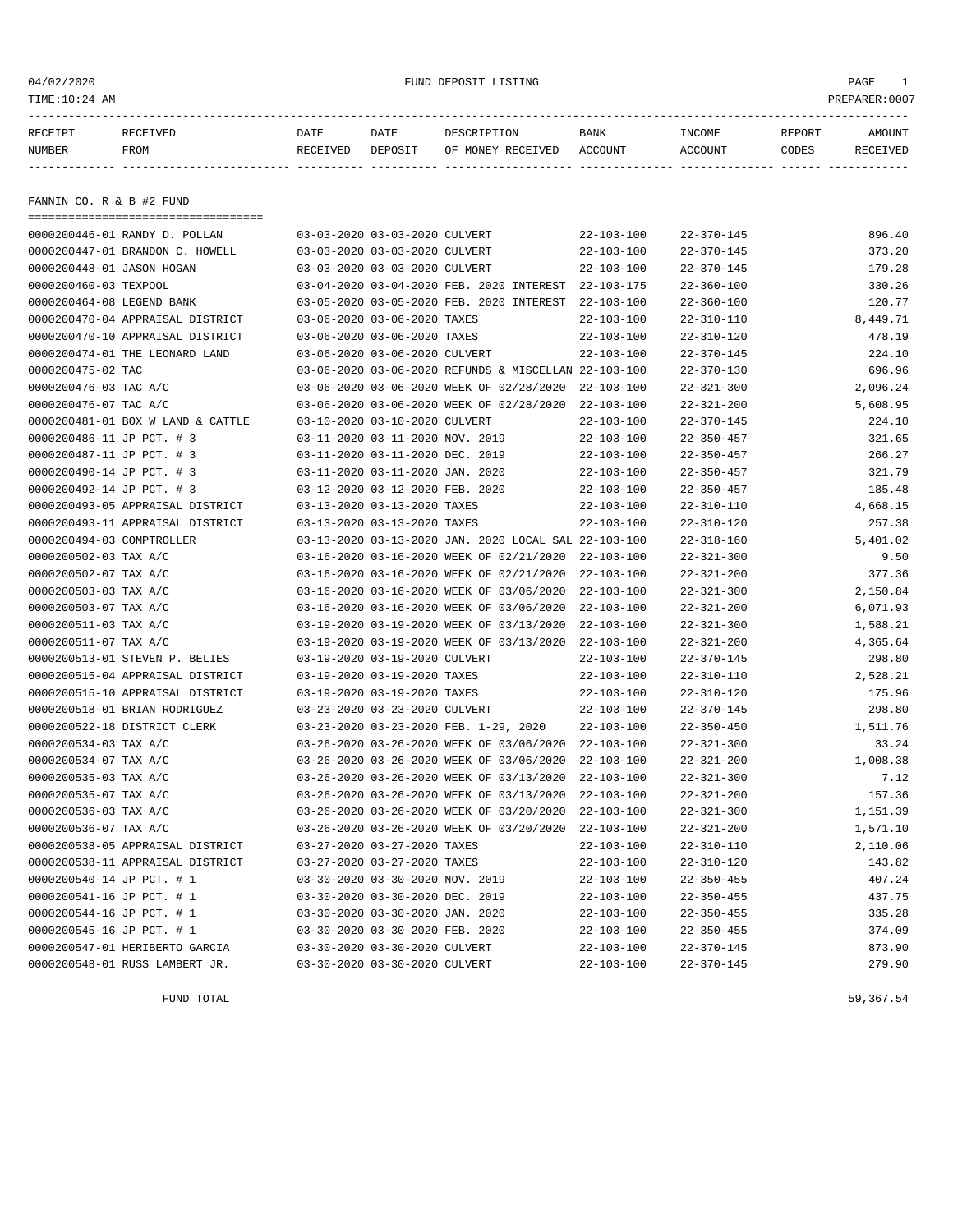### 04/02/2020 FUND DEPOSIT LISTING PAGE 1

| RECEIPT | <b>RECEIVED</b> | DATE            | DATE    | DESCRIPTION       | <b>BANK</b> | <b>INCOME</b> | REPORT | AMOUNT          |
|---------|-----------------|-----------------|---------|-------------------|-------------|---------------|--------|-----------------|
| NUMBER  | FROM            | <b>RECEIVED</b> | DEPOSIT | OF MONEY RECEIVED | ACCOUNT     | ACCOUNT       | CODES  | <b>RECEIVED</b> |
|         |                 |                 |         |                   |             |               |        |                 |

FANNIN CO. R & B #3 FUND

| ==================================== |                                                      |                  |                  |           |
|--------------------------------------|------------------------------------------------------|------------------|------------------|-----------|
| 0000200444-01 MARIO S. CARPIO        | 03-03-2020 03-03-2020 CULVERT - 919 CR 22 23-103-100 |                  | $23 - 370 - 145$ | 523.00    |
| 0000200445-01 NICHOLAS R. MARTIN     | 03-03-2020 03-03-2020 CULVERT                        | $23 - 103 - 100$ | $23 - 370 - 145$ | 523.20    |
| 0000200459-01 WILLIAM CHESSER        | 03-03-2020 03-03-2020 CULVERT                        | $23 - 103 - 100$ | $23 - 370 - 145$ | 523.00    |
| 0000200460-04 TEXPOOL                | 03-04-2020 03-04-2020 FEB. 2020 INTEREST 23-103-175  |                  | $23 - 360 - 100$ | 404.11    |
| 0000200464-09 LEGEND BANK            | 03-05-2020 03-05-2020 FEB. 2020 INTEREST             | 23-103-100       | $23 - 360 - 100$ | 210.79    |
| 0000200470-05 APPRAISAL DISTRICT     | 03-06-2020 03-06-2020 TAXES                          | $23 - 103 - 100$ | $23 - 310 - 110$ | 12,674.57 |
| 0000200470-11 APPRAISAL DISTRICT     | 03-06-2020 03-06-2020 TAXES                          | $23 - 103 - 100$ | $23 - 310 - 120$ | 717.28    |
| 0000200475-03 TAC                    | 03-06-2020 03-06-2020 REFUNDS & MISCELLAN 23-103-100 |                  | $23 - 370 - 130$ | 359.04    |
| 0000200476-04 TAC A/C                | 03-06-2020 03-06-2020 WEEK OF 02/28/2020             | $23 - 103 - 100$ | $23 - 321 - 300$ | 3,144.36  |
| 0000200476-08 TAC A/C                | 03-06-2020 03-06-2020 WEEK OF 02/28/2020             | $23 - 103 - 100$ | $23 - 321 - 200$ | 8,413.42  |
| 0000200486-12 JP PCT. # 3            | 03-11-2020 03-11-2020 NOV. 2019                      | $23 - 103 - 100$ | $23 - 350 - 457$ | 482.48    |
| 0000200487-12 JP PCT. # 3            | 03-11-2020 03-11-2020 DEC. 2019                      | $23 - 103 - 100$ | $23 - 350 - 457$ | 399.41    |
| 0000200490-15 JP PCT. # 3            | 03-11-2020 03-11-2020 JAN. 2020                      | $23 - 103 - 100$ | $23 - 350 - 457$ | 482.68    |
| 0000200492-15 JP PCT. # 3            | 03-12-2020 03-12-2020 FEB. 2020                      | $23 - 103 - 100$ | $23 - 350 - 457$ | 278.21    |
| 0000200493-06 APPRAISAL DISTRICT     | 03-13-2020 03-13-2020 TAXES                          | $23 - 103 - 100$ | $23 - 310 - 110$ | 7,002.22  |
| 0000200493-12 APPRAISAL DISTRICT     | 03-13-2020 03-13-2020 TAXES                          | $23 - 103 - 100$ | $23 - 310 - 120$ | 386.07    |
| 0000200494-04 COMPTROLLER            | 03-13-2020 03-13-2020 JAN. 2020 LOCAL SAL 23-103-100 |                  | $23 - 318 - 160$ | 8,101.53  |
| 0000200502-04 TAX A/C                | 03-16-2020 03-16-2020 WEEK OF 02/21/2020             | $23 - 103 - 100$ | $23 - 321 - 300$ | 14.24     |
| 0000200502-08 TAX A/C                | 03-16-2020 03-16-2020 WEEK OF 02/21/2020             | $23 - 103 - 100$ | $23 - 321 - 200$ | 566.05    |
| 0000200503-04 TAX A/C                | 03-16-2020 03-16-2020 WEEK OF 03/06/2020             | $23 - 103 - 100$ | $23 - 321 - 300$ | 3,226.27  |
| 0000200503-08 TAX A/C                | 03-16-2020 03-16-2020 WEEK OF 03/06/2020             | $23 - 103 - 100$ | $23 - 321 - 200$ | 9,107.89  |
| 0000200511-04 TAX A/C                | 03-19-2020 03-19-2020 WEEK OF 03/13/2020             | $23 - 103 - 100$ | $23 - 321 - 300$ | 2,382.31  |
| 0000200511-08 TAX A/C                | 03-19-2020 03-19-2020 WEEK OF 03/13/2020             | $23 - 103 - 100$ | $23 - 321 - 200$ | 6,548.45  |
| 0000200515-05 APPRAISAL DISTRICT     | 03-19-2020 03-19-2020 TAXES                          | $23 - 103 - 100$ | $23 - 310 - 110$ | 3,792.32  |
| 0000200515-11 APPRAISAL DISTRICT     | 03-19-2020 03-19-2020 TAXES                          | $23 - 103 - 100$ | $23 - 310 - 120$ | 263.94    |
| 0000200517-01 CITY OF HONEY GROVE    | 03-20-2020 03-20-2020 FUEL                           | $23 - 103 - 100$ | $23 - 370 - 145$ | 94.56     |
| 0000200522-19 DISTRICT CLERK         | 03-23-2020 03-23-2020 FEB. 1-29, 2020                | $23 - 103 - 100$ | $23 - 350 - 450$ | 2,267.64  |
| 0000200524-01 JERRY MAGNESS          | 03-24-2020 03-24-2020 COMMISSIONERS BADGE 23-103-100 |                  | $23 - 623 - 340$ | 151.95    |
| 0000200534-04 TAX A/C                | 03-26-2020 03-26-2020 WEEK OF 03/06/2020             | $23 - 103 - 100$ | $23 - 321 - 300$ | 49.85     |
| 0000200534-08 TAX A/C                | 03-26-2020 03-26-2020 WEEK OF 03/06/2020             | $23 - 103 - 100$ | $23 - 321 - 200$ | 1,512.58  |
| 0000200535-04 TAX A/C                | 03-26-2020 03-26-2020 WEEK OF 03/13/2020             | $23 - 103 - 100$ | $23 - 321 - 300$ | 10.68     |
| 0000200535-08 TAX A/C                | 03-26-2020 03-26-2020 WEEK OF 03/13/2020             | $23 - 103 - 100$ | $23 - 321 - 200$ | 236.03    |
| 0000200536-04 TAX A/C                | 03-26-2020 03-26-2020 WEEK OF 03/20/2020             | $23 - 103 - 100$ | $23 - 321 - 300$ | 1,727.08  |
| 0000200536-08 TAX A/C                | 03-26-2020 03-26-2020 WEEK OF 03/20/2020             | $23 - 103 - 100$ | $23 - 321 - 200$ | 2,356.64  |
| 0000200538-06 APPRAISAL DISTRICT     | 03-27-2020 03-27-2020 TAXES                          | $23 - 103 - 100$ | $23 - 310 - 110$ | 3,165.09  |
| 0000200538-12 APPRAISAL DISTRICT     | 03-27-2020 03-27-2020 TAXES                          | $23 - 103 - 100$ | $23 - 310 - 120$ | 215.72    |
| 0000200540-15 JP PCT. # 1            | 03-30-2020 03-30-2020 NOV. 2019                      | $23 - 103 - 100$ | $23 - 350 - 455$ | 610.86    |
| 0000200541-17 JP PCT. # 1            | 03-30-2020 03-30-2020 DEC. 2019                      | $23 - 103 - 100$ | $23 - 350 - 455$ | 656.63    |
| 0000200544-17 JP PCT. # 1            | 03-30-2020 03-30-2020 JAN. 2020                      | $23 - 103 - 100$ | $23 - 350 - 455$ | 502.92    |
| 0000200545-17 JP PCT. # 1            | 03-30-2020 03-30-2020 FEB. 2020                      | $23 - 103 - 100$ | $23 - 350 - 455$ | 561.14    |
| 0000200546-01 JASON BENNETT          | 03-30-2020 03-30-2020 CULVERT                        | $23 - 103 - 100$ | $23 - 370 - 145$ | 485.00    |
|                                      |                                                      |                  |                  |           |

FUND TOTAL 85,131.21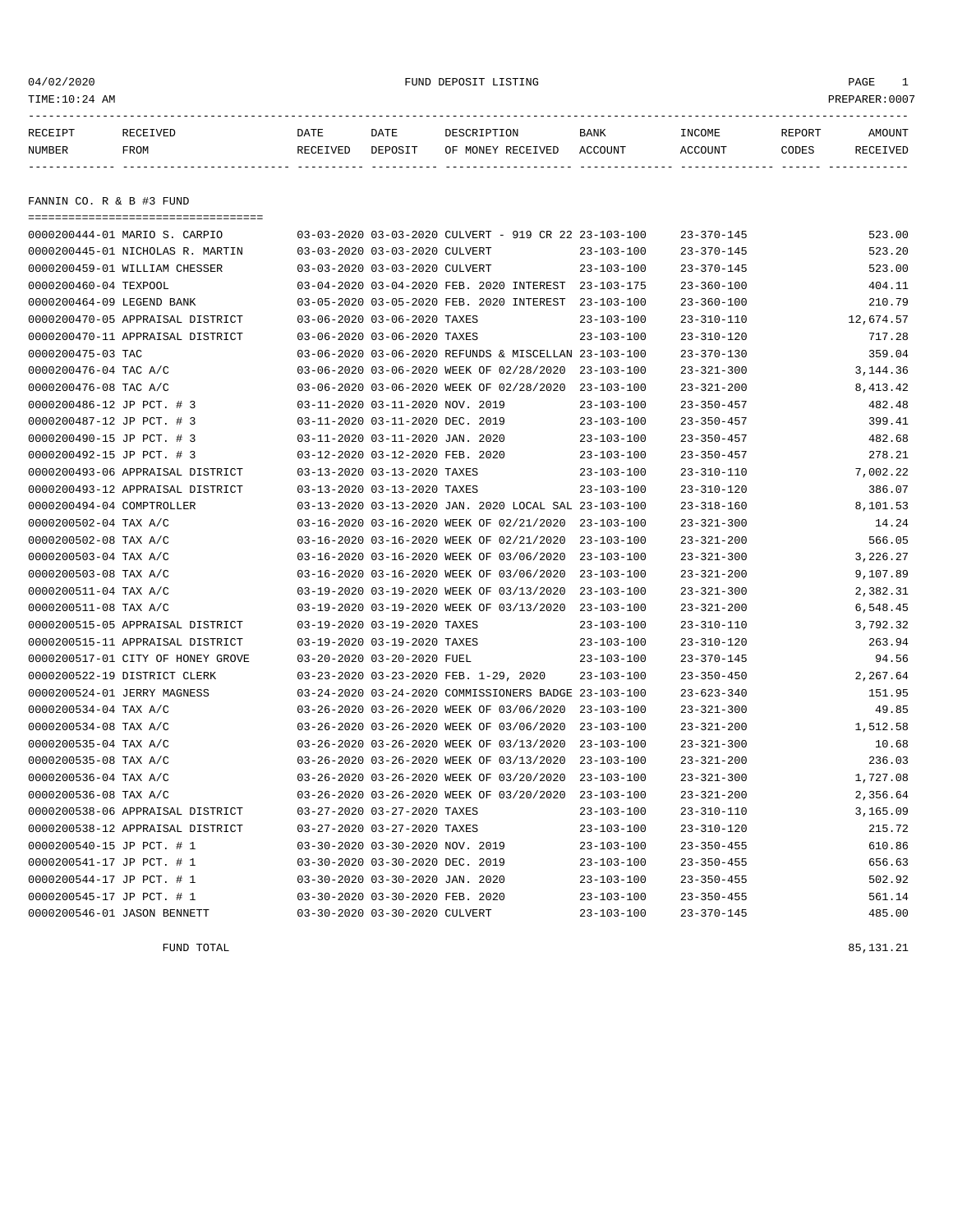04/02/2020 FUND DEPOSIT LISTING PAGE 1

| RECEIPT | <b>RECEIVED</b> | DATE            | DATE    | DESCRIPTION       | <b>BANK</b> | <b>INCOME</b> | REPORT | AMOUNT          |
|---------|-----------------|-----------------|---------|-------------------|-------------|---------------|--------|-----------------|
| NUMBER  | FROM            | <b>RECEIVED</b> | DEPOSIT | OF MONEY RECEIVED | ACCOUNT     | ACCOUNT       | CODES  | <b>RECEIVED</b> |
|         |                 |                 |         |                   |             |               |        |                 |

FANNIN CO. R & B #4 FUND

| ===================================== |                                                                                              |                  |                  |          |
|---------------------------------------|----------------------------------------------------------------------------------------------|------------------|------------------|----------|
| 0000200460-05 TEXPOOL                 | 03-04-2020 03-04-2020 FEB. 2020 INTEREST 24-103-175                                          |                  | $24 - 360 - 100$ | 138.31   |
| 0000200464-10 LEGEND BANK             | 03-05-2020 03-05-2020 FEB. 2020 INTEREST                                                     | $24 - 103 - 100$ | $24 - 360 - 100$ | 103.83   |
| 0000200470-06 APPRAISAL DISTRICT      | 03-06-2020 03-06-2020 TAXES                                                                  | $24 - 103 - 100$ | $24 - 310 - 110$ | 7,214.65 |
| 0000200470-12 APPRAISAL DISTRICT      | 03-06-2020 03-06-2020 TAXES                                                                  | $24 - 103 - 100$ | $24 - 310 - 120$ | 408.29   |
| 0000200475-04 TAC                     | 03-06-2020 03-06-2020 REFUNDS & MISCELLAN 24-103-100                                         |                  | $24 - 370 - 130$ | 633.60   |
| 0000200476-05 TAC A/C                 | 03-06-2020 03-06-2020 WEEK OF 02/28/2020                                                     | $24 - 103 - 100$ | $24 - 321 - 300$ | 1,789.84 |
| 0000200476-09 TAC A/C                 | 03-06-2020 03-06-2020 WEEK OF 02/28/2020                                                     | 24-103-100       | $24 - 321 - 200$ | 4,789.11 |
| 0000200486-13 JP PCT. # 3             | 03-11-2020 03-11-2020 NOV. 2019                                                              | $24 - 103 - 100$ | $24 - 350 - 457$ | 274.64   |
| 0000200487-13 JP PCT. # 3             | 03-11-2020 03-11-2020 DEC. 2019                                                              | $24 - 103 - 100$ | $24 - 350 - 457$ | 227.36   |
| 0000200490-16 JP PCT. # 3             | 03-11-2020 03-11-2020 JAN. 2020                                                              | $24 - 103 - 100$ | $24 - 350 - 457$ | 274.75   |
|                                       | 0000200491-01 LINN PAPER STOCK CO., INC 03-11-2020 03-11-2020 SALE OF RECYCLED MA 24-103-100 |                  | $24 - 370 - 146$ | 546.00   |
| 0000200492-16 JP PCT. # 3             | 03-12-2020 03-12-2020 FEB. 2020                                                              | $24 - 103 - 100$ | $24 - 350 - 457$ | 158.37   |
| 0000200493-07 APPRAISAL DISTRICT      | 03-13-2020 03-13-2020 TAXES                                                                  | $24 - 103 - 100$ | $24 - 310 - 110$ | 3,985.82 |
| 0000200493-13 APPRAISAL DISTRICT      | 03-13-2020 03-13-2020 TAXES                                                                  | $24 - 103 - 100$ | $24 - 310 - 120$ | 219.76   |
| 0000200494-05 COMPTROLLER             | 03-13-2020 03-13-2020 JAN. 2020 LOCAL SAL 24-103-100                                         |                  | $24 - 318 - 160$ | 4,611.57 |
| 0000200498-01 69 METAL RECYCLERS      | 03-13-2020 03-13-2020 SALE OF SCRAP                                                          | $24 - 103 - 100$ | $24 - 370 - 138$ | 196.25   |
| 0000200502-05 TAX A/C                 | 03-16-2020 03-16-2020 WEEK OF 02/21/2020                                                     | $24 - 103 - 100$ | $24 - 321 - 300$ | 8.11     |
| 0000200502-09 TAX A/C                 | 03-16-2020 03-16-2020 WEEK OF 02/21/2020                                                     | $24 - 103 - 100$ | $24 - 321 - 200$ | 322.21   |
| 0000200503-05 TAX A/C                 | 03-16-2020 03-16-2020 WEEK OF 03/06/2020                                                     | $24 - 103 - 100$ | $24 - 321 - 300$ | 1,836.46 |
| 0000200503-09 TAX A/C                 | 03-16-2020 03-16-2020 WEEK OF 03/06/2020                                                     | $24 - 103 - 100$ | $24 - 321 - 200$ | 5,184.41 |
| 0000200511-05 TAX A/C                 | 03-19-2020 03-19-2020 WEEK OF 03/13/2020                                                     | $24 - 103 - 100$ | $24 - 321 - 300$ | 1,356.06 |
| 0000200511-09 TAX A/C                 | 03-19-2020 03-19-2020 WEEK OF 03/13/2020                                                     | $24 - 103 - 100$ | $24 - 321 - 200$ | 3,727.53 |
| 0000200515-06 APPRAISAL DISTRICT      | 03-19-2020 03-19-2020 TAXES                                                                  | $24 - 103 - 100$ | $24 - 310 - 110$ | 2,158.67 |
| 0000200515-12 APPRAISAL DISTRICT      | 03-19-2020 03-19-2020 TAXES                                                                  | $24 - 103 - 100$ | $24 - 310 - 120$ | 150.24   |
| 0000200522-20 DISTRICT CLERK          | 03-23-2020 03-23-2020 FEB. 1-29, 2020                                                        | $24 - 103 - 100$ | $24 - 350 - 450$ | 1,290.79 |
| 0000200534-05 TAX A/C                 | 03-26-2020 03-26-2020 WEEK OF 03/06/2020                                                     | $24 - 103 - 100$ | $24 - 321 - 300$ | 28.38    |
| 0000200534-09 TAX A/C                 | 03-26-2020 03-26-2020 WEEK OF 03/06/2020                                                     | $24 - 103 - 100$ | $24 - 321 - 200$ | 860.99   |
| 0000200535-05 TAX A/C                 | 03-26-2020 03-26-2020 WEEK OF 03/13/2020                                                     | $24 - 103 - 100$ | $24 - 321 - 300$ | 6.08     |
| 0000200535-09 TAX A/C                 | 03-26-2020 03-26-2020 WEEK OF 03/13/2020                                                     | $24 - 103 - 100$ | $24 - 321 - 200$ | 134.36   |
| 0000200536-05 TAX A/C                 | 03-26-2020 03-26-2020 WEEK OF 03/20/2020                                                     | $24 - 103 - 100$ | $24 - 321 - 300$ | 983.10   |
| 0000200536-09 TAX A/C                 | 03-26-2020 03-26-2020 WEEK OF 03/20/2020                                                     | $24 - 103 - 100$ | $24 - 321 - 200$ | 1,341.45 |
| 0000200538-07 APPRAISAL DISTRICT      | 03-27-2020 03-27-2020 TAXES                                                                  | $24 - 103 - 100$ | $24 - 310 - 110$ | 1,801.64 |
| 0000200538-13 APPRAISAL DISTRICT      | 03-27-2020 03-27-2020 TAXES                                                                  | $24 - 103 - 100$ | $24 - 310 - 120$ | 122.79   |
| 0000200540-16 JP PCT. # 1             | 03-30-2020 03-30-2020 NOV. 2019                                                              | $24 - 103 - 100$ | $24 - 350 - 455$ | 347.71   |
| 0000200541-18 JP PCT. # 1             | 03-30-2020 03-30-2020 DEC. 2019                                                              | $24 - 103 - 100$ | $24 - 350 - 455$ | 373.77   |
| 0000200544-18 JP PCT. # 1             | 03-30-2020 03-30-2020 JAN. 2020                                                              | $24 - 103 - 100$ | $24 - 350 - 455$ | 286.27   |
| 0000200545-18 JP PCT. # 1             | 03-30-2020 03-30-2020 FEB. 2020                                                              | $24 - 103 - 100$ | $24 - 350 - 455$ | 319.42   |

FUND TOTAL  $^{48}$ , 212.59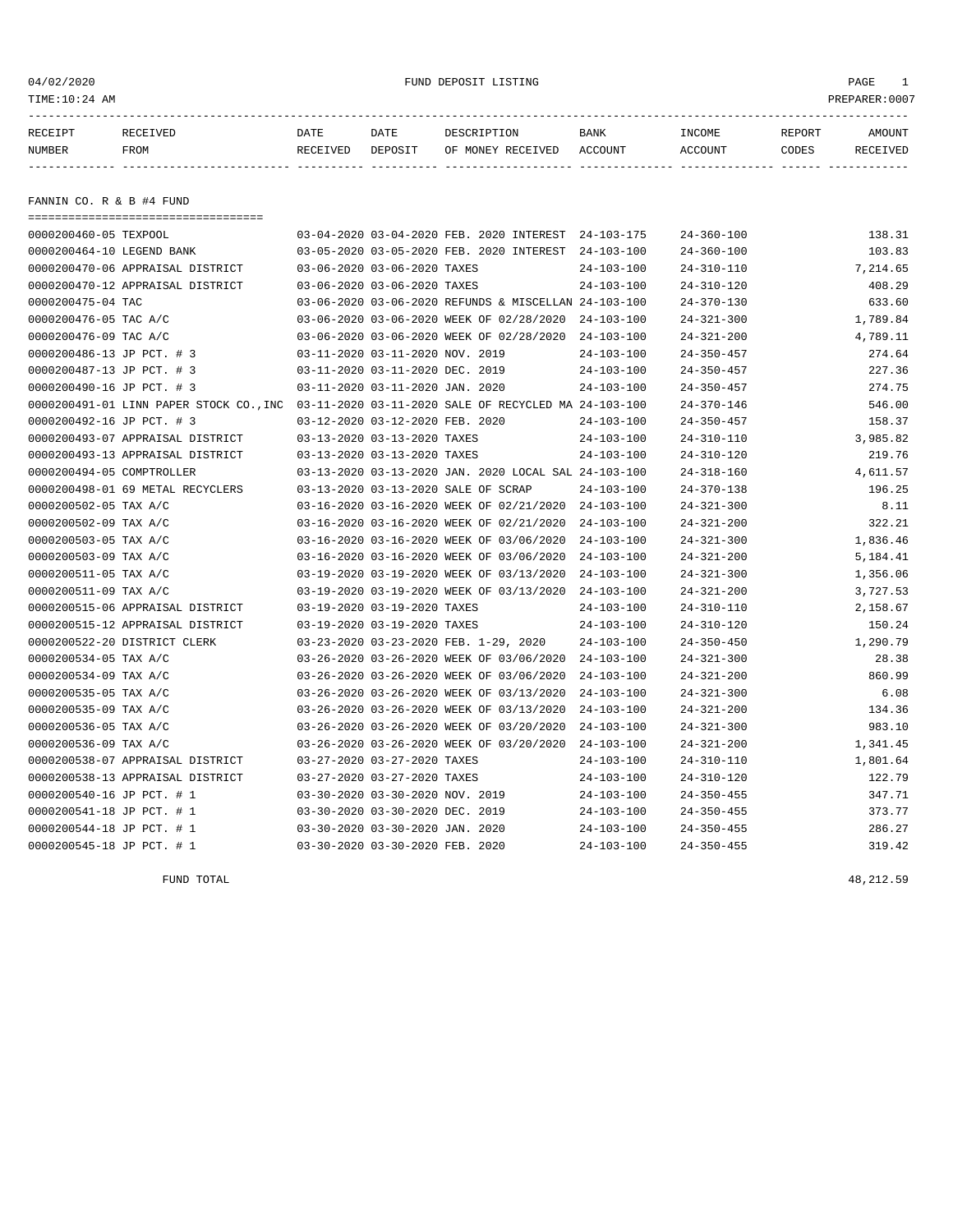|                   | TIME:10:24 AM             |                  |                 |                                  |                 |                   |                 | PREPARER: 0007     |
|-------------------|---------------------------|------------------|-----------------|----------------------------------|-----------------|-------------------|-----------------|--------------------|
| RECEIPT<br>NUMBER | RECEIVED<br>FROM          | DATE<br>RECEIVED | DATE<br>DEPOSIT | DESCRIPTION<br>OF MONEY RECEIVED | BANK<br>ACCOUNT | INCOME<br>ACCOUNT | REPORT<br>CODES | AMOUNT<br>RECEIVED |
|                   | J.P.#1 JUST.CT.TECHNOLOGY |                  |                 |                                  |                 |                   |                 |                    |

## ===================================

| 0000200464-11 LEGEND BANK | 03-05-2020 03-05-2020 FEB. 2020 INTEREST 26-103-100 |                  | 26-360-100       | 10.02  |
|---------------------------|-----------------------------------------------------|------------------|------------------|--------|
| 0000200540-12 JP PCT. # 1 | 03-30-2020 03-30-2020 NOV. 2019                     | 26-103-100       | 26-370-455       | 96.33  |
| 0000200541-14 JP PCT. # 1 | 03-30-2020 03-30-2020 DEC. 2019                     | $26 - 103 - 100$ | $26 - 370 - 455$ | 135.09 |
| 0000200544-14 JP PCT. # 1 | 03-30-2020 03-30-2020 JAN. 2020                     | $26 - 103 - 100$ | $26 - 370 - 455$ | 123.90 |
| 0000200545-14 JP PCT. # 1 | 03-30-2020 03-30-2020 FEB. 2020                     | $26 - 103 - 100$ | $26 - 370 - 455$ | 93.39  |
|                           |                                                     |                  |                  |        |

FUND TOTAL 458.73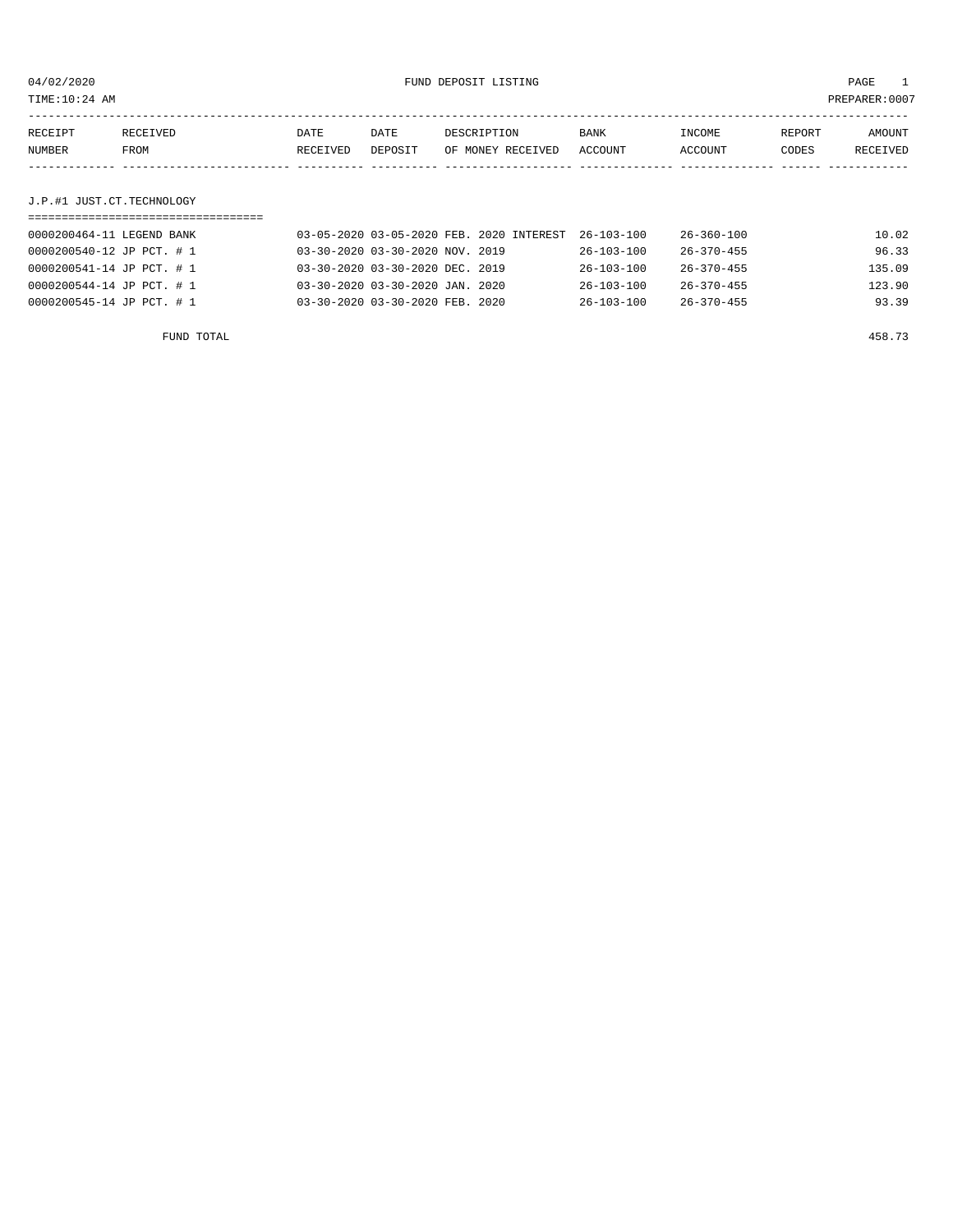TIME:10:24 AM PREPARER:0007

| RECEIPT | RECEIVED                  | DATE     | DATE    | DESCRIPTION       | <b>BANK</b> | INCOME  | REPORT | AMOUNT   |
|---------|---------------------------|----------|---------|-------------------|-------------|---------|--------|----------|
| NUMBER  | FROM                      | RECEIVED | DEPOSIT | OF MONEY RECEIVED | ACCOUNT     | ACCOUNT | CODES  | RECEIVED |
|         |                           |          |         |                   |             |         |        |          |
|         |                           |          |         |                   |             |         |        |          |
|         | J.P.#2 JUST.CT.TECHNOLOGY |          |         |                   |             |         |        |          |

===================================

0000200464-12 LEGEND BANK 03-05-2020 03-05-2020 FEB. 2020 INTEREST 27-103-100 27-360-100 27-360-100

FUND TOTAL 2.00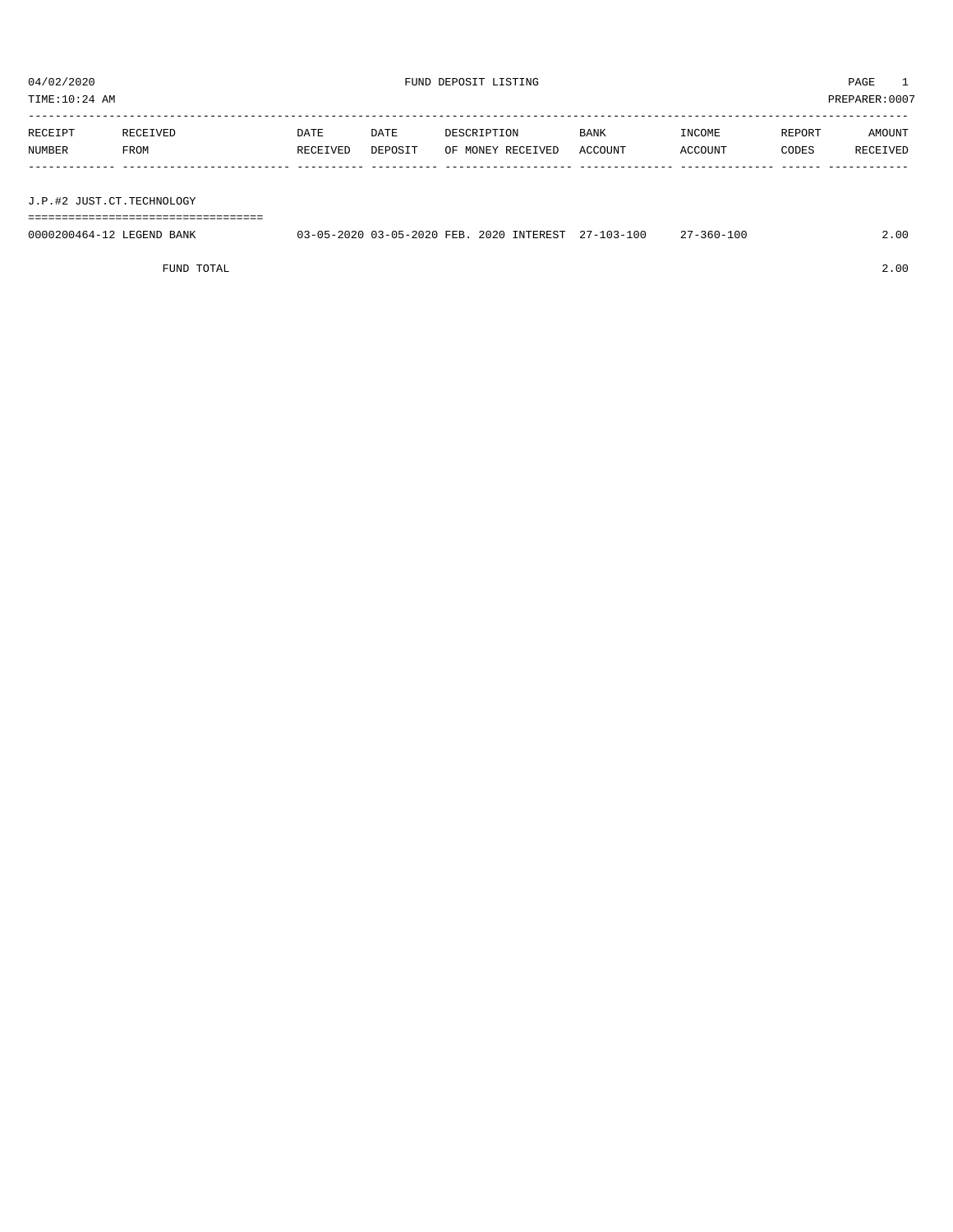| TIME:10:24 AM |                           |          |         |                                          |            |            |        | PREPARER:0007 |
|---------------|---------------------------|----------|---------|------------------------------------------|------------|------------|--------|---------------|
|               |                           |          |         |                                          |            |            |        |               |
| RECEIPT       | RECEIVED                  | DATE     | DATE    | DESCRIPTION                              | BANK       | INCOME     | REPORT | AMOUNT        |
| NUMBER        | FROM                      | RECEIVED | DEPOSIT | OF MONEY RECEIVED                        | ACCOUNT    | ACCOUNT    | CODES  | RECEIVED      |
|               |                           |          |         |                                          |            |            |        |               |
|               |                           |          |         |                                          |            |            |        |               |
|               | J.P.#3 JUST.CT.TECHNOLOGY |          |         |                                          |            |            |        |               |
|               |                           |          |         |                                          |            |            |        |               |
|               | 0000200464-13 LEGEND BANK |          |         | 03-05-2020 03-05-2020 FEB. 2020 INTEREST | 28-103-100 | 28-360-100 |        | 1.11          |

| 0000200486-09 JP PCT. #3  | 03-11-2020 03-11-2020 NOV. 2019 | 28-103-100       | 28-370-456       | 92.79 |
|---------------------------|---------------------------------|------------------|------------------|-------|
| 0000200487-09 JP PCT. # 3 | 03-11-2020 03-11-2020 DEC. 2019 | 28-103-100       | 28-370-456       | 58.23 |
| 0000200490-12 JP PCT. # 3 | 03-11-2020 03-11-2020 JAN. 2020 | $28 - 103 - 100$ | $28 - 370 - 456$ | 97.65 |
| 0000200492-12 JP PCT. # 3 | 03-12-2020 03-12-2020 FEB. 2020 | 28-103-100       | 28-370-456       | 48.76 |
|                           |                                 |                  |                  |       |
|                           |                                 |                  |                  |       |

FUND TOTAL 298.54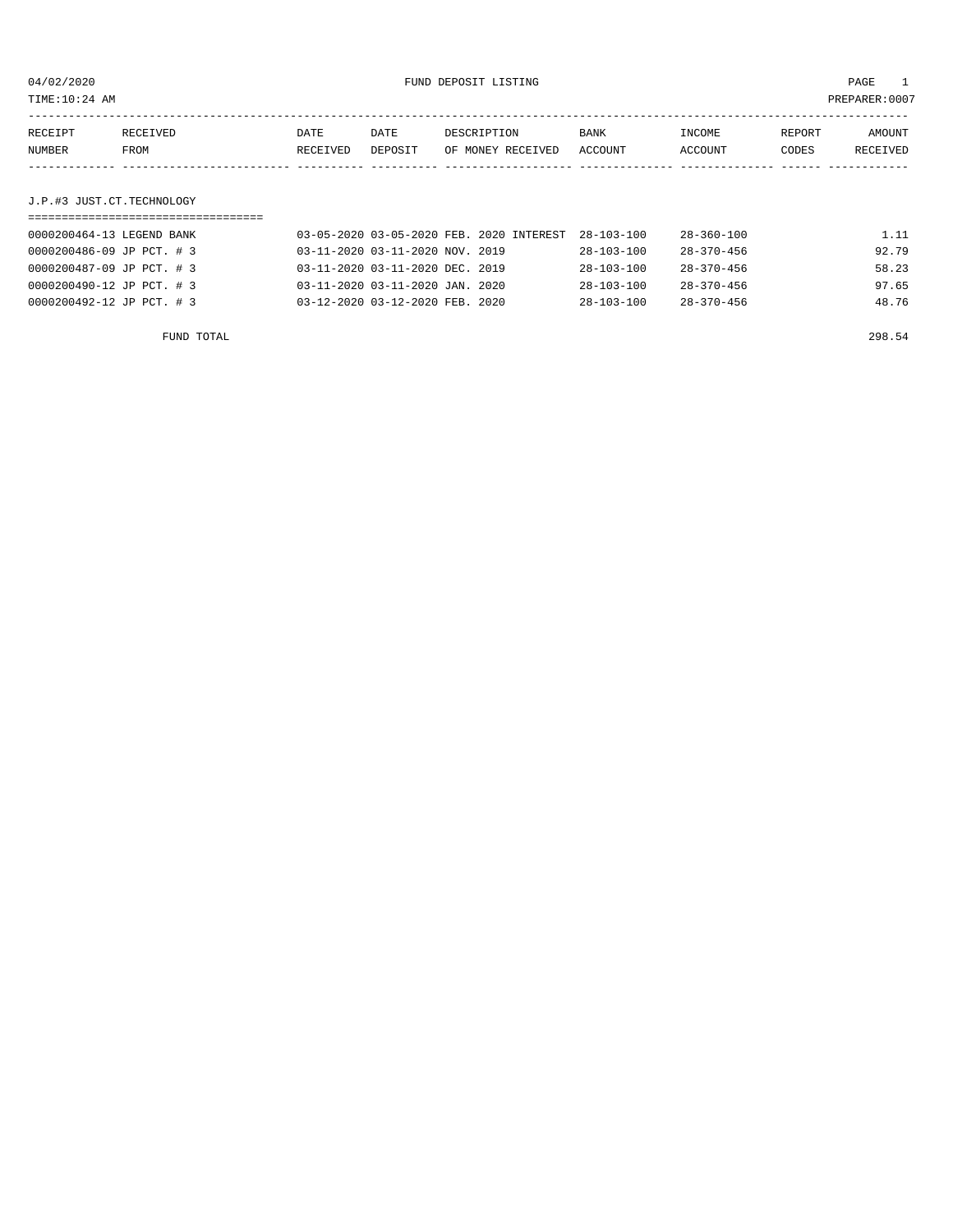TIME:10:24 AM PREPARER:0007

| RECEIPT | RECEIVED                    | DATE     | DATE    | DESCRIPTION       | BANK    | INCOME  | REPORT | AMOUNT   |
|---------|-----------------------------|----------|---------|-------------------|---------|---------|--------|----------|
| NUMBER  | FROM                        | RECEIVED | DEPOSIT | OF MONEY RECEIVED | ACCOUNT | ACCOUNT | CODES  | RECEIVED |
|         |                             |          |         |                   |         |         |        |          |
|         |                             |          |         |                   |         |         |        |          |
|         | DISTRICT CT.RECORDS ARCHIVE |          |         |                   |         |         |        |          |
|         |                             |          |         |                   |         |         |        |          |

| 0000200464-14 LEGEND BANK    | 03-05-2020 03-05-2020 FEB. 2020 INTEREST 34-103-100 |                  | $34 - 360 - 100$ | 6.90   |
|------------------------------|-----------------------------------------------------|------------------|------------------|--------|
| 0000200522-15 DISTRICT CLERK | 03-23-2020 03-23-2020 FEB. 1-29, 2020               | $34 - 103 - 100$ | $34 - 370 - 450$ | 473.10 |

FUND TOTAL 480.00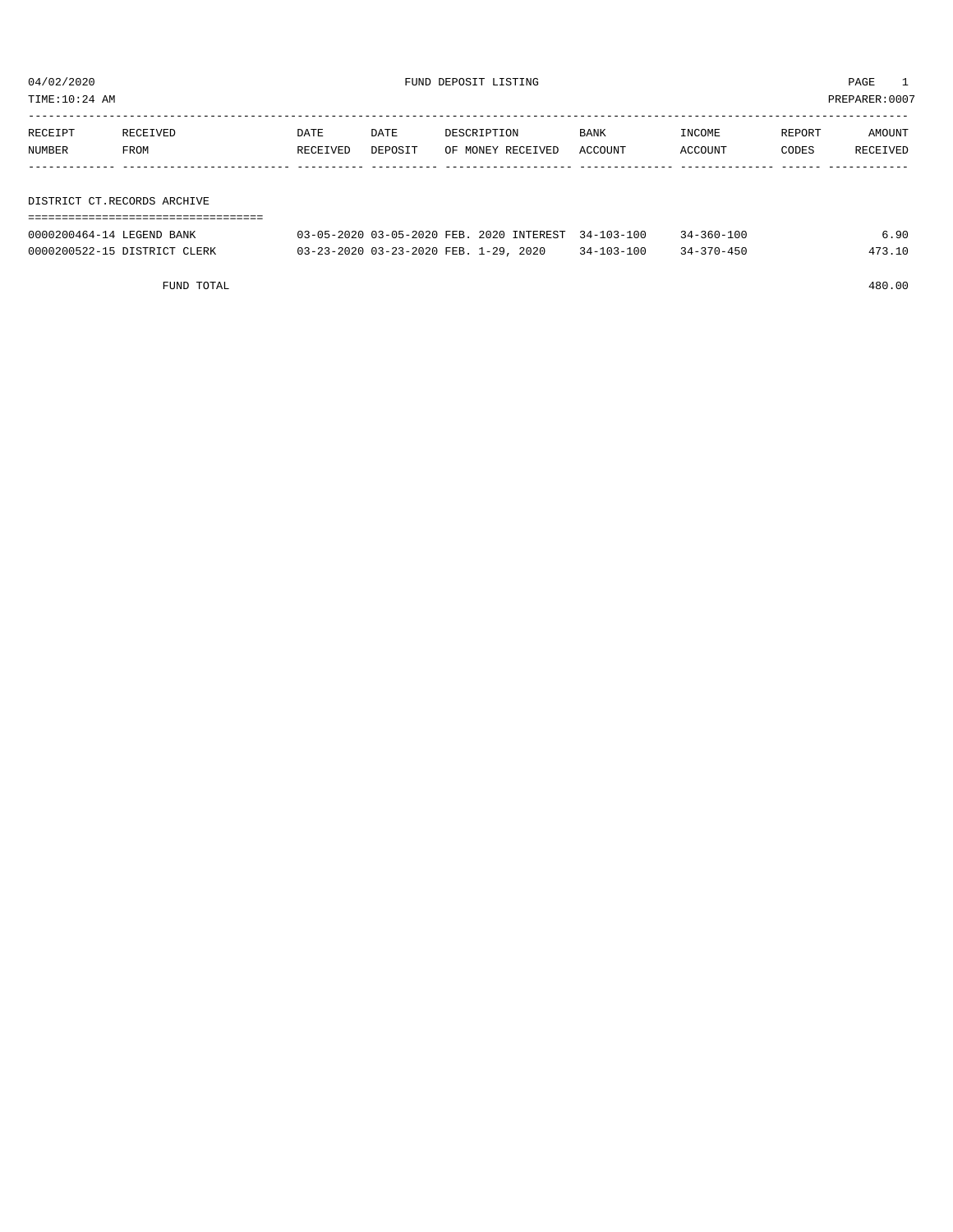| TIME:10:24 AM |                  |          |         |                   |         |                |        | PREPARER:0007 |
|---------------|------------------|----------|---------|-------------------|---------|----------------|--------|---------------|
|               |                  |          |         |                   |         |                |        |               |
| RECEIPT       | RECEIVED         | DATE     | DATE    | DESCRIPTION       | BANK    | INCOME         | REPORT | AMOUNT        |
| NUMBER        | FROM             | RECEIVED | DEPOSIT | OF MONEY RECEIVED | ACCOUNT | <b>ACCOUNT</b> | CODES  | RECEIVED      |
|               |                  |          |         |                   |         |                |        |               |
|               |                  |          |         |                   |         |                |        |               |
|               | LAW LIBRARY FUND |          |         |                   |         |                |        |               |
|               |                  |          |         |                   |         |                |        |               |

| 0000200464-15 LEGEND BANK    | 03-05-2020 03-05-2020 FEB. 2020 INTEREST 35-103-100 |                  | $35 - 360 - 100$ | 36.32    |
|------------------------------|-----------------------------------------------------|------------------|------------------|----------|
| 0000200522-16 DISTRICT CLERK | 03-23-2020 03-23-2020 FEB. 1-29, 2020               | $35 - 103 - 100$ | $35 - 340 - 450$ | L.225.00 |

FUND TOTAL  $1,261.32$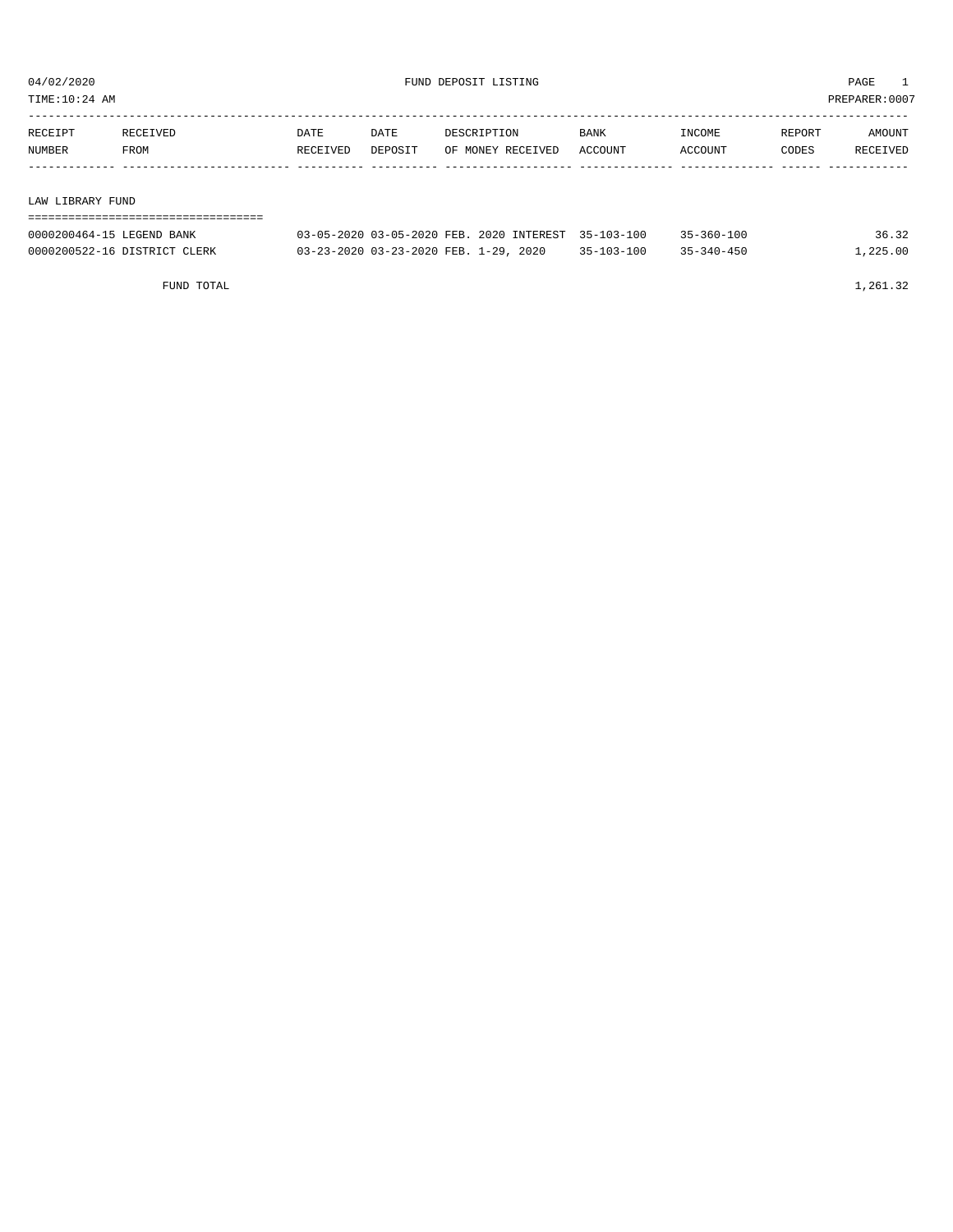TIME:10:24 AM PREPARER:0007

| RECEIPT               | RECEIVED    | DATE     | DATE    | DESCRIPTION       | BANK    | INCOME  | REPORT | AMOUNT   |
|-----------------------|-------------|----------|---------|-------------------|---------|---------|--------|----------|
| NUMBER                | <b>FROM</b> | RECEIVED | DEPOSIT | OF MONEY RECEIVED | ACCOUNT | ACCOUNT | CODES  | RECEIVED |
|                       |             |          |         |                   |         |         |        |          |
|                       |             |          |         |                   |         |         |        |          |
| D.A. FEE ACCOUNT FUND |             |          |         |                   |         |         |        |          |

| 0000200455-01 DISTRICT ATTORNEY TRUST | 03-03-2020 03-03-2020 CHECK FEES                    | $36 - 103 - 136$ | 36-340-475       | 100.00 |
|---------------------------------------|-----------------------------------------------------|------------------|------------------|--------|
| 0000200464-23 LEGEND BANK             | 03-05-2020 03-05-2020 FEB. 2020 INTEREST 36-103-136 |                  | 36-360-100       | 0.44   |
| 0000200464-24 LEGEND BANK             | 03-05-2020 03-05-2020 FEB. 2020 INTEREST 36-103-236 |                  | $36 - 360 - 236$ | 0.13   |
| 0000200495-01 FANNIN COUNTY CSCD      | 03-13-2020 03-13-2020 BLOOD DRAWS                   | $36 - 103 - 136$ | $36 - 370 - 130$ | 46.28  |

FUND TOTAL 146.85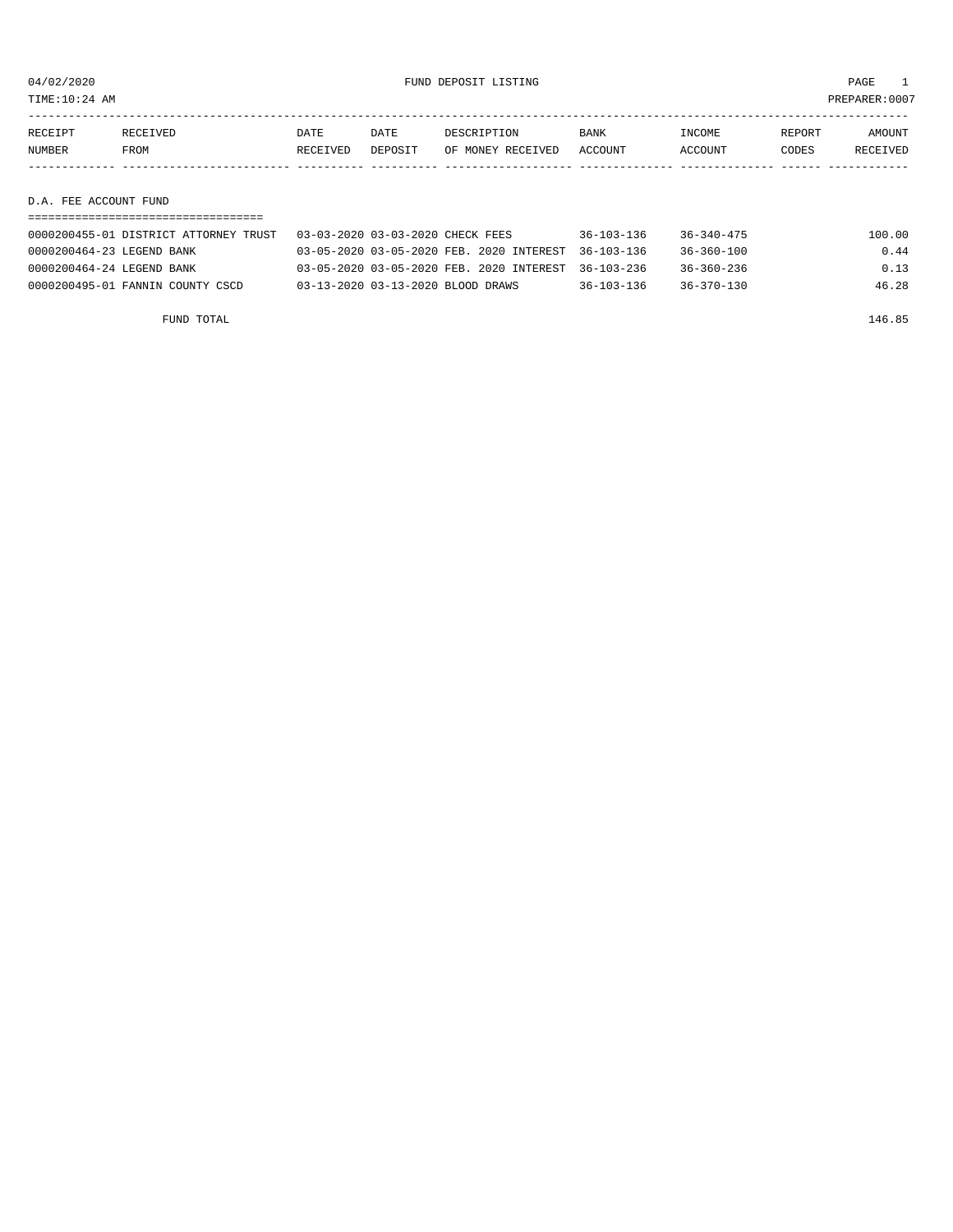TIME:10:24 AM PREPARER:0007

| RECEIPT | RECEIVED | DATE     | DATE    | DESCRIPTION       | <b>BANK</b> | INCOME  | REPORT | AMOUNT   |
|---------|----------|----------|---------|-------------------|-------------|---------|--------|----------|
| NUMBER  | FROM     | RECEIVED | DEPOSIT | OF MONEY RECEIVED | ACCOUNT     | ACCOUNT | CODES  | RECEIVED |
|         |          |          |         |                   |             |         |        |          |
|         |          |          |         |                   |             |         |        |          |

CONTRABAND SEIZURE

| =========================== |                                                                                           |                  |        |
|-----------------------------|-------------------------------------------------------------------------------------------|------------------|--------|
| 0000200464-25 LEGEND BANK   | 03-05-2020 03-05-2020 FEB. 2020 INTEREST 37-103-137                                       | $37 - 360 - 100$ | 4.47   |
|                             | 0000200478-01 FANNIN COUNTY SHERIFF'S 03-06-2020 03-06-2020 CONTRABAND SEIZURE 37-103-137 | 37-207-099       | 551.00 |

FUND TOTAL 555.47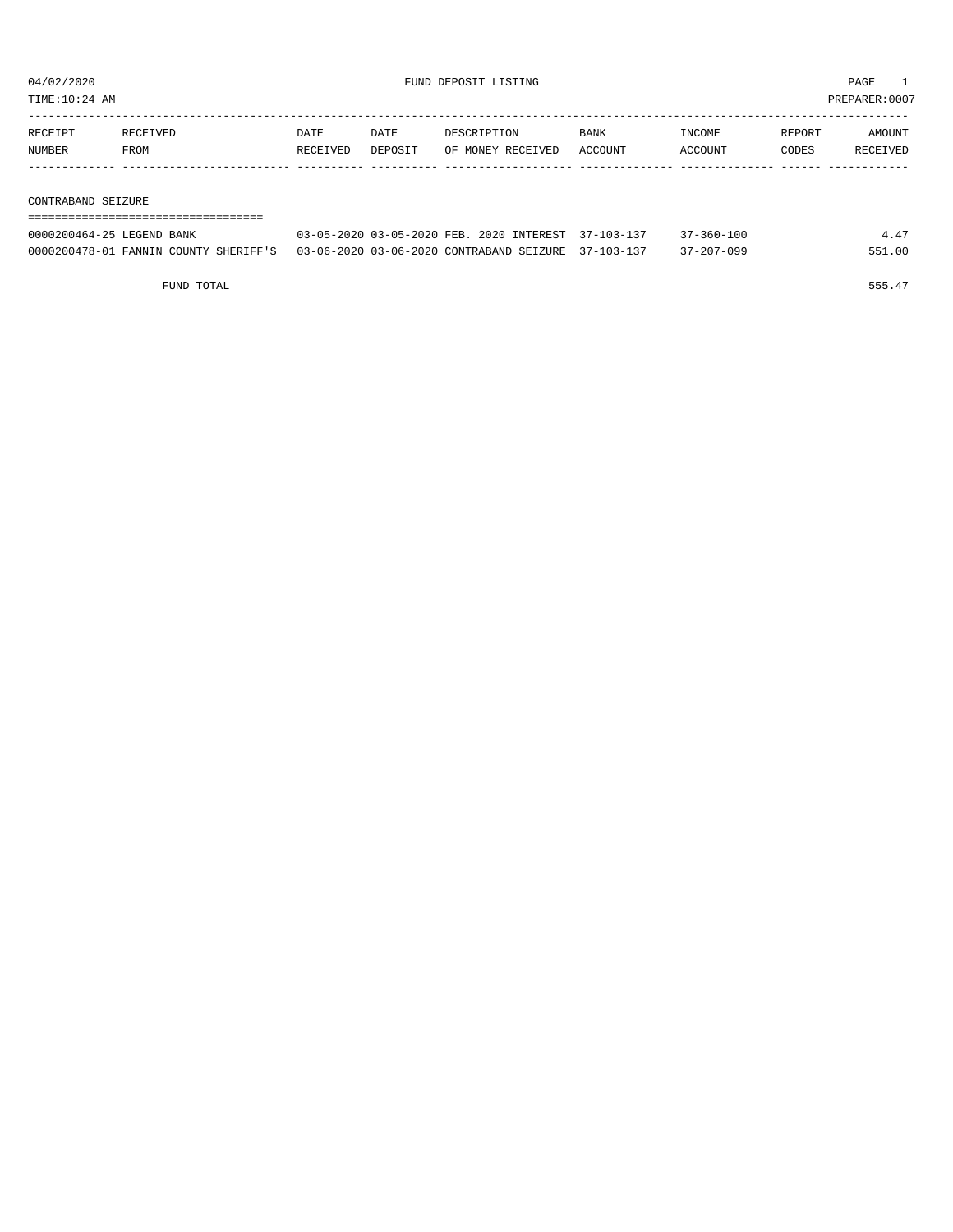| TIME:10:24 AM |          |          |         |                   |         |         |        | PREPARER:0007 |
|---------------|----------|----------|---------|-------------------|---------|---------|--------|---------------|
|               |          |          |         |                   |         |         |        |               |
| RECEIPT       | RECEIVED | DATE     | DATE    | DESCRIPTION       | BANK    | INCOME  | REPORT | AMOUNT        |
| NUMBER        | FROM     | RECEIVED | DEPOSIT | OF MONEY RECEIVED | ACCOUNT | ACCOUNT | CODES  | RECEIVED      |
|               |          |          |         |                   |         |         |        |               |
|               |          |          |         |                   |         |         |        |               |
| IHC CO-OP GIN |          |          |         |                   |         |         |        |               |

| ---------------------     |                                                     |  |                  |       |
|---------------------------|-----------------------------------------------------|--|------------------|-------|
| 0000200460-06 TEXPOOL     | 03-04-2020 03-04-2020 FEB. 2020 INTEREST 38-103-175 |  | $38 - 360 - 100$ | 24.19 |
| 0000200464-16 LEGEND BANK | 03-05-2020 03-05-2020 FEB. 2020 INTEREST 38-103-100 |  | $38 - 360 - 100$ | 0.10  |

FUND TOTAL 24.29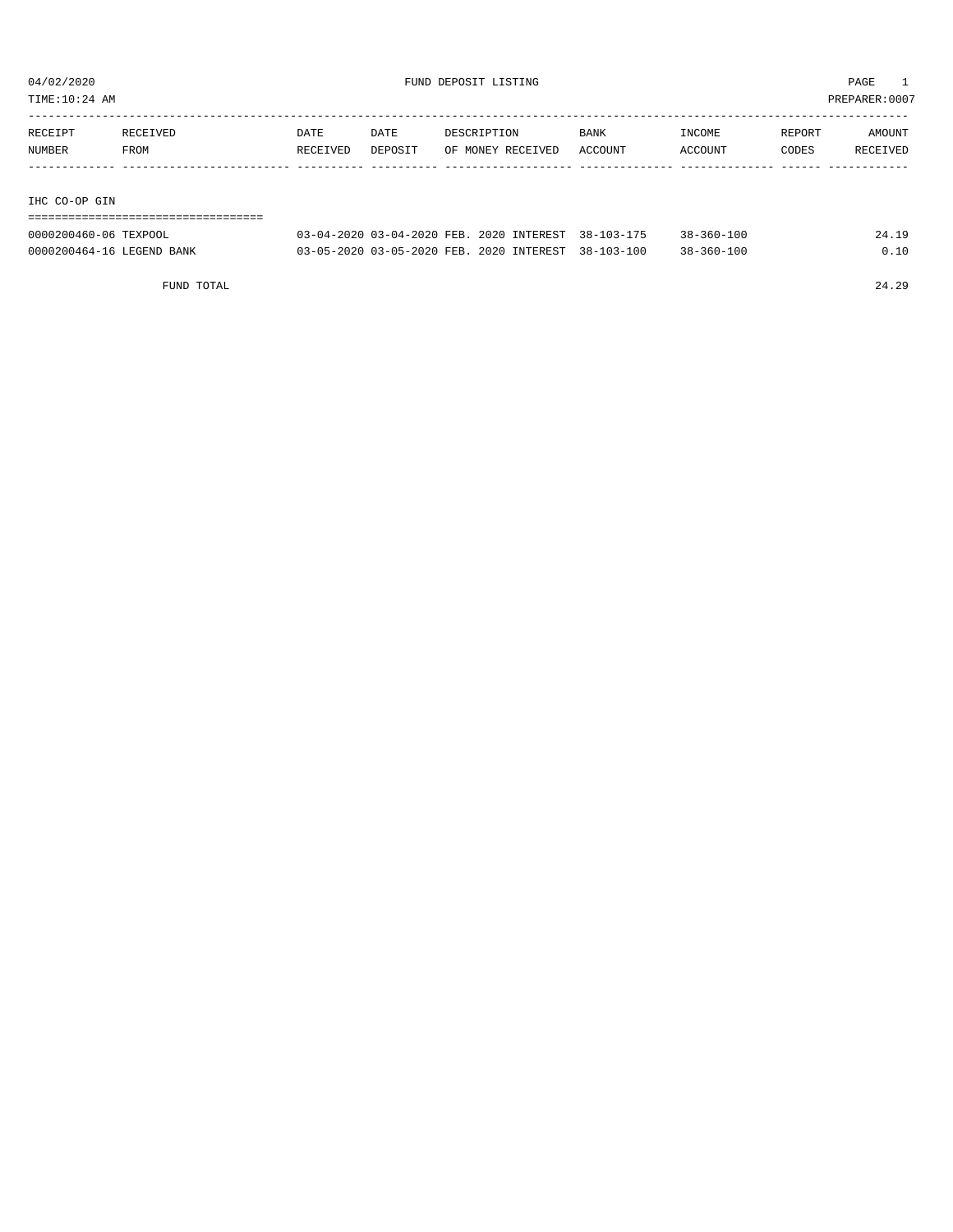TIME:10:24 AM PREPARER:0007

| RECEIPT | RECEIVED        | DATE     | DATE    | DESCRIPTION       | BANK    | INCOME  | REPORT | AMOUNT   |  |  |
|---------|-----------------|----------|---------|-------------------|---------|---------|--------|----------|--|--|
| NUMBER  | FROM            | RECEIVED | DEPOSIT | OF MONEY RECEIVED | ACCOUNT | ACCOUNT | CODES  | RECEIVED |  |  |
|         |                 |          |         |                   |         |         |        |          |  |  |
|         |                 |          |         |                   |         |         |        |          |  |  |
|         | IHC B.R. COOPER |          |         |                   |         |         |        |          |  |  |

|  | -------------------------------------<br>-------------------------------------- |  |  |
|--|---------------------------------------------------------------------------------|--|--|
|  |                                                                                 |  |  |

| 0000200460-07 TEXPOOL     | 03-04-2020 03-04-2020 FEB. 2020 INTEREST 39-103-175 |  | $39 - 360 - 100$ | 8.12 |
|---------------------------|-----------------------------------------------------|--|------------------|------|
| 0000200464-17 LEGEND BANK | 03-05-2020 03-05-2020 FEB. 2020 INTEREST 39-103-100 |  | $39 - 360 - 100$ | 2.22 |

FUND TOTAL 10.34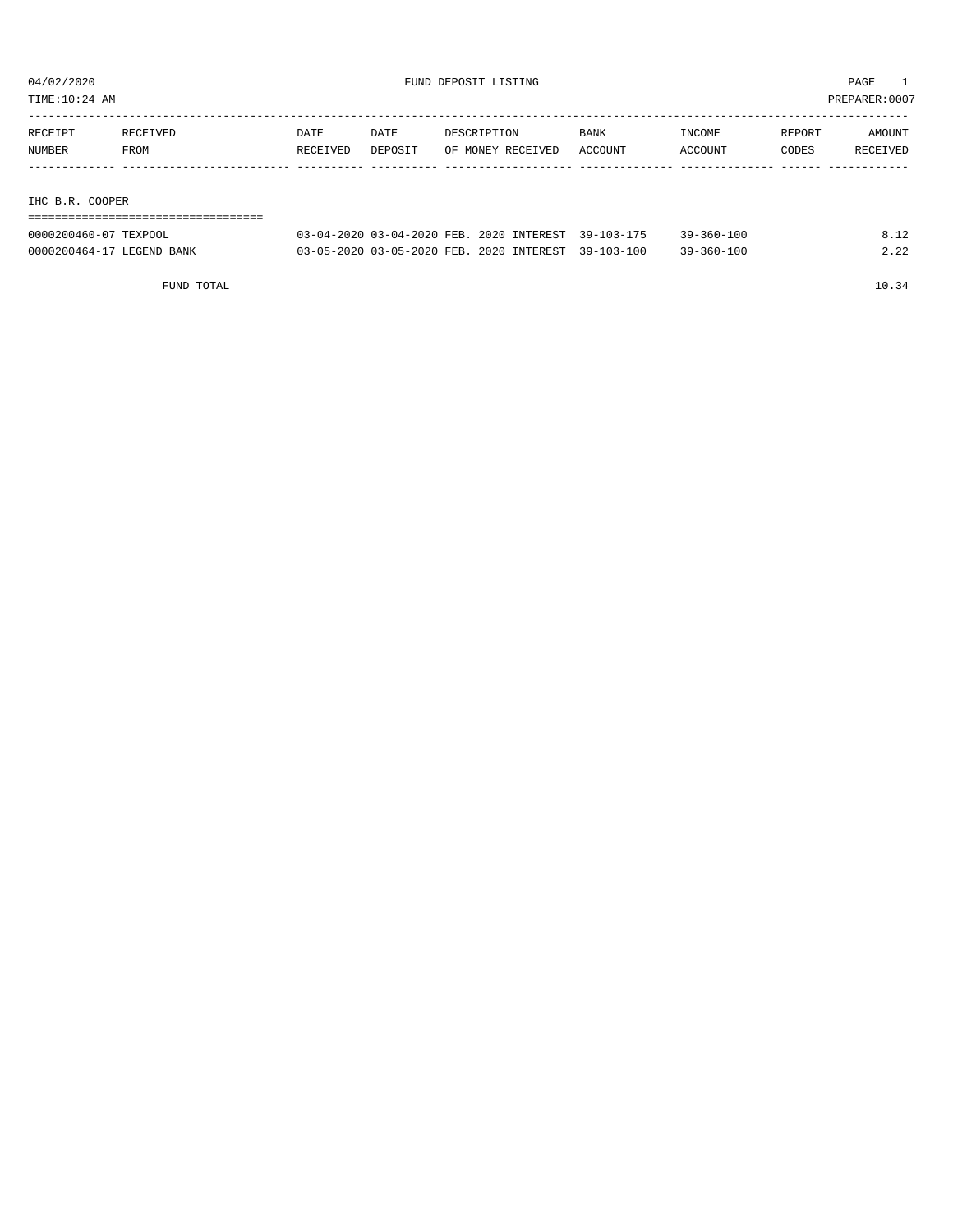TIME:10:24 AM PREPARER:0007

| RECEIPT | RECEIVED    | DATE     | DATE    | DESCRIPTION       | <b>BANK</b> | INCOME  | REPORT | AMOUNT   |
|---------|-------------|----------|---------|-------------------|-------------|---------|--------|----------|
| NUMBER  | <b>FROM</b> | RECEIVED | DEPOSIT | OF MONEY RECEIVED | ACCOUNT     | ACCOUNT | CODES  | RECEIVED |
|         |             |          |         |                   |             |         |        |          |
|         |             |          |         |                   |             |         |        |          |

CO.CLK.COURT RECORDS PRESERVATION

===================================

| 0000200464-18 LEGEND BANK | 03-05-2020 03-05-2020 FEB. 2020 INTEREST 52-103-100 |  | $52 - 360 - 100$ | 2.89 |
|---------------------------|-----------------------------------------------------|--|------------------|------|
|                           |                                                     |  |                  |      |

FUND TOTAL 2.89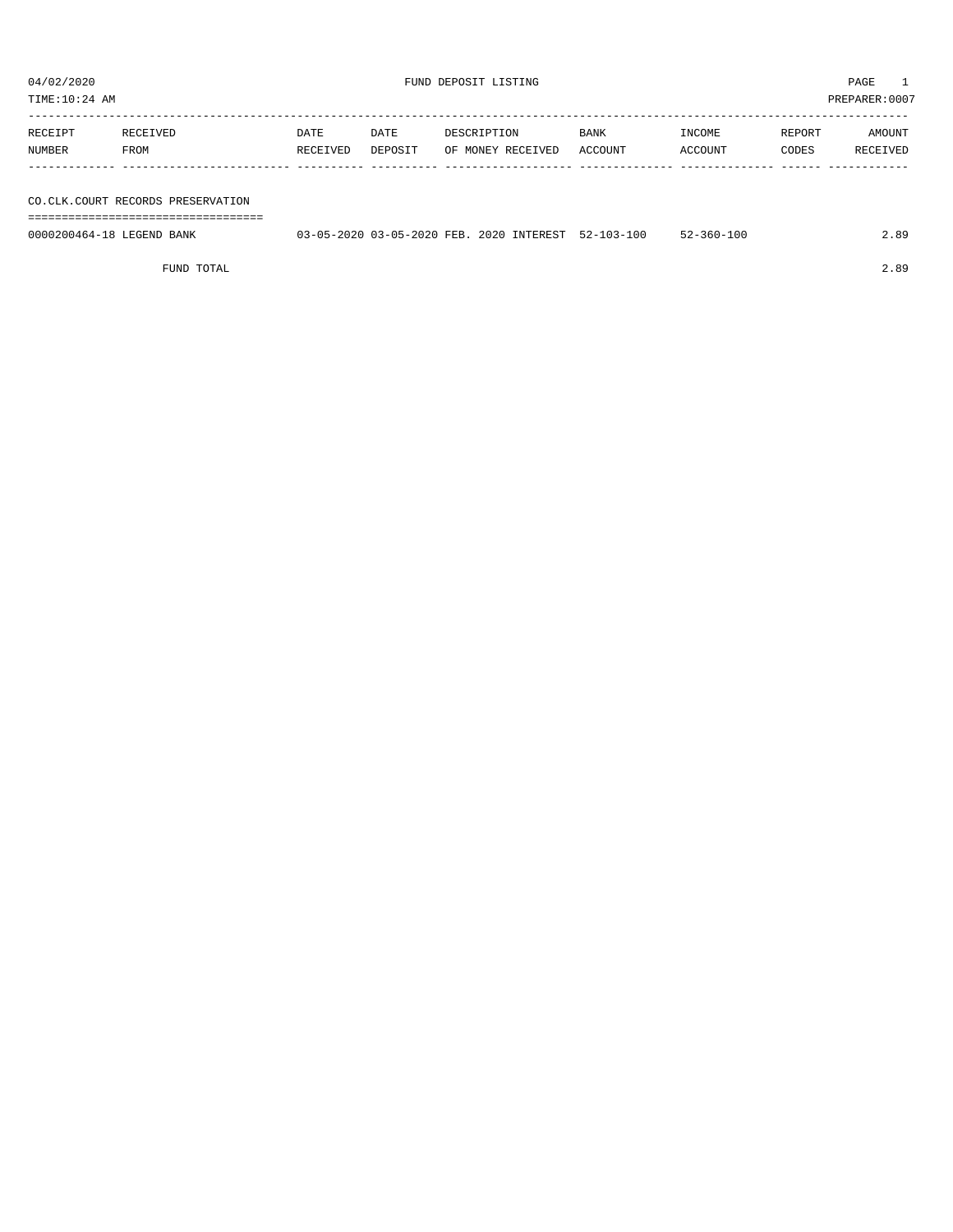| TIME:10:24 AM |          |          |         |                   |         |         |        | PREPARER:0007 |
|---------------|----------|----------|---------|-------------------|---------|---------|--------|---------------|
| RECEIPT       | RECEIVED | DATE     | DATE    | DESCRIPTION       | BANK    | INCOME  | REPORT | AMOUNT        |
| NUMBER        | FROM     | RECEIVED | DEPOSIT | OF MONEY RECEIVED | ACCOUNT | ACCOUNT | CODES  | RECEIVED      |
|               |          |          |         |                   |         |         |        |               |
|               |          |          |         |                   |         |         |        |               |

F.C. LAW ENFORCEMENT EDUCATION

===================================

| 0000200464-26 LEGEND BANK | 03-05-2020 03-05-2020 FEB. 2020 INTEREST 55-103-155 |  | $55 - 360 - 100$ | .02 |
|---------------------------|-----------------------------------------------------|--|------------------|-----|
|                           |                                                     |  |                  |     |

FUND TOTAL 0.02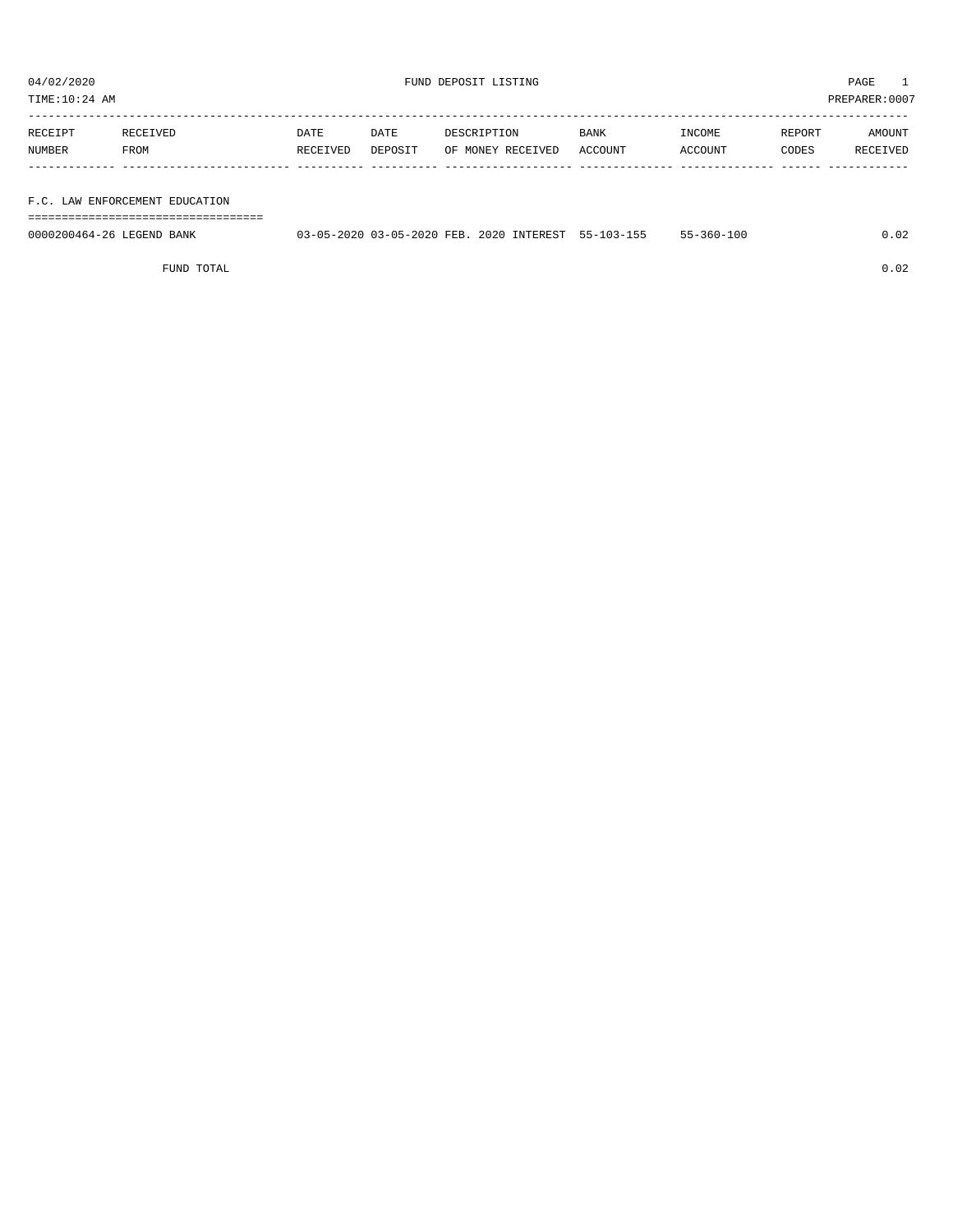TIME:10:24 AM PREPARER:0007

| RECEIPT | RECEIVED | DATE     | DATE    | DESCRIPTION       | <b>BANK</b> | INCOME  | REPORT | AMOUNT   |
|---------|----------|----------|---------|-------------------|-------------|---------|--------|----------|
| NUMBER  | FROM     | RECEIVED | DEPOSIT | OF MONEY RECEIVED | ACCOUNT     | ACCOUNT | CODES  | RECEIVED |
|         |          |          |         |                   |             |         |        |          |
|         |          |          |         |                   |             |         |        |          |

F C SHERIFF FORFEITURE

| ------------------------  |                                                     |  |                  |      |
|---------------------------|-----------------------------------------------------|--|------------------|------|
| 0000200464-27 LEGEND BANK | 03-05-2020 03-05-2020 FEB. 2020 INTEREST 56-103-156 |  | $56 - 360 - 100$ | 3.44 |
| 0000200464-28 LEGEND BANK | 03-05-2020 03-05-2020 FEB. 2020 INTEREST 56-103-159 |  | $56 - 360 - 100$ | 0.19 |

FUND TOTAL 3.63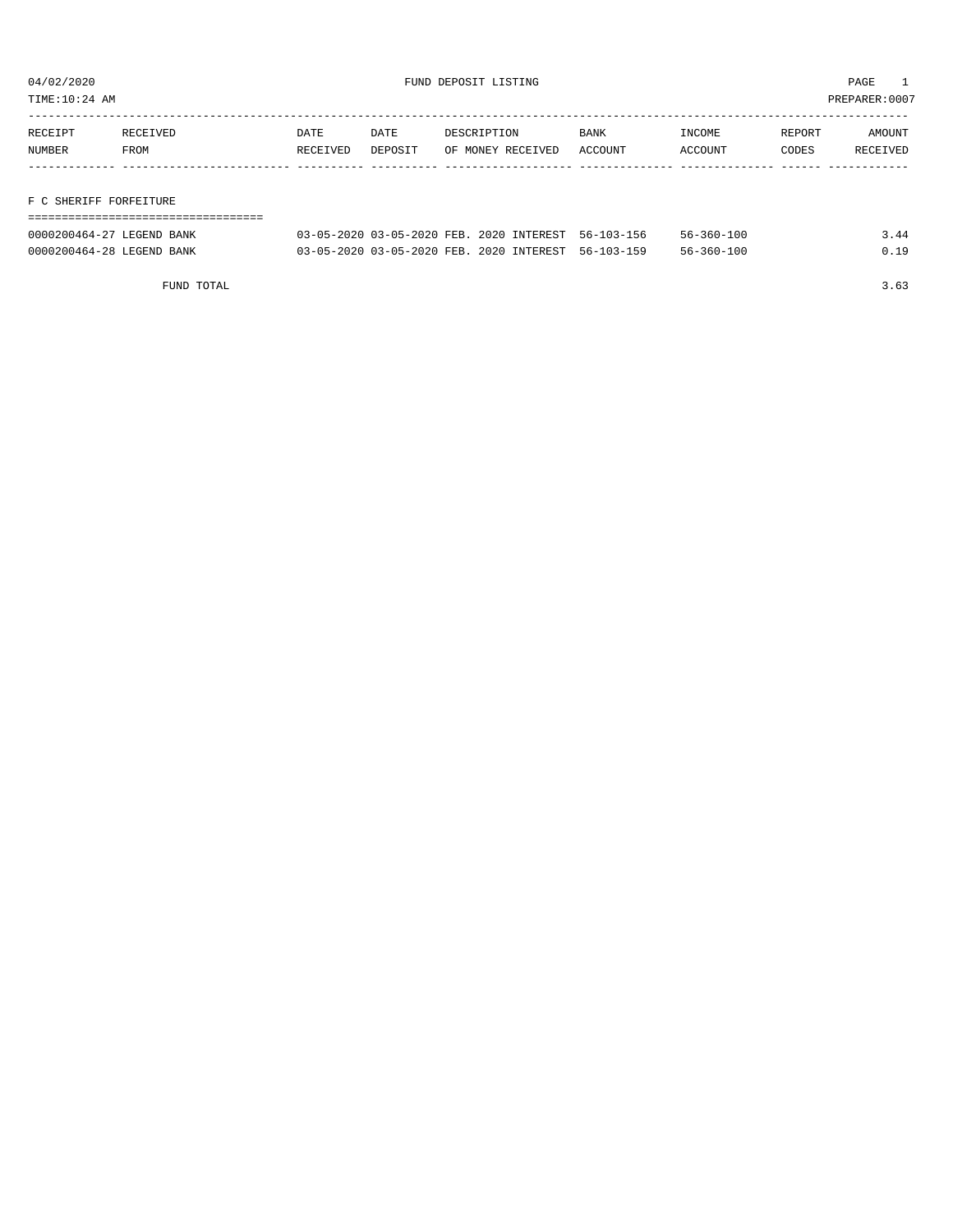TIME:10:24 AM PREPARER:0007

| RECEIPT            | RECEIVED | DATE     | DATE    | DESCRIPTION       | <b>BANK</b> | INCOME  | REPORT | AMOUNT   |  |  |
|--------------------|----------|----------|---------|-------------------|-------------|---------|--------|----------|--|--|
| NUMBER             | FROM     | RECEIVED | DEPOSIT | OF MONEY RECEIVED | ACCOUNT     | ACCOUNT | CODES  | RECEIVED |  |  |
|                    |          |          |         |                   |             |         |        |          |  |  |
|                    |          |          |         |                   |             |         |        |          |  |  |
| DRUG COURT PROGRAM |          |          |         |                   |             |         |        |          |  |  |
|                    |          |          |         |                   |             |         |        |          |  |  |

| 0000200464-19 LEGEND BANK    | 03-05-2020 03-05-2020 FEB. 2020 INTEREST 59-103-100 |            | 59-360-100 | 6.01   |
|------------------------------|-----------------------------------------------------|------------|------------|--------|
| 0000200522-23 DISTRICT CLERK | 03-23-2020 03-23-2020 FEB. 1-29, 2020               | 59-103-100 | 59-370-425 | 115.80 |

FUND TOTAL 121.81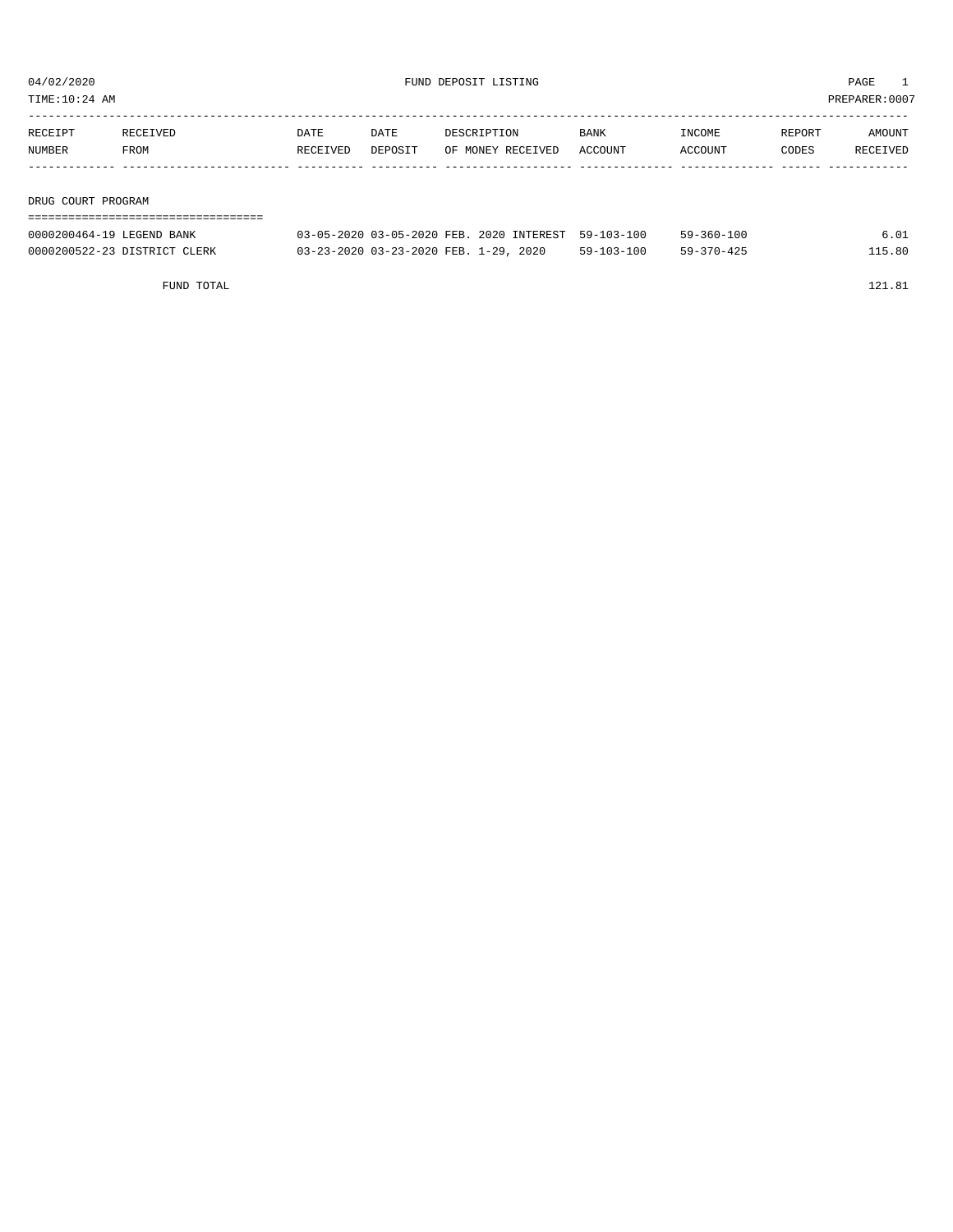TIME:10:24 AM PREPARER:0007

| RECEIPT       | <b>RECEIVED</b> | DATE     | DATE    | DESCRIPTION               | <b>BANK</b> | INCOME  | REPORT | AMOUNT   |
|---------------|-----------------|----------|---------|---------------------------|-------------|---------|--------|----------|
| <b>NUMBER</b> | FROM            | RECEIVED | DEPOSIT | OF MONEY RECEIVED ACCOUNT |             | ACCOUNT | CODES  | RECEIVED |
|               |                 |          |         |                           |             |         |        |          |

#### SINKING FUND

| ---------------------------------      |                             |                                                      |                  |           |
|----------------------------------------|-----------------------------|------------------------------------------------------|------------------|-----------|
| 0000200470-02 APPRAISAL DISTRICT       | 03-06-2020 03-06-2020 TAXES | $60 - 103 - 100$                                     | $60 - 310 - 110$ | 11,258.01 |
| 0000200470-08 APPRAISAL DISTRICT       | 03-06-2020 03-06-2020 TAXES | $60 - 103 - 100$                                     | $60 - 310 - 120$ | 186.65    |
| 0000200489-01 2020 CO BOND CONSTRUTION |                             | 03-11-2020 03-11-2020 INTEREST, 2020 CO B 60-103-100 | $60 - 360 - 400$ | 5,812.19  |
| 0000200493-03 APPRAISAL DISTRICT       | 03-13-2020 03-13-2020 TAXES | $60 - 103 - 100$                                     | $60 - 310 - 110$ | 6,333.41  |
| 0000200493-09 APPRAISAL DISTRICT       | 03-13-2020 03-13-2020 TAXES | $60 - 103 - 100$                                     | $60 - 310 - 120$ | 139.37    |
| 0000200515-02 APPRAISAL DISTRICT       | 03-19-2020 03-19-2020 TAXES | 60-103-100                                           | 60-310-110       | 3,375.32  |
| 0000200515-08 APPRAISAL DISTRICT       | 03-19-2020 03-19-2020 TAXES | $60 - 103 - 100$                                     | $60 - 310 - 120$ | 73.72     |
| 0000200538-03 APPRAISAL DISTRICT       | 03-27-2020 03-27-2020 TAXES | $60 - 103 - 100$                                     | $60 - 310 - 110$ | 2,814.05  |
| 0000200538-09 APPRAISAL DISTRICT       | 03-27-2020 03-27-2020 TAXES | $60 - 103 - 100$                                     | $60 - 310 - 120$ | 94.45     |

FUND TOTAL  $30,087.17$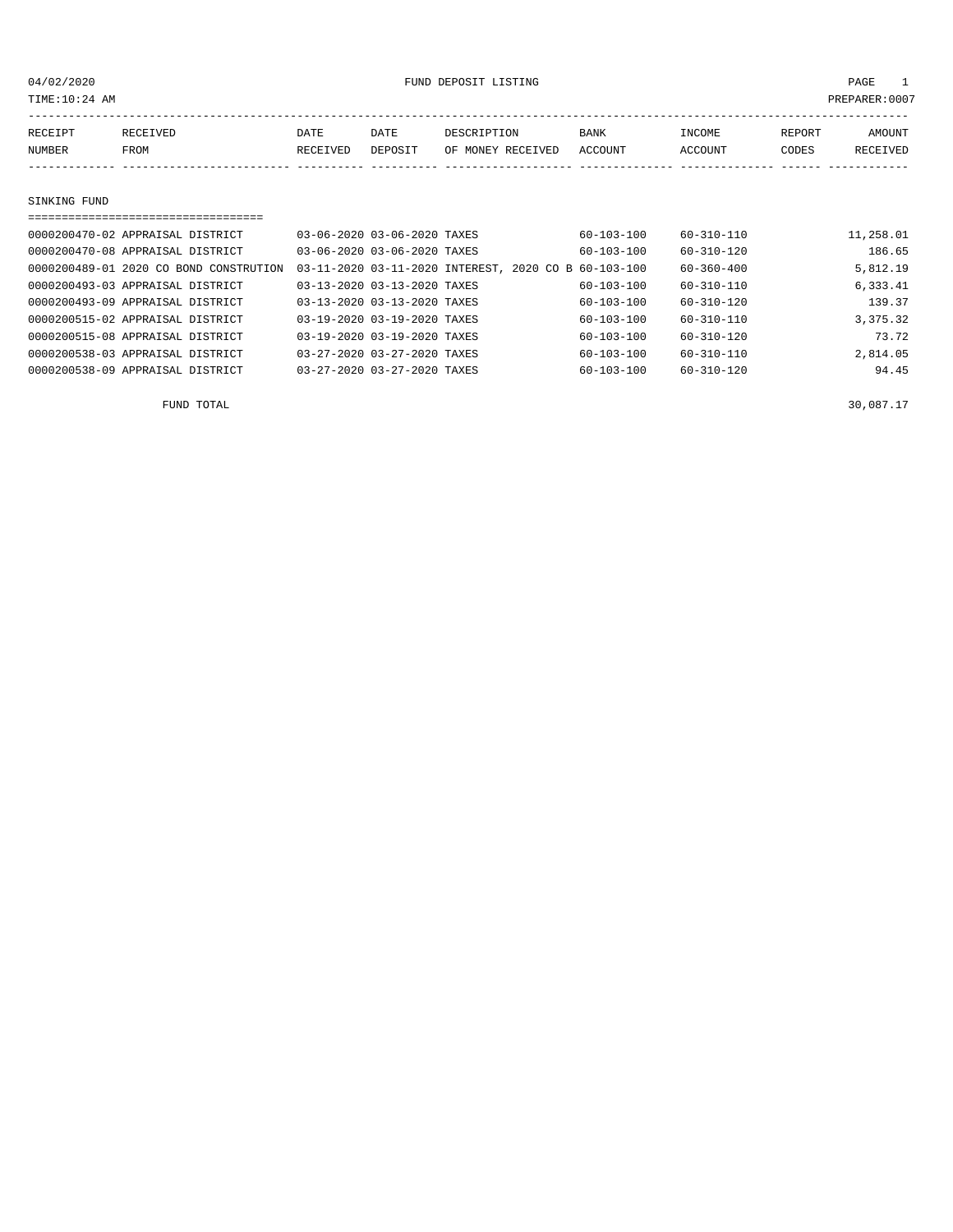| TIME:10:24 AM |                                     |          |         |                   |         |         |        | PREPARER:0007 |
|---------------|-------------------------------------|----------|---------|-------------------|---------|---------|--------|---------------|
|               |                                     |          |         |                   |         |         |        |               |
| RECEIPT       | RECEIVED                            | DATE     | DATE    | DESCRIPTION       | BANK    | INCOME  | REPORT | AMOUNT        |
| NUMBER        | <b>FROM</b>                         | RECEIVED | DEPOSIT | OF MONEY RECEIVED | ACCOUNT | ACCOUNT | CODES  | RECEIVED      |
|               |                                     |          |         |                   |         |         |        |               |
|               |                                     |          |         |                   |         |         |        |               |
|               | DIST.CLK.CO.&DIST.CT.TECH.-COMB.FUN |          |         |                   |         |         |        |               |
|               |                                     |          |         |                   |         |         |        |               |

| 0000200522-21<br>. הדפידס דרה.<br>.F.RK | 2020<br>つっこつ いつい<br><b>FEB</b><br>$-29$<br>$\sim$<br>, 25, 25, 26<br>$\cdots$ $\cdots$ | 100<br>$103 - x$ | -44 |  |
|-----------------------------------------|----------------------------------------------------------------------------------------|------------------|-----|--|
|                                         |                                                                                        |                  |     |  |

FUND TOTAL 43.46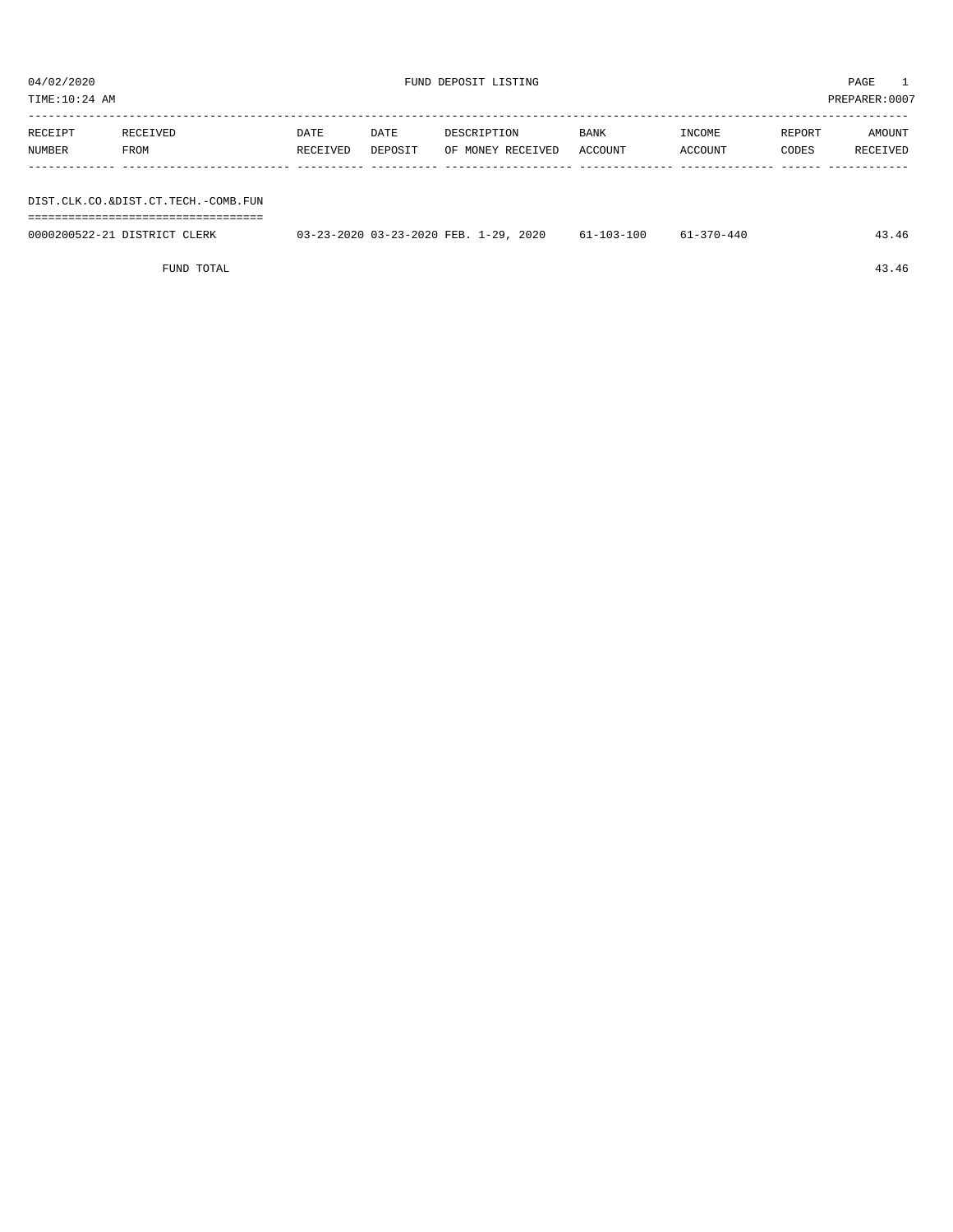| 04/02/2020<br>TIME:10:24 AM         |                  |                  |                 | FUND DEPOSIT LISTING             |                 |                   |                 | PAGE<br>PREPARER: 0007 |  |
|-------------------------------------|------------------|------------------|-----------------|----------------------------------|-----------------|-------------------|-----------------|------------------------|--|
| RECEIPT<br>NUMBER                   | RECEIVED<br>FROM | DATE<br>RECEIVED | DATE<br>DEPOSIT | DESCRIPTION<br>OF MONEY RECEIVED | BANK<br>ACCOUNT | INCOME<br>ACCOUNT | REPORT<br>CODES | AMOUNT<br>RECEIVED     |  |
| DIST.CLK.COURT RECORDS PRESERVATION |                  |                  |                 |                                  |                 |                   |                 |                        |  |

| 0000200464-20 LEGEND BANK    | 03-05-2020 03-05-2020 FEB. 2020 INTEREST 62-103-100 |                  | $62 - 360 - 100$ | 7.13   |
|------------------------------|-----------------------------------------------------|------------------|------------------|--------|
| 0000200522-22 DISTRICT CLERK | 03-23-2020 03-23-2020 FEB. 1-29, 2020               | $62 - 103 - 100$ | 62-370-133       | 398.26 |

FUND TOTAL 405.39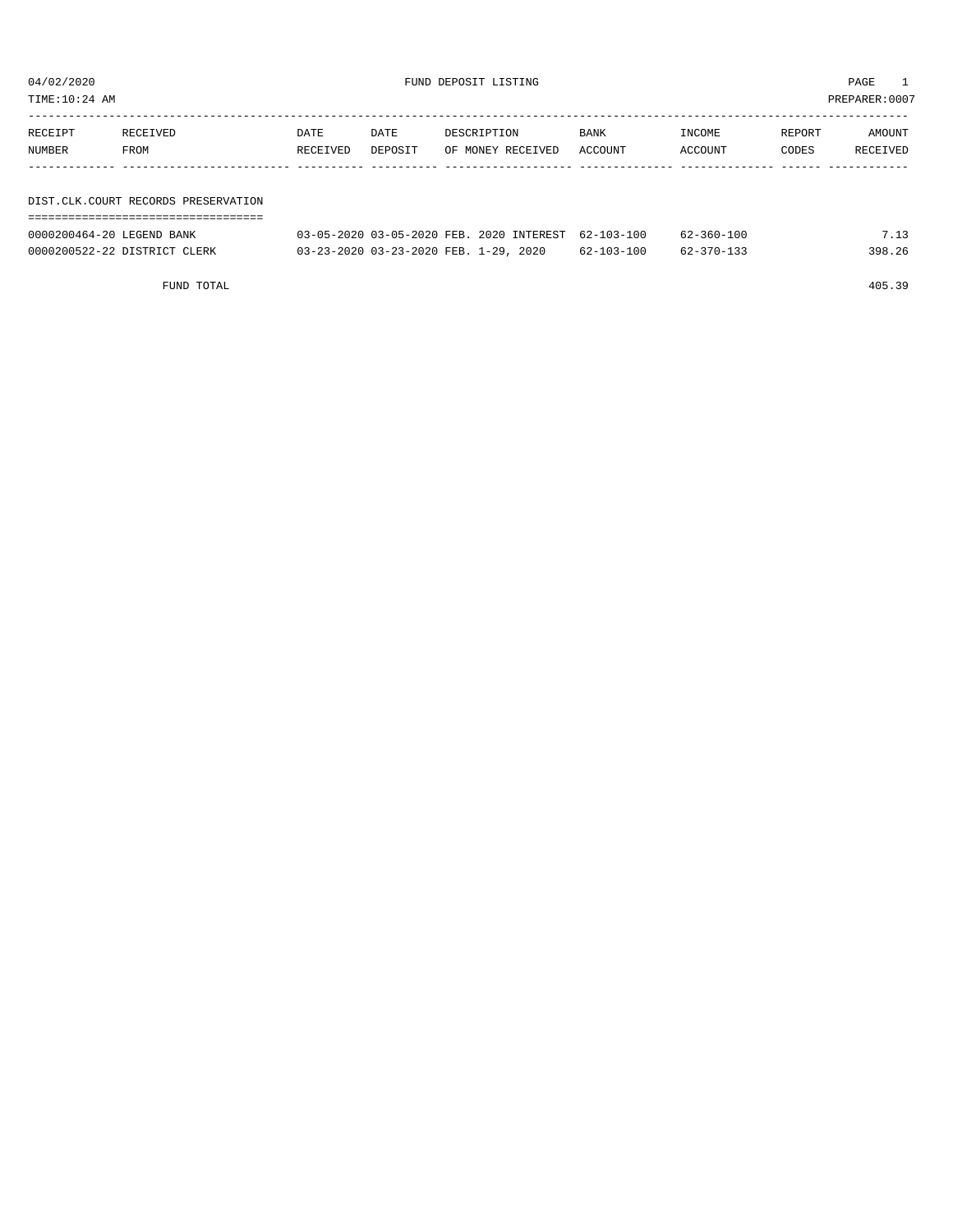| TIME:10:24 AM |          |          |         |                   |         |         |        | PREPARER:0007 |
|---------------|----------|----------|---------|-------------------|---------|---------|--------|---------------|
| RECEIPT       | RECEIVED | DATE     | DATE    | DESCRIPTION       | BANK    | INCOME  | REPORT | AMOUNT        |
| NUMBER        | FROM     | RECEIVED | DEPOSIT | OF MONEY RECEIVED | ACCOUNT | ACCOUNT | CODES  | RECEIVED      |
|               |          |          |         |                   |         |         |        |               |

2017 GO BONDS-CONSTRUCTION FUND

===================================

| 0000200464-31<br>LEGEND,<br>BANK | 13-05-2020 03-05-2020 FEB. | 2020 INTEREST 66-103-166 | 66-360-166 | .685 |
|----------------------------------|----------------------------|--------------------------|------------|------|
|                                  |                            |                          |            |      |

FUND TOTAL  $1,685.24$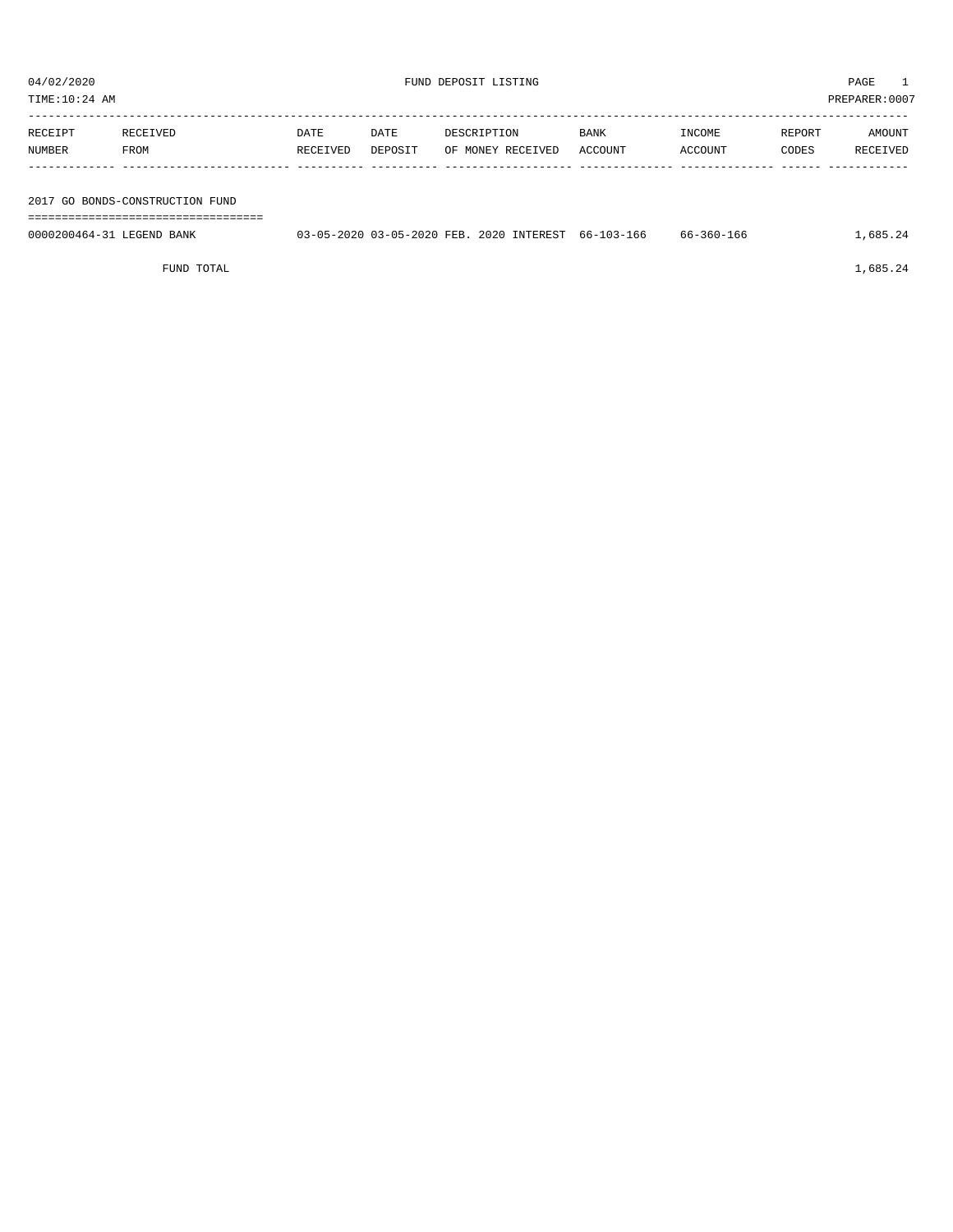| TIME:10:24 AM |                                 |          |         |                   |             |         |        | PREPARER:0007 |
|---------------|---------------------------------|----------|---------|-------------------|-------------|---------|--------|---------------|
| RECEIPT       | RECEIVED                        | DATE     | DATE    | DESCRIPTION       | <b>BANK</b> | INCOME  | REPORT | AMOUNT        |
| NUMBER        | FROM                            | RECEIVED | DEPOSIT | OF MONEY RECEIVED | ACCOUNT     | ACCOUNT | CODES  | RECEIVED      |
|               |                                 |          |         |                   |             |         |        |               |
|               |                                 |          |         |                   |             |         |        |               |
|               | 2018 GO BONDS-CONSTRUCTION FUND |          |         |                   |             |         |        |               |

===================================

| 0000200464-33 LEGEND BANK |  | 03-05-2020 03-05-2020 FEB. 2020 INTEREST 68-103-168 | 68-360-168 | 8,563.08 |
|---------------------------|--|-----------------------------------------------------|------------|----------|
|                           |  |                                                     |            |          |

FUND TOTAL 8,563.08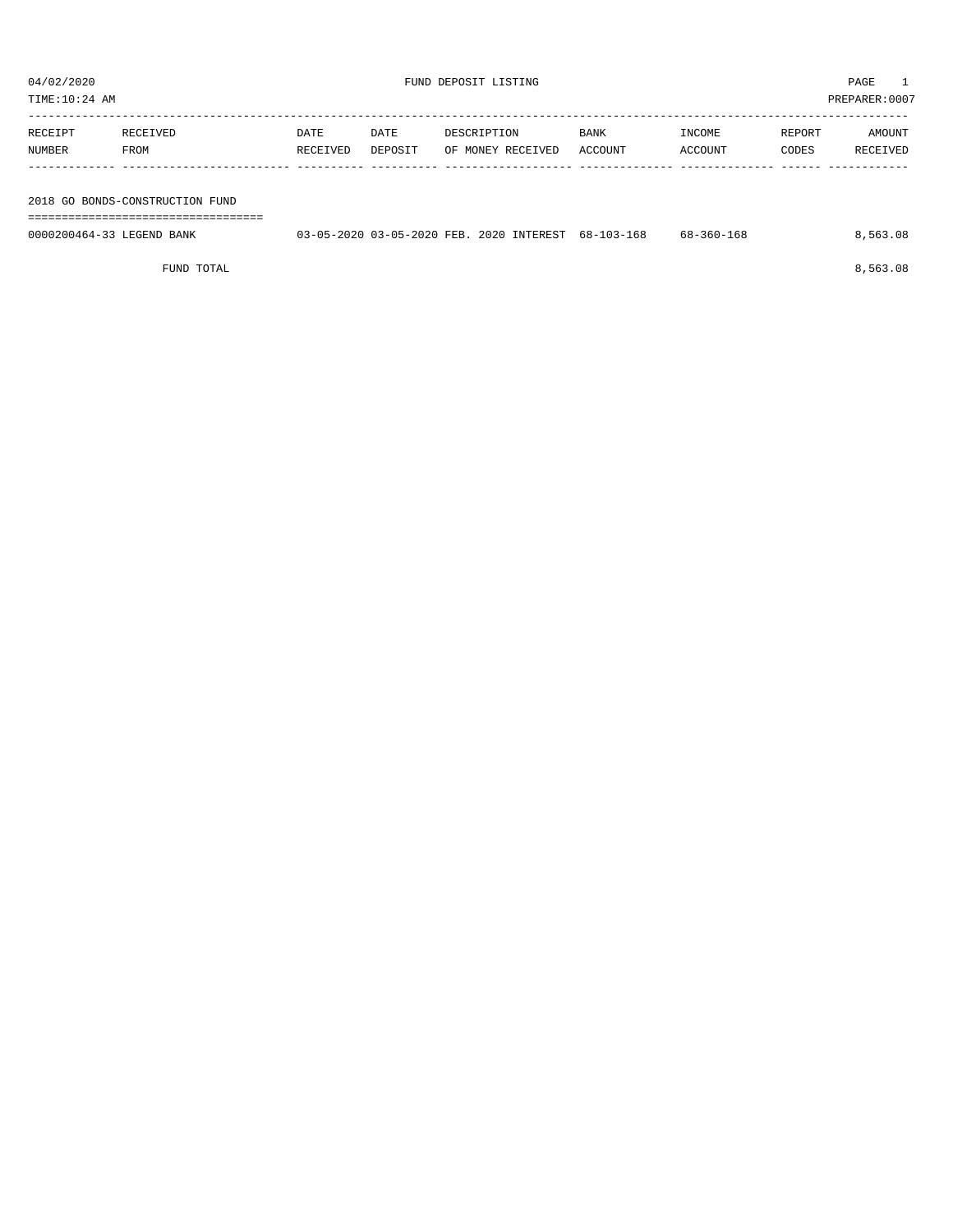TIME:10:24 AM PREPARER:0007

| REPORT<br>DATE<br>BANK<br>INCOME<br>RECEIPT<br>DATE<br>DESCRIPTION<br>RECEIVED<br>NUMBER<br>CODES<br>ACCOUNT<br>FROM<br>OF MONEY RECEIVED<br>ACCOUNT<br>RECEIVED<br>DEPOSIT |  |  |  |               |
|-----------------------------------------------------------------------------------------------------------------------------------------------------------------------------|--|--|--|---------------|
|                                                                                                                                                                             |  |  |  | <b>AMOUNT</b> |
|                                                                                                                                                                             |  |  |  | RECEIVED      |
|                                                                                                                                                                             |  |  |  |               |
| 2020 CO BONDS-CONSTRUCTION FUND                                                                                                                                             |  |  |  |               |

===================================

|                        | 0000200484-01 FANNIN COUNTY OPERATING 03-10-2020 03-10-2020 TO OPEN ACCT. FOR P 69-103-120 |                                                      |  | 69-370-130 | 100.00       |
|------------------------|--------------------------------------------------------------------------------------------|------------------------------------------------------|--|------------|--------------|
| 0000200488-01 BOKE, NA |                                                                                            | 03-11-2020 03-11-2020 2020 CO BOND PROCEE 69-103-120 |  | 69-350-169 | 9,900,000.00 |
| 0000200488-02 BOKE, NA |                                                                                            | 03-11-2020 03-11-2020 2020 CO'S CERT.INTE 69-103-120 |  | 69-360-160 | 5,812.19     |

FUND TOTAL 9,905,912.19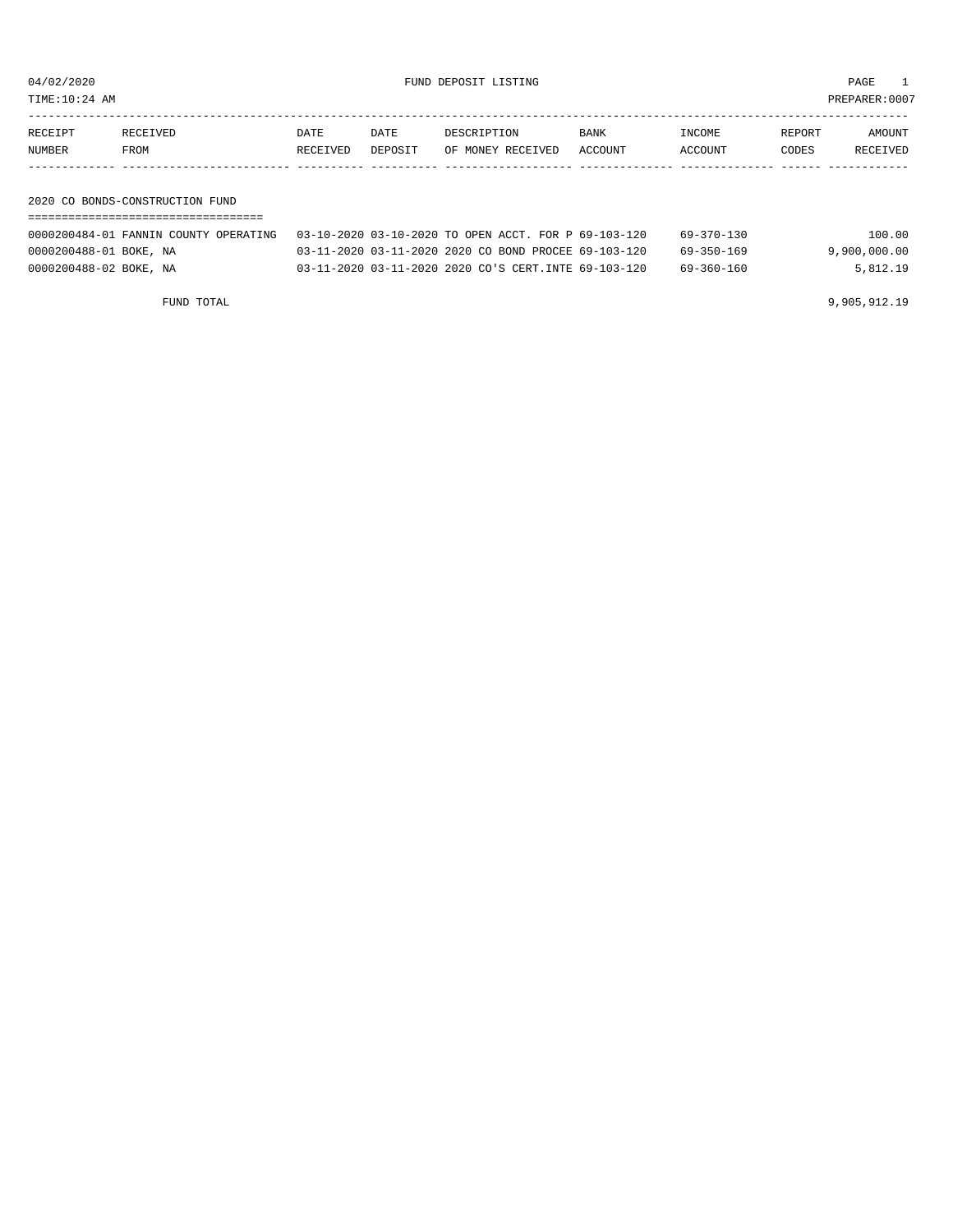| TIME:10:24 AM     |                   |                  |                 |                                  |                        |                   |                 | PREPARER:0007      |  |
|-------------------|-------------------|------------------|-----------------|----------------------------------|------------------------|-------------------|-----------------|--------------------|--|
| RECEIPT<br>NUMBER | RECEIVED<br>FROM  | DATE<br>RECEIVED | DATE<br>DEPOSIT | DESCRIPTION<br>OF MONEY RECEIVED | <b>BANK</b><br>ACCOUNT | INCOME<br>ACCOUNT | REPORT<br>CODES | AMOUNT<br>RECEIVED |  |
|                   |                   |                  |                 |                                  |                        |                   |                 |                    |  |
|                   | RIGHT OF WAY FUND |                  |                 |                                  |                        |                   |                 |                    |  |
|                   |                   |                  |                 |                                  |                        |                   |                 |                    |  |

| 0000200460-08 TEXPOOL     | 03-04-2020 03-04-2020 FEB. 2020 INTEREST | $70 - 103 - 175$ | $70 - 360 - 100$ | 106.93 |
|---------------------------|------------------------------------------|------------------|------------------|--------|
| 0000200464-21 LEGEND BANK | 03-05-2020 03-05-2020 FEB. 2020 INTEREST | 70-103-100       | $70 - 360 - 100$ |        |

FUND TOTAL 110.04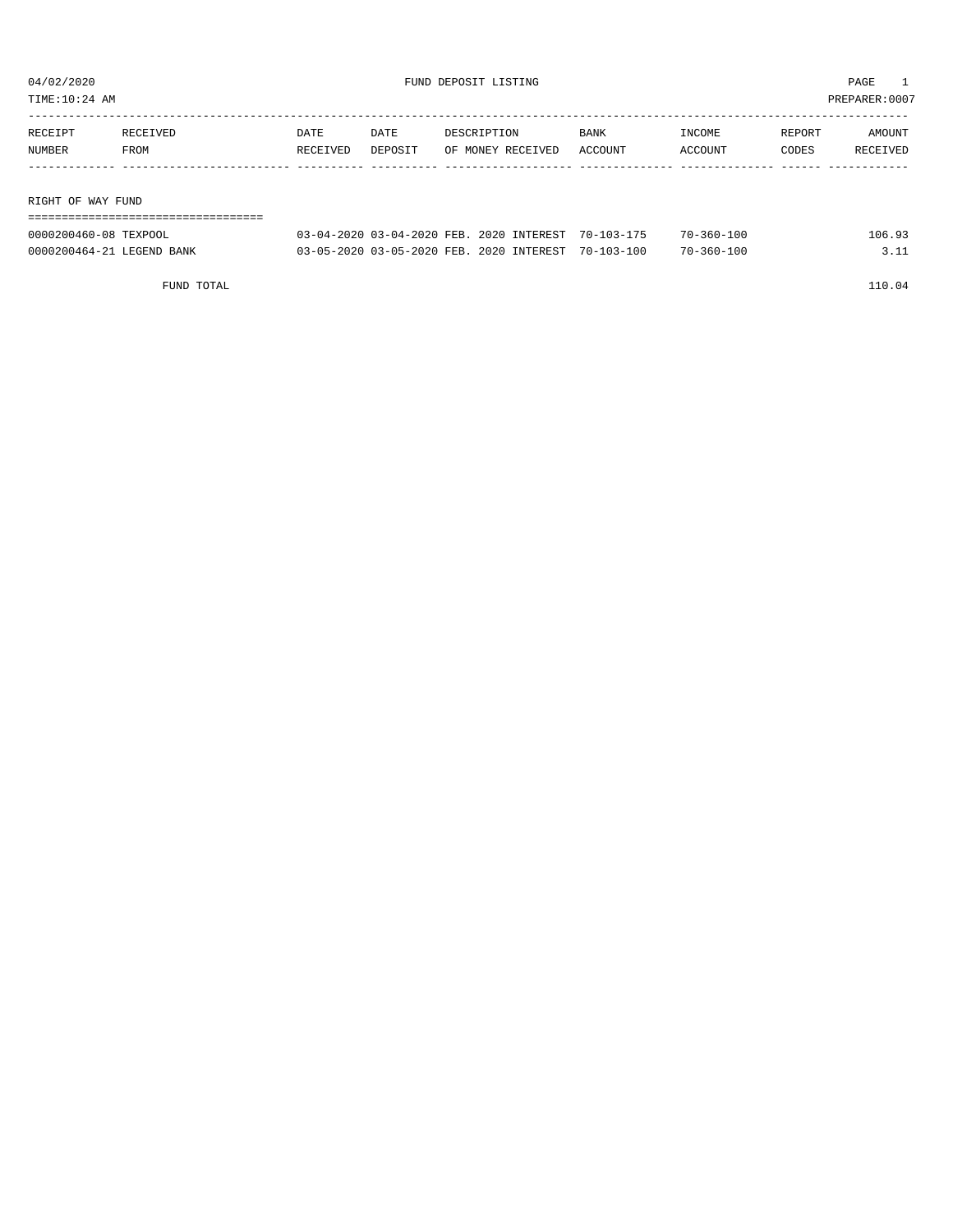04/02/2020 FUND DEPOSIT LISTING PAGE 1

| RECEIPT | RECEIVED | DATE     | DATE           | DESCRIPTION             | <b>BANK</b>    | INCOME  | REPORT | <b>MOUNT</b> |
|---------|----------|----------|----------------|-------------------------|----------------|---------|--------|--------------|
| NUMBER  | FROM     | RECEIVED | <b>DEPOSTT</b> | RECEIVED<br>MONEY<br>ΩF | <b>ACCOUNT</b> | `^COUNT | CODES  | RECEIVED     |
|         |          |          |                |                         |                |         |        |              |

#### JUVENILE PROBATION

| ==================================== |                                                                        |                            |
|--------------------------------------|------------------------------------------------------------------------|----------------------------|
| 0000200462-01 JUVENILE PROBATION     | 03-04-2020 03-04-2020 PID- 2276 - DEFERRE 87-103-187                   | 60.00<br>$87 - 340 - 575$  |
| 0000200462-02 JUVENILE PROBATION     | $0.3 - 0.4 - 20.20$ $0.3 - 0.4 - 20.20$ PID-2276 - JOINT RE 87-103-187 | 147.00<br>$87 - 340 - 576$ |
| 0000200471-01 JUVENILE PROBATION     | $0.3 - 0.6 - 20.20$ $0.3 - 0.6 - 20.20$ PID-2275 - DEFERRED 87-103-187 | $87 - 340 - 575$<br>50.00  |
| 0000200471-02 JUVENILE PROBATION     | $0.3 - 0.6 - 20.20$ $0.3 - 0.6 - 20.20$ PID-2275 - JOINT RE 87-103-187 | 127.00<br>$87 - 340 - 576$ |
| 0000200472-01 JUVENILE PROBATION     | 03-06-2020 03-06-2020 PID- 2289 PROBATION 87-103-187                   | 20.00<br>$87 - 340 - 575$  |
| 0000200496-01 JUVENILE PROBATION     | $0.3 - 1.3 - 20.20$ $0.3 - 1.3 - 20.20$ PID-2277 - JOINT RE 87-103-187 | 20.00<br>$87 - 340 - 576$  |
| 0000200543-01 JUVENILE PROBATION     | 03-30-2020 03-30-2020 PID-2187 - DEFERRED 87-103-187                   | $87 - 340 - 575$<br>30.00  |
|                                      |                                                                        |                            |

FUND TOTAL 454.00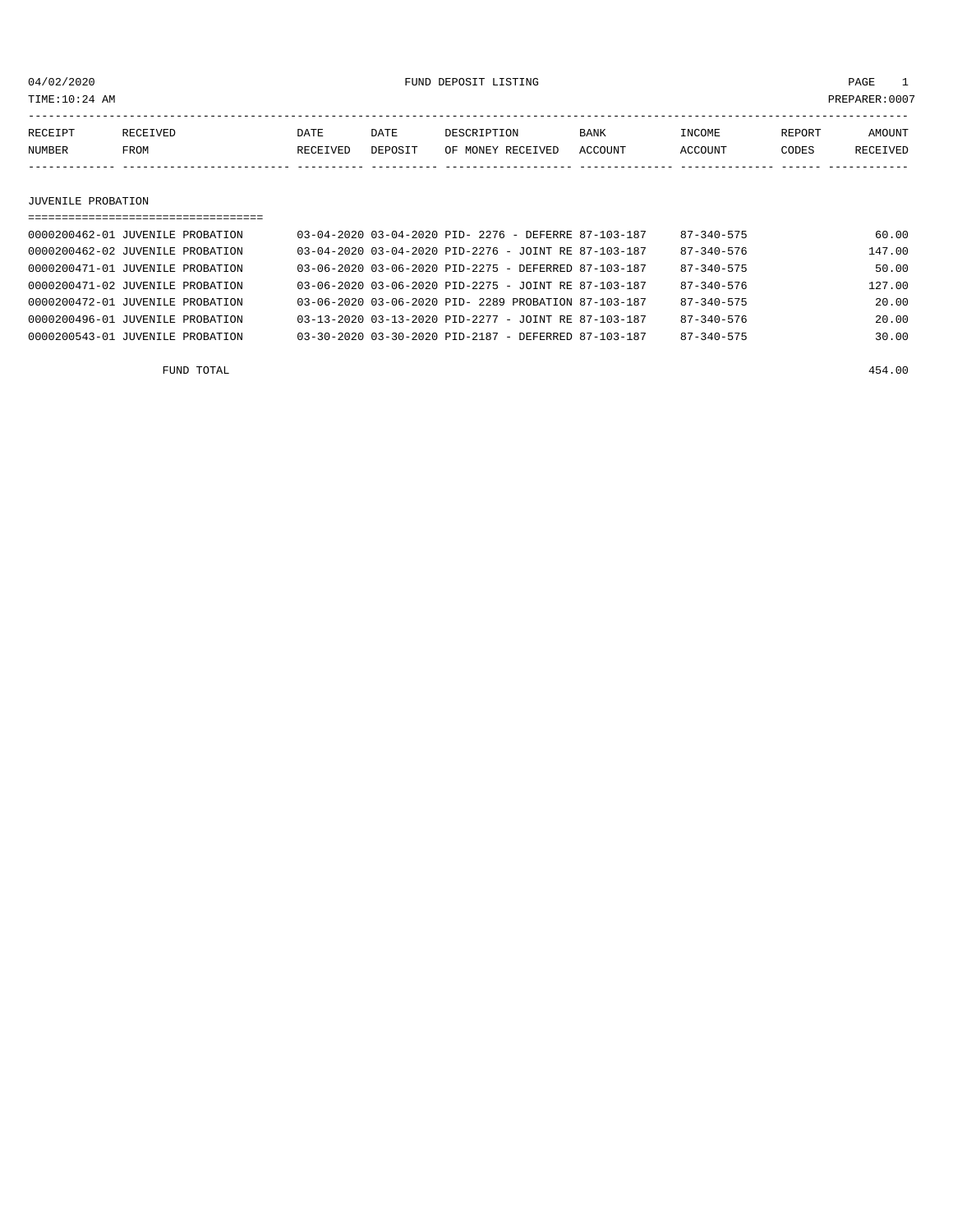04/02/2020 FUND DEPOSIT LISTING PAGE 1

| RECEIPT | <b>RECEIVED</b> | DATE     | DATE    | DESCRIPTION       | <b>BANK</b> | INCOME         | REPORT | AMOUNT   |
|---------|-----------------|----------|---------|-------------------|-------------|----------------|--------|----------|
| NUMBER  | <b>FROM</b>     | RECEIVED | DEPOSIT | OF MONEY RECEIVED | ACCOUNT     | <b>ACCOUNT</b> | CODES  | RECEIVED |
|         |                 |          |         |                   |             |                |        |          |

#### TEXAS JUVENILE JUSTICE DEPT.

| , __________________________________ |  |                                                      |                  |           |
|--------------------------------------|--|------------------------------------------------------|------------------|-----------|
| 0000200464-29 LEGEND BANK            |  | 03-05-2020 03-05-2020 FEB. 2020 INTEREST 89-103-992  | $89 - 360 - 189$ | 12.26     |
| 0000200542-01 T.J.J.D.               |  | 03-30-2020 03-30-2020 BASIC PROBATION SUP 89-103-993 | 89-330-915       | 10,827.00 |
| 0000200542-02 T.J.J.D.               |  | 03-30-2020 03-30-2020 COMMUNITY PROGRAMS 89-103-994  | $89 - 330 - 916$ | 6.666.00  |
| 0000200542-03 T.J.J.D.               |  | 03-30-2020 03-30-2020 PRE/POST ADJUDICATI 89-103-996 | 89-330-917       | 529.00    |
| 0000200542-04 T.J.J.D.               |  | 03-30-2020 03-30-2020 COMMITMENT DIVERSIO 89-103-997 | 89-330-918       | 834.00    |
| 0000200542-05 T.J.J.D.               |  | 03-30-2020 03-30-2020 MENTAL HEALTH SERVI 89-103-998 | $89 - 330 - 919$ | 979.00    |
|                                      |  |                                                      |                  |           |

FUND TOTAL 19,847.26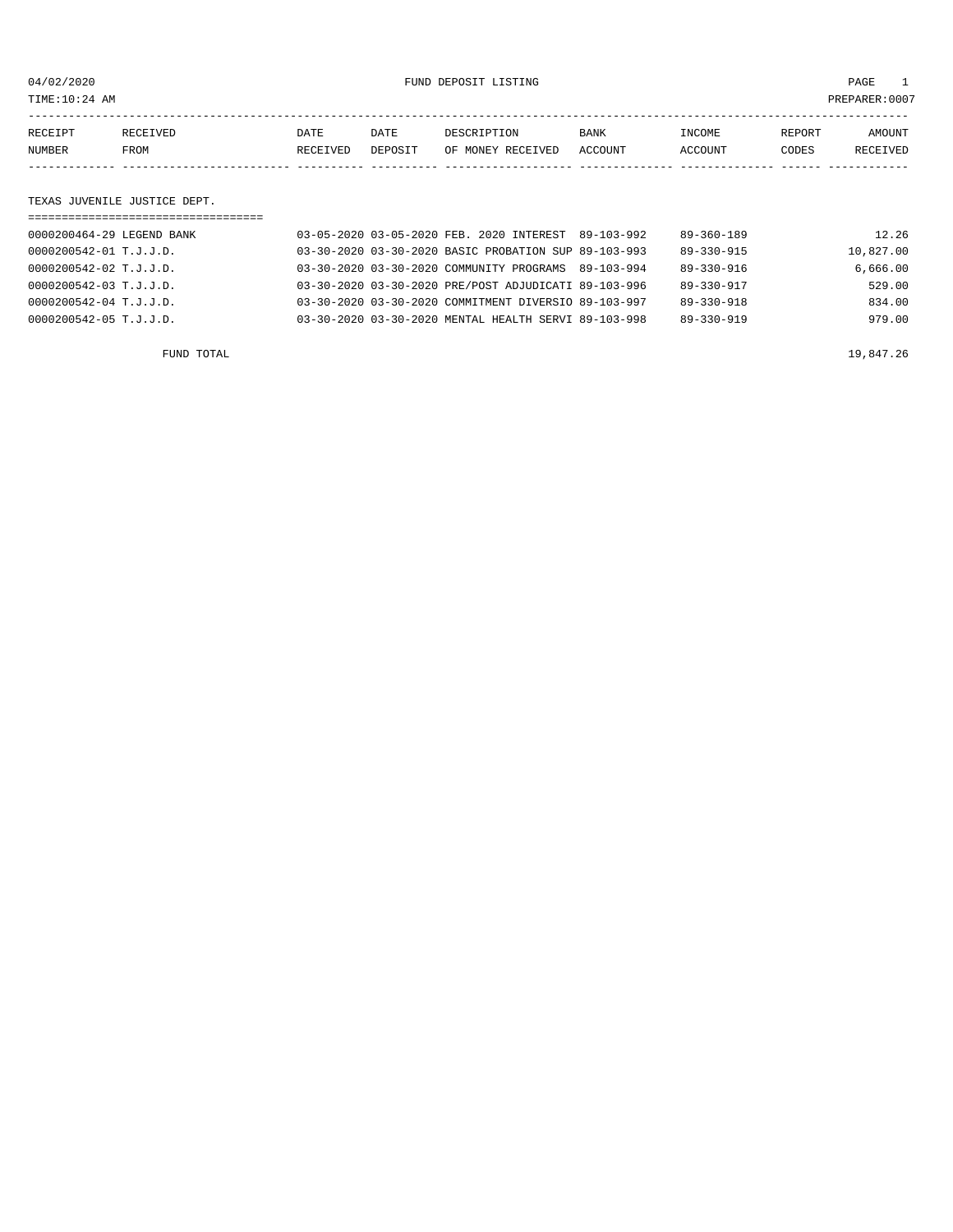TIME:10:24 AM PREPARER:0007

| RECEIPT | RECEIVED | DATE     | DATE    | DESCRIPTION       | <b>BANK</b> | INCOME  | REPORT | AMOUNT   |
|---------|----------|----------|---------|-------------------|-------------|---------|--------|----------|
| NUMBER  | FROM     | RECEIVED | DEPOSIT | OF MONEY RECEIVED | ACCOUNT     | ACCOUNT | CODES  | RECEIVED |
|         |          |          |         |                   |             |         |        |          |
|         |          |          |         |                   |             |         |        |          |

#### STATZER FUND

| ------------------------------------ |                                                     |  |            |       |
|--------------------------------------|-----------------------------------------------------|--|------------|-------|
| 0000200460-09 TEXPOOL                | 03-04-2020 03-04-2020 FEB. 2020 INTEREST 92-103-175 |  | 92-360-100 | 52.19 |
| 0000200464-22 LEGEND BANK            | 03-05-2020 03-05-2020 FEB. 2020 INTEREST 92-103-100 |  | 92-360-100 | 1 1 1 |

FUND TOTAL 53.30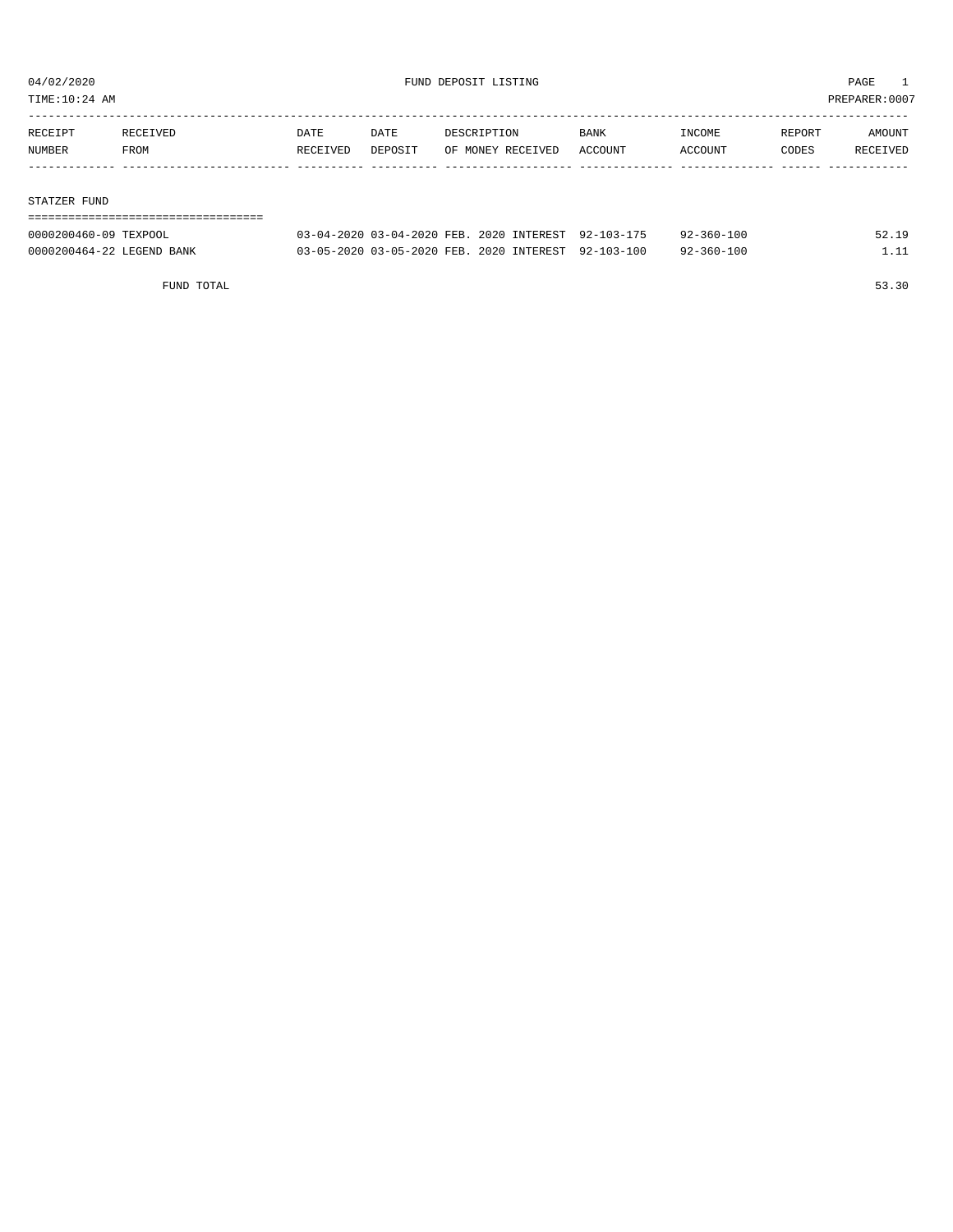TIME:10:24 AM PREPARER:0007

| RECEIPT       | RECEIVED. | DATE     | DATE    | DESCRIPTION       | BANK    | <b>NCOME</b> | REPORT | AMOUNT          |
|---------------|-----------|----------|---------|-------------------|---------|--------------|--------|-----------------|
| <b>NUMBER</b> | FROM      | RECEIVED | DEPOSIT | OF MONEY RECEIVED | ACCOUNT | ACCOUNT      | CODES  | <b>RECEIVED</b> |
|               |           |          |         |                   |         |              |        |                 |

#### PAYROLL

| 0000200456-01 MARY BLOODSWORTH | 03-03-2020 03-03-2020 MAR. 2020 COBRA HEA 95-100-100 |  | 95-370-130       | 960.16   |
|--------------------------------|------------------------------------------------------|--|------------------|----------|
| 0000200461-01 C. D. BREWER     | 03-04-2020 03-04-2020 MAR. 2020 COBRA DEN 95-100-100 |  | $95 - 370 - 130$ | 75.32    |
| 0000200463-01 CLC PROPERTIES   | 03-04-2020 03-04-2020 MAR. 2020 COBRA HEA 95-100-100 |  | $95 - 370 - 130$ | 2,148.42 |
|                                |                                                      |  |                  |          |

FUND TOTAL 3,183.90